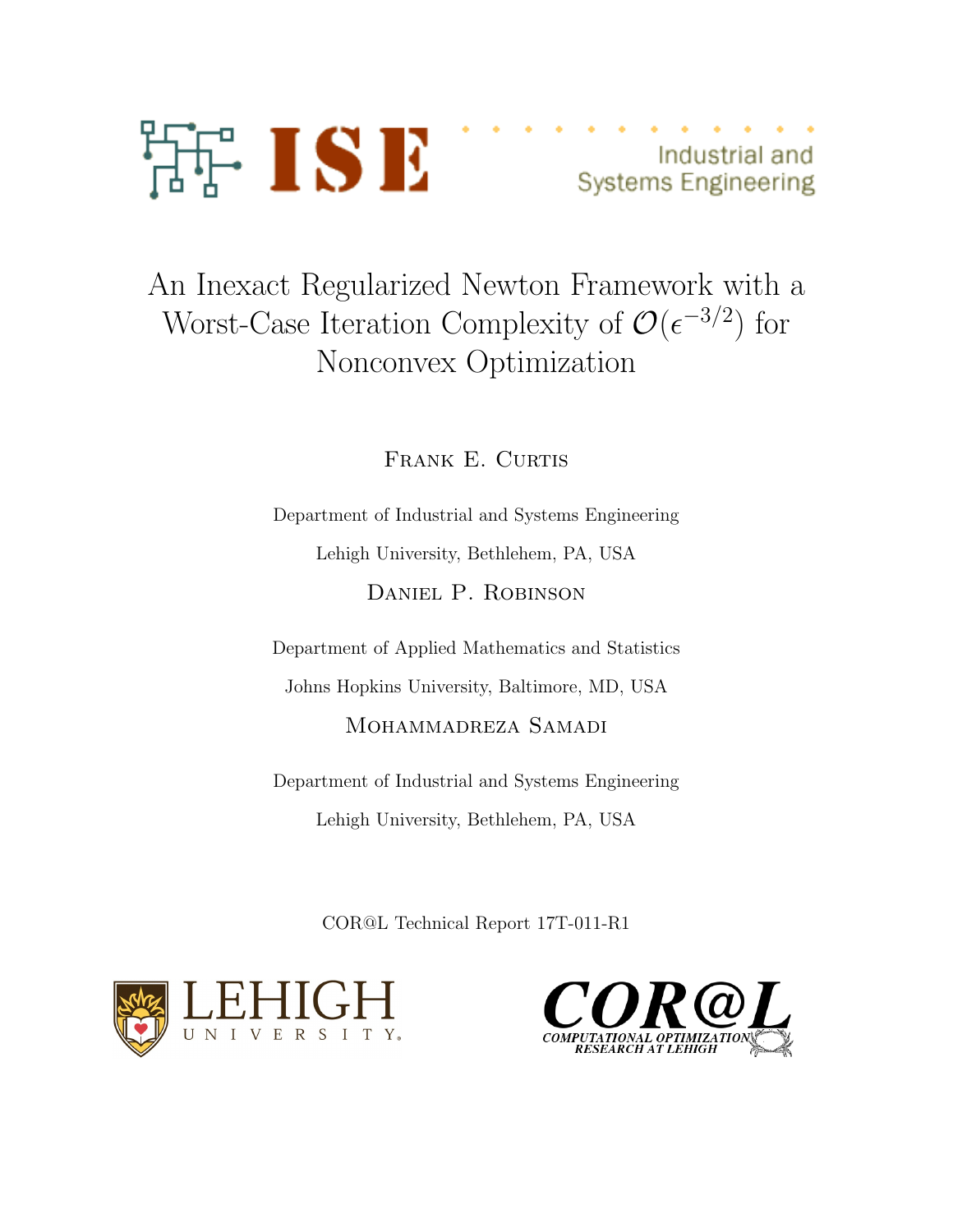## An Inexact Regularized Newton Framework with a Worst-Case Iteration Complexity of  $\mathcal{O}(\epsilon^{-3/2})$  for Nonconvex Optimization<sup>\*</sup>

FRANK E. CURTIS<sup>1</sup>, DANIEL P. ROBINSON<sup>2</sup>, AND MOHAMMADREZA  $SAMADI<sup>3</sup>$ 

<sup>1</sup>Department of Industrial and Systems Engineering, Lehigh University, Bethlehem, PA, USA

<sup>2</sup>Department of Applied Mathematics and Statistics, Johns Hopkins University, Baltimore, MD, USA

<sup>3</sup>Department of Industrial and Systems Engineering, Lehigh University, Bethlehem, PA, USA

> Original Publication: September 27, 2017 Last Revised: January 23, 2018

#### Abstract

An algorithm for solving smooth nonconvex optimization problems is proposed that, in the worstcase, takes  $\mathcal{O}(\epsilon^{-3/2})$  iterations to drive the norm of the gradient of the objective function below a prescribed positive real number  $\epsilon$  and can take  $\mathcal{O}(\epsilon^{-3})$  iterations to drive the leftmost eigenvalue of the Hessian of the objective above  $-\epsilon$ . The proposed algorithm is a general framework that covers a wide range of techniques including quadratically and cubically regularized Newton methods, such as the Adaptive Regularisation using Cubics (arc) method and the recently proposed Trust-Region Algorithm with Contractions and Expansions (TRACE). The generality of our method is achieved through the introduction of generic conditions that each trial step is required to satisfy, which in particular allow for inexact regularized Newton steps to be used. These conditions center around a new subproblem that can be approximately solved to obtain trial steps that satisfy the conditions. A new instance of the framework, distinct from arc and trace, is described that may be viewed as a hybrid between quadratically and cubically regularized Newton methods. Numerical results demonstrate that our hybrid algorithm outperforms a cublicly regularized Newton method. unconstrained optimization, nonlinear optimization, nonconvex optimization, inexact Newton methods, worst-case iteration complexity, worstcase evaluation complexity

## 1 Introduction

This paper proposes an algorithm for solving

<span id="page-1-0"></span>
$$
\min_{x \in \mathbb{R}^n} f(x),\tag{1}
$$

<sup>∗</sup>This work was supported in part by the U.S. Department of Energy, Office of Science, Applied Mathematics, Early Career Research Program under Award Number DE–SC0010615 and by the U.S. National Science Foundation, Division of Mathematical Sciences, Computational Mathematics Program under Award Number DMS–1016291.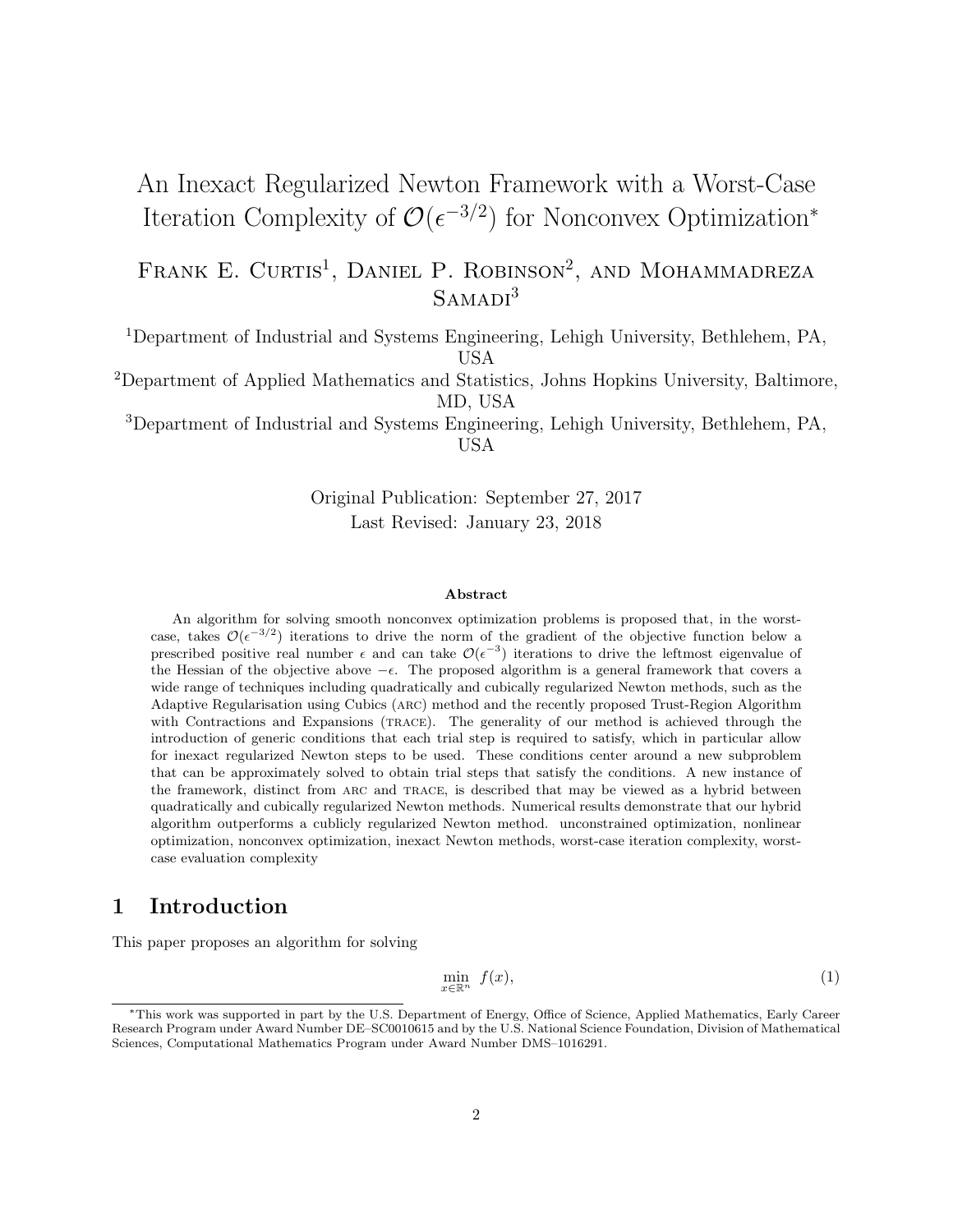where the (possibly nonconvex) objective function  $f : \mathbb{R}^n \to \mathbb{R}$  is assumed to be twice-continuously differentiable. The optimization problem [\(1\)](#page-1-0) has been widely studied, as evidenced by its appearance as the focal point of numerous textbooks; e.g., see [\[1\]](#page-27-0), [\[2\]](#page-27-1), [\[10\]](#page-27-2), [\[20\]](#page-28-0), [\[23\]](#page-28-1), and [\[24\]](#page-28-2).

For many years, the most popular methods for solving [\(1\)](#page-1-0) were in classes known as line search and trust region methods. Recently, however, cubic regularization methods have become popular, which are based on the pioneering work by [\[19\]](#page-28-3) and [\[21\]](#page-28-4). Their rise in popularity is due to increased interest in algorithms with improved complexity properties, which stems from the impact of so-called optimal algorithms for solving convex optimization problems. For problem [\(1\)](#page-1-0), by complexity properties, we mean a guaranteed bound on the number of iterations (or function evaluations or derivative evaluations) needed by an algorithm before the norm of the gradient of the objective must fall below a positive threshold  $\epsilon > 0$ . In other words, if  $x_k$ denotes the kth iteration of an algorithm, one seeks a bound on the number of iterations until it is guaranteed that

$$
\|\nabla f(x_k)\| \le \epsilon.
$$

The complexity of a traditional trust region method (e.g., see Algorithm 6.1.1 in [\[10\]](#page-27-2)) is  $\mathcal{O}(\epsilon^{-2})$  (see [\[5\]](#page-27-3)), which falls short of the  $\mathcal{O}(\epsilon^{-3/2})$  complexity for cubic regularization methods (e.g., see the ARC method by [\[6,](#page-27-4) [7\]](#page-27-5)). This latter complexity is optimal among a certain broad class of second-order methods when employed to minimize a broad class of objective functions; see [\[8\]](#page-27-6). That said, one can obtain even better complexity properties if higher-order derivatives are used; see [\[4\]](#page-27-7) and [\[9\]](#page-27-8).

The better complexity properties of regularization methods such as arc have been a major point of motivation for discovering other methods that attain the same worst-case iteration complexity bounds. For example, the recently introduced (nontraditional) trust region method known as trace (see [\[11\]](#page-27-9)) has the same optimal  $\mathcal{O}(\epsilon^{-3/2})$  complexity, while at the same time allowing traditional trust region trial steps to be computed and used. A key aspect of the trace framework is that a solution to an implicit trust region problem is obtained by varying a regularization parameter instead of a trust region radius. This key idea has been adopted and advanced further by [\[3\]](#page-27-10); in particular, they propose an algorithm that has optimal iteration complexity by solving quadratic subproblems that have a carefully chosen quadratic regularization parameter.

Contributions The main contributions of this paper relate to advancing the understanding of optimal complexity algorithms for solving the smooth optimization problem [\(1\)](#page-1-0). Our proposed framework is intentionally very general; it is not a trust region method, a quadratic regularization method, or a cubic regularization method. Rather, we propose a generic set of conditions that each trial step must satisfy that still allow us to establish an optimal first-order complexity result as well as a second-order complexity bound similar to the methods above. Our framework contains as special cases other optimal complexity algorithms such as arc and trace. To highlight this generality of our contribution, we describe one particular instance of our framework that appears to be new to the literature.

During the final preparation of this article, we came across the work in [\[13\]](#page-27-11) and [\[14\]](#page-27-12). This work shares certain commonalities with our own and appears to have been developed at the same time. Although there are numerous differences, we shall only point out three of them. First, the precise conditions that they require for each trial step are different from ours. In particular, the condition stated as (3.1c) in [\[14\]](#page-27-12) requires that regularization is used to compute every trial step, a property not shared by our method (which can employ Newton steps). Second, they do not consider second-order convergence or complexity properties, although they might be able to do so by incorporating second-order conditions similar to ours. Third, they focus on strategies for identifying an appropriate value for the regularization parameter. An implementation of our method might consider their proposals, but could employ other strategies as well. In any case, overall, we believe that our papers are quite distinct, and in some ways are complementary.

**Organization** In  $\S$ [2,](#page-3-0) we present our general framework that is formally stated as Algorithm [1.](#page-5-0) In  $\S$ [3,](#page-4-0) we prove that our framework enjoys first-order convergence (see §[3.1\)](#page-4-1), an optimal first-order complexity (see §[3.2\)](#page-9-0), and certain second-order convergence and complexity guarantees (see §[3.3\)](#page-12-0). In §[4,](#page-13-0) we show that arc and trace can be viewed as special cases of our framework, and present yet another instance that is distinct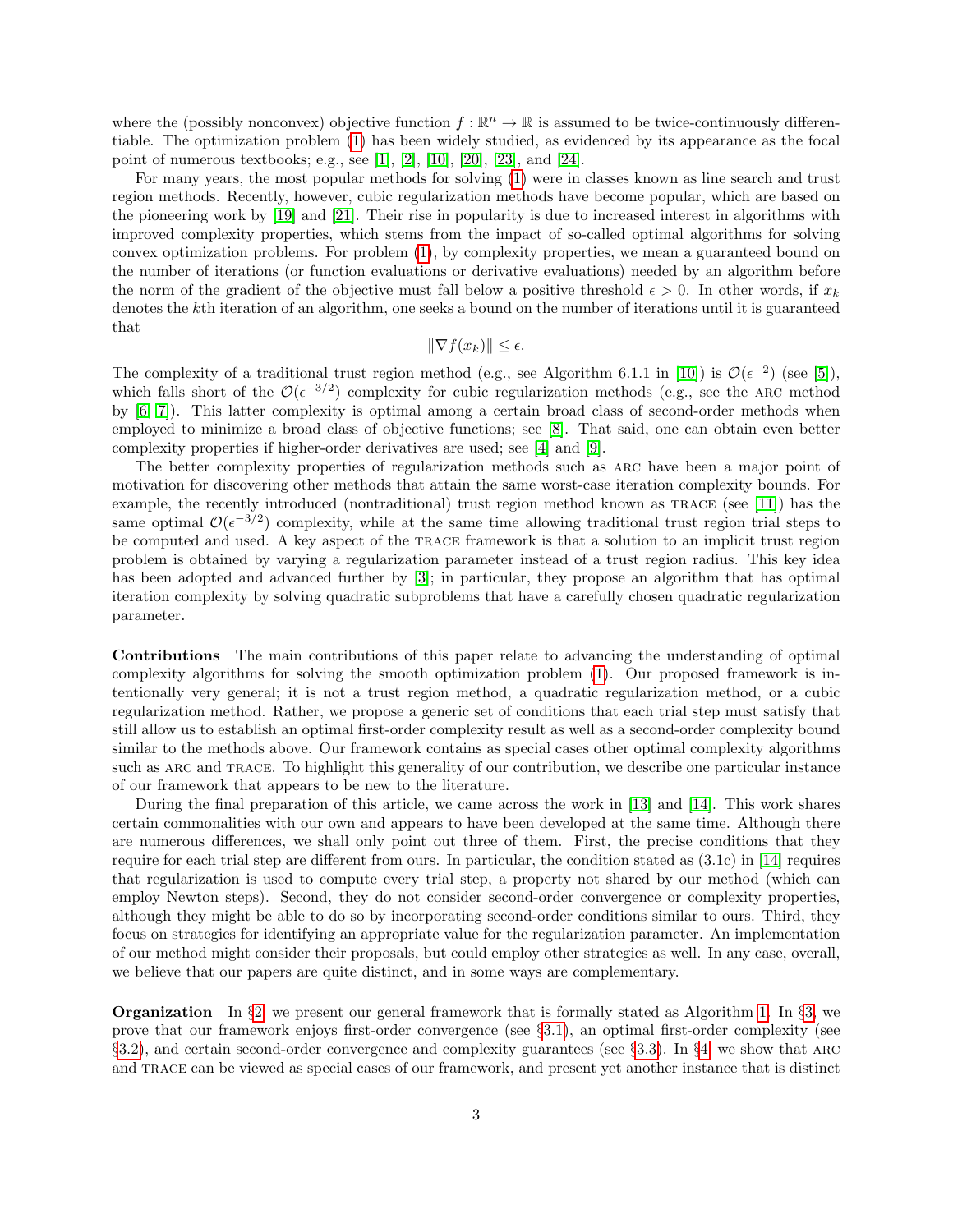from these methods. In §[5,](#page-15-0) we present details of implementations of a cubic regularization method and our newly proposed instance of our framework, and provide the results of numerical experiments with both. Finally, in §[6,](#page-17-0) we present final comments.

**Notation** We use  $\mathbb{R}_+$  to denote the set of nonnegative scalars,  $\mathbb{R}_{++}$  to denote the set of positive scalars, and  $\mathbb{N}_+$  to denote the set of nonnegative integers. Given a real symmetric matrix A, we write  $A \succeq 0$ (respectively,  $A \succ 0$ ) to indicate that A is positive semidefinite (respectively, positive definite). Given a pair of scalars  $(a, b) \in \mathbb{R} \times \mathbb{R}$ , we write  $a \perp b$  to indicate that  $ab = 0$ . Similarly, given such a pair, we denote their maximum as max $\{a, b\}$  and their minimum as min $\{a, b\}$ . Given a vector v, we denote its (Euclidean)  $\ell_2$ -norm as  $||v||$ . Finally, given a discrete set S, we denote its cardinality by  $|\mathcal{S}|$ .

Corresponding to the objective  $f : \mathbb{R}^n \to \mathbb{R}$ , we define the gradient function  $g := \nabla f : \mathbb{R}^n \to \mathbb{R}^n$  and the Hessian function  $H := \nabla^2 f : \mathbb{R}^n \to \mathbb{R}^{n \times n}$ . Given an iterate  $x_k$  in an algorithm for solving [\(1\)](#page-1-0), we define  $f_k := f(x_k)$ ,  $g_k := g(x_k) := \nabla f(x_k)$ , and  $H_k := H(x_k) := \nabla^2 f(x_k)$ . Similarly, we apply a subscript to other algorithmic quantities whose definition depends on the iteration number  $k$ .

## <span id="page-3-0"></span>2 Algorithm Description

Our algorithm involves generic conditions that a trial step toward solving problem [\(1\)](#page-1-0) must satisfy. One can obtain a step satisfying these conditions by computing—for appropriate positive lower and upper bounds  $\sigma_k^L$ and  $\sigma_k^{\text{U}}$ , respectively, on the ratio between a regularization variable  $\lambda \geq 0$  and the norm of the trial step—an approximate solution of the subproblem

<span id="page-3-2"></span>
$$
\mathcal{P}_k(\sigma_k^L, \sigma_k^U) \; : \; \min_{(s,\lambda)\in\mathbb{R}^n\times\mathbb{R}_+} f_k + g_k^T s + \frac{1}{2}s^T (H_k + \lambda I)s
$$
\n
$$
\text{s.t. } (\sigma_k^L)^2 \|s\|^2 \le \lambda^2 \le (\sigma_k^U)^2 \|s\|^2. \tag{2}
$$

For a given value of the regularization variable  $\lambda$ , this problem involves a quadratic objective function and an upper bound on the norm of the trial step, just as in a trust region method. However, it also includes a lower bound on the norm of the trial step, and, in general, with  $\lambda$  as a variable, it encapsulates other types of subproblems as well, including those present in a cubic regularization framework. For additional details on the properties of this subproblem and its solutions, see Appendices [A](#page-18-0) and [B.](#page-20-0)

The conditions that the kth trial step and regularization pair, i.e.,  $(s_k, \lambda_k)$ , must satisfy are stated in Assumption [2.1](#page-3-1) below, wherein we invoke the following (unregularized) quadratic model of f at  $x_k$ :

<span id="page-3-6"></span><span id="page-3-5"></span><span id="page-3-4"></span><span id="page-3-3"></span>
$$
q_k(s) := f_k + g_k^T s + \frac{1}{2} s^T H_k s.
$$

<span id="page-3-1"></span>**Assumption 2.1.** The pair  $(s_k, \lambda_k)$  is computed such that it is feasible for problem [\(2\)](#page-3-2) and, with

$$
\Delta_k(s_k, \lambda_k) := \begin{cases} ||s_k|| & \text{if } \lambda_k = 0 \\ \frac{1}{\sqrt{6}} \sqrt{\frac{||g_k|| ||s_k||}{\lambda_k}} & \text{if } \lambda_k > 0 \end{cases}
$$
 (3)

and constants  $(\kappa_1, \kappa_2, \kappa_3) \in \mathbb{R}_{++} \times \mathbb{R}_{++} \times \mathbb{R}_{++}$ , the following hold:

$$
f_k - q_k(s_k) \ge \frac{\|g_k\|}{6\sqrt{2}} \min \left\{ \frac{\|g_k\|}{1 + \|H_k\|}, \Delta_k(s_k, \lambda_k) \right\};
$$
\n(4a)

$$
s_k^T(g_k + (H_k + \lambda_k I)s_k) \le \min\{\kappa_1 \|s_k\|^2, \frac{1}{2}s_k^T(H_k + \lambda_k I)s_k + \frac{1}{2}\kappa_2 \|s_k\|^3\}; \text{ and } (4b)
$$

$$
||g_k + (H_k + \lambda_k I)s_k|| \le \lambda_k ||s_k|| + \kappa_3 ||s_k||^2.
$$
 (4c)

To see that Assumption [2.1](#page-3-1) is well-posed and consistent with problem [\(2\)](#page-3-2), we refer the reader to Theo-rem [B.3](#page-20-1) in Appendix [B](#page-20-0) wherein we prove that any solution of problem  $(2)$  with s restricted to a sufficiently large dimensional subspace of  $\mathbb{R}^n$  satisfies all of the conditions in Assumption [2.1.](#page-3-1) We also claim that one can obtain a pair satisfying Assumption [2.1](#page-3-1) in either of the following two ways: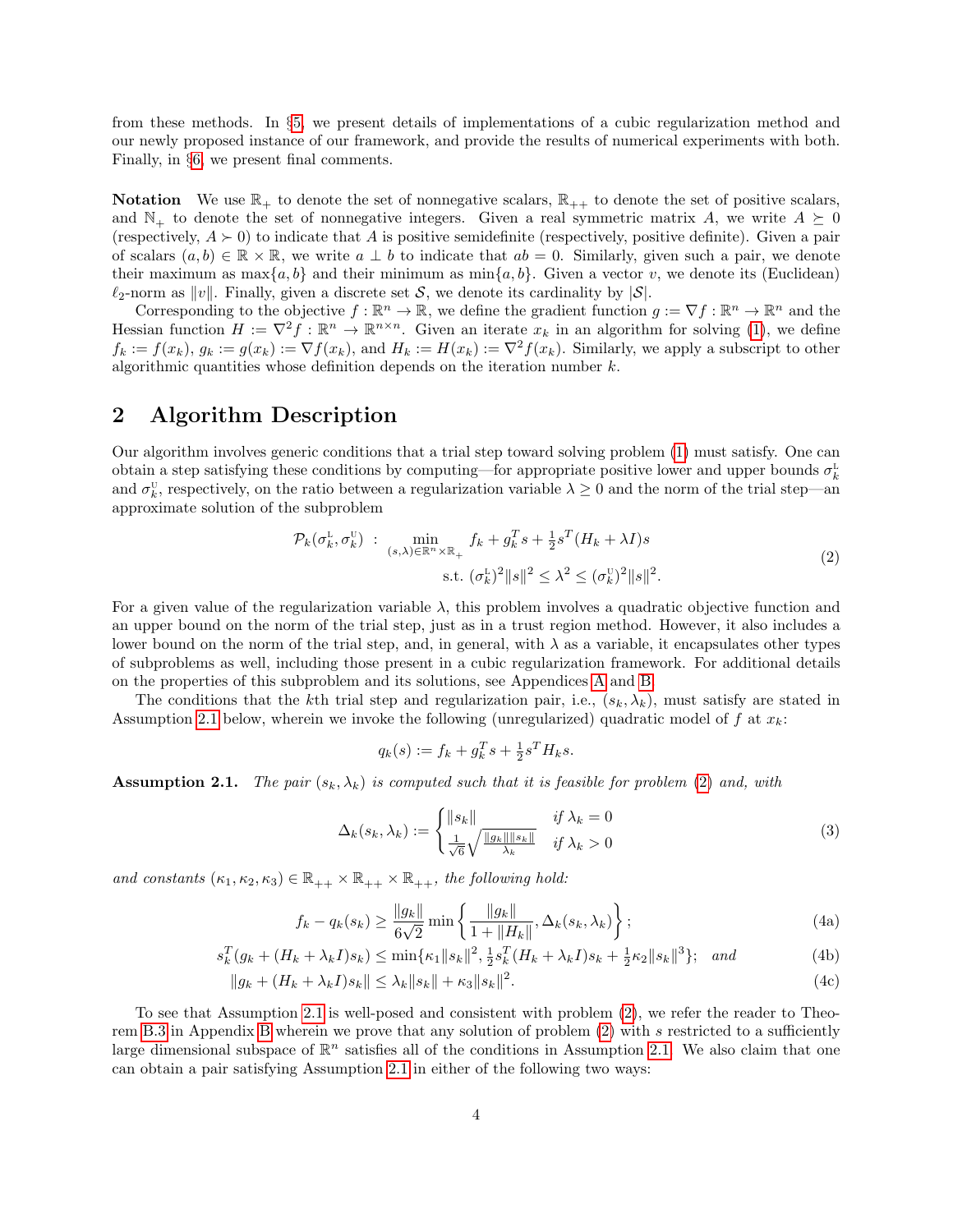• Choose  $\sigma \in [\sigma_k^L, \sigma_k^U]$ , compute  $s_k$  by minimizing the cubic function

<span id="page-4-2"></span>
$$
c_k(s; \sigma) := q_k(s) + \frac{1}{2}\sigma \|s\|^3 = f_k + g_k^T s + \frac{1}{2}s^T H_k s + \frac{1}{2}\sigma \|s\|^3
$$
\n<sup>(5)</sup>

over a sufficiently large dimensional subspace of  $\mathbb{R}^n$  (assuming, when  $\sigma = \sigma_k^L = 0$ , that this function is not unbounded below), then set  $\lambda_k \leftarrow \sigma ||s_k||$ . This is essentially the strategy employed in cubic regularization methods such as arc.

• Choose  $\lambda_k \geq 0$ , then compute  $s_k$  by minimizing the objective of [\(2\)](#page-3-2) with  $\lambda = \lambda_k$  over a sufficiently large dimensional subspace of  $\mathbb{R}^n$  (assuming that the function is not unbounded below). The resulting pair  $(s_k, \lambda_k)$  satisfies Assumption [2.1](#page-3-1) as long as it is feasible for [\(2\)](#page-3-2). This is essentially the strategy employed in [\[3\]](#page-27-10) and partly employed in trace.

One can imagine other approaches as well. Overall, we state problem [\(2\)](#page-3-2) as a guide for various techniques for computing the pair  $(s_k, \lambda_k)$ . Our theory simply relies on the fact that any such computed pair satisfies the conditions in Assumption [2.1.](#page-3-1)

Our algorithm, stated as Algorithm [1,](#page-5-0) employs the following ratio (also employed, e.g., in trace) to determine whether a given trial step is accepted or rejected:

$$
\rho_k := \frac{f_k - f(x_k + s_k)}{\|s_k\|^3}.
$$

One potential drawback of employing this ratio is that the ratio is not invariant to scaling of the objective function. However, the use of this ratio can still be justified. For example, if one were to compute  $s_k$  by minimizing the cubic model [\(5\)](#page-4-2) for some  $\sigma > 0$ , then the reduction in this model yielded by  $s_k$  is bounded below by a fraction of  $\sigma \|s_k\|^3$  (see [\[7,](#page-27-5) Lemma 4.2]), meaning that  $\rho_k \geq \eta$  holds when  $\sigma \geq \eta$  and the actual reduction in f is proportional to the reduction in the cubic model. For further justification for this choice such as how it allows the algorithm to accept Newton steps when the norm of the trial step is small (and, indeed, the norms of accepted steps vanish asymptotically as shown in Lemma [3.7](#page-7-0) later on)—we refer the reader to [\[3\]](#page-27-10) and [\[11\]](#page-27-9).

## <span id="page-4-0"></span>3 Convergence Analysis

In this section, we prove global convergence guarantees for Algorithm [1.](#page-5-0) In particular, we prove under common assumptions that, from remote starting points, the algorithm converges to first-order stationarity, has a worst-case iteration complexity to approximate first-order stationarity that is on par with the methods in [\[7\]](#page-27-5), [\[11\]](#page-27-9), and [\[3\]](#page-27-10), and—at least in a subspace determined by the search path of the algorithm—converges to second-order stationarity with a complexity on par with the methods in [\[7\]](#page-27-5) and [\[11\]](#page-27-9).

#### <span id="page-4-1"></span>3.1 First-Order Global Convergence

Our goal in this subsection is to prove that the sequence of objective gradients vanishes. We make the following assumption about the objective function, which is assumed to hold throughout this section.

<span id="page-4-3"></span>**Assumption 3.1.** The objective function  $f : \mathbb{R}^n \to \mathbb{R}$  is twice continuously differentiable and bounded below by a scalar  $f_{\text{inf}} \in \mathbb{R}$  on  $\mathbb{R}^n$ .

We also make the following assumption related to the sequence of iterates.

<span id="page-4-4"></span>**Assumption 3.2.** The gradient function  $g : \mathbb{R}^n \to \mathbb{R}^n$  is Lipschitz continuous with Lipschitz constant  $g_{Lip} \in \mathbb{R}_{++}$  in an open convex set containing the sequences  $\{x_k\}$  and  $\{x_k + s_k\}$ . Furthermore, the gradient sequence  $\{g_k\}$  has  $g_k \neq 0$  for all  $k \in \mathbb{N}_+$  and is bounded in that there exists a scalar constant  $g_{max} \in \mathbb{R}_{++}$ such that  $||g_k|| \le g_{max}$  for all  $k \in \mathbb{N}_+$ .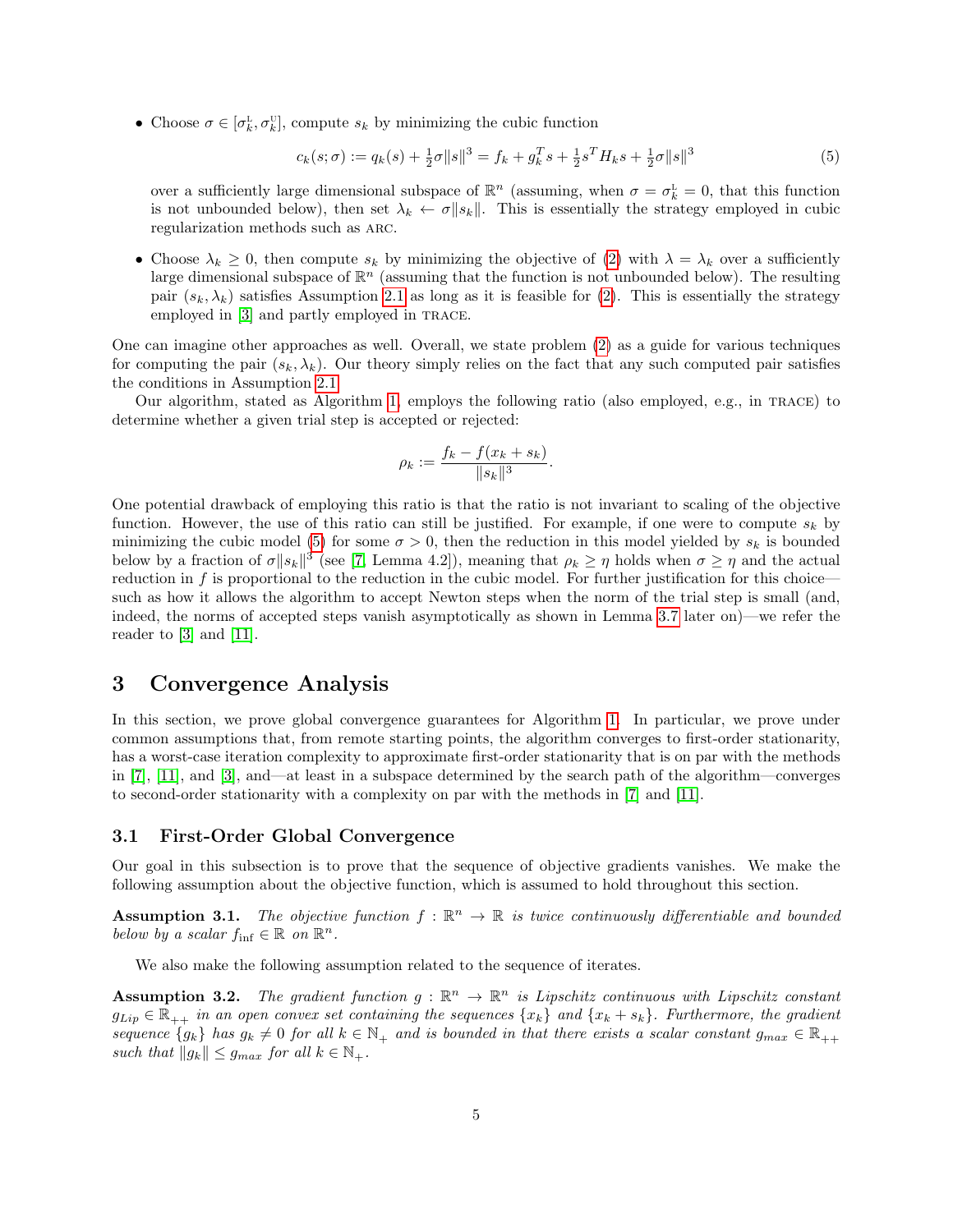Algorithm 1 Inexact Regularized Newton Framework

<span id="page-5-0"></span>**Require:** an acceptance constant  $\eta \in \mathbb{R}_{++}$  with  $0 < \eta < 1$ **Require:** bound update constants  $\{\gamma_1, \gamma_2\} \subset \mathbb{R}_{++}$  with  $1 < \gamma_1 \leq \gamma_2$ **Require:** ratio lower and upper bound constants  $\{\sigma, \overline{\sigma}\} \subset \mathbb{R}_{++}$  such that  $\overline{\sigma} \geq \underline{\sigma}$ 

1: procedure INEXACT REGULARIZED NEWTON

| 2:  | set $x_0 \in \mathbb{R}^n$                                                                                                                               |             |
|-----|----------------------------------------------------------------------------------------------------------------------------------------------------------|-------------|
| 3:  | set $\sigma_0^L \leftarrow 0$ and $\sigma_0^U \in [\underline{\sigma}, \overline{\sigma}]$                                                               |             |
| 4:  | for $k \in \mathbb{N}_+$ do                                                                                                                              |             |
| 5:  | set $(s_k, \lambda_k)$ satisfying Assumption 2.1                                                                                                         |             |
| 6:  | if $\rho_k \geq \eta$ then                                                                                                                               | accept step |
| 7:  | set $x_{k+1} \leftarrow x_k + s_k$                                                                                                                       |             |
| 8:  | set $\sigma_{k+1}^L \leftarrow 0$ and $\sigma_{k+1}^U \leftarrow \sigma_k^U$                                                                             |             |
| 9:  | else (i.e., $\rho_k < \eta$ )                                                                                                                            | reject step |
| 10: | set $x_{k+1} \leftarrow x_k$                                                                                                                             |             |
| 11: | if $\lambda_k < \underline{\sigma}   s_k  $ then                                                                                                         |             |
| 12: | set $\sigma_{k+1}^{\text{L}} \in [\underline{\sigma}, \overline{\sigma}]$ and $\sigma_{k+1}^{\text{U}} \in [\sigma_{k+1}^{\text{L}}, \overline{\sigma}]$ |             |
| 13: | else                                                                                                                                                     |             |
| 14: | set $\sigma_{k+1}^{\text{L}} \leftarrow \gamma_1 \frac{\lambda_k}{\ s_k\ }$ and $\sigma_{k+1}^{\text{U}} \leftarrow \gamma_2 \frac{\lambda_k}{\ s_k\ }$  |             |
| 15: | end if                                                                                                                                                   |             |
| 16: | end if                                                                                                                                                   |             |
| 17: | end for                                                                                                                                                  |             |
|     | 18: end procedure                                                                                                                                        |             |

It is worthwhile to note in passing that our complexity bounds for first- and second-order stationarity remain true even if one were to consider the possibility that  $g_k = 0$  for some  $k \in \mathbb{N}_+$ , in which case one would have the algorithm terminate finitely or, if  $H_k \not\geq 0$ , compute an improving direction of negative curvature for  $H_k$ . However, allowing this possibility—which is typically unlikely ever to occur in practice—would only serve to obscure certain aspects of our analysis. We refer the reader, e.g., to [\[7\]](#page-27-5) (specifically, to the discussions at the ends of §2.1, §4, and §5 in that work) for commentary about why zero gradient values do not ruin complexity guarantees such as we present.

We begin with two lemmas each revealing an important consequence of Assumptions [3.1](#page-4-3) and [3.2.](#page-4-4)

<span id="page-5-2"></span>**Lemma 3.1.** For all  $k \in \mathbb{N}_+$ , it follows that  $s_k \neq 0$ .

*Proof.* The result follows by combining that  $g_k \neq 0$  for all  $k \in \mathbb{N}_+$  (see Assumption [3.2\)](#page-4-4) with [\(4c\)](#page-3-3).  $\Box$ 

<span id="page-5-1"></span>**Lemma 3.2.** The Hessian sequence  ${H_k}$  is bounded in norm in that there exists a scalar constant  $H_{max} \in$  $\mathbb{R}_{++}$  such that  $||H_k|| \leq H_{max}$  for all  $k \in \mathbb{N}_+$ .

Proof. The result follows by Assumption [3.1,](#page-4-3) the Lipschitz continuity of g in Assumption [3.2,](#page-4-4) and Lemma 1.2.2 in [\[22\]](#page-28-5).  $\Box$ 

In our next lemma, we prove an upper bound for the regularization variable  $\lambda_k$ .

<span id="page-5-3"></span>**Lemma 3.3.** For all  $k \in \mathbb{N}_+$ , the pair  $(s_k, \lambda_k)$  satisfies

$$
\lambda_k \le 2 \frac{\|g_k\|}{\|s_k\|} + \frac{3}{2} H_{max} + \kappa_1.
$$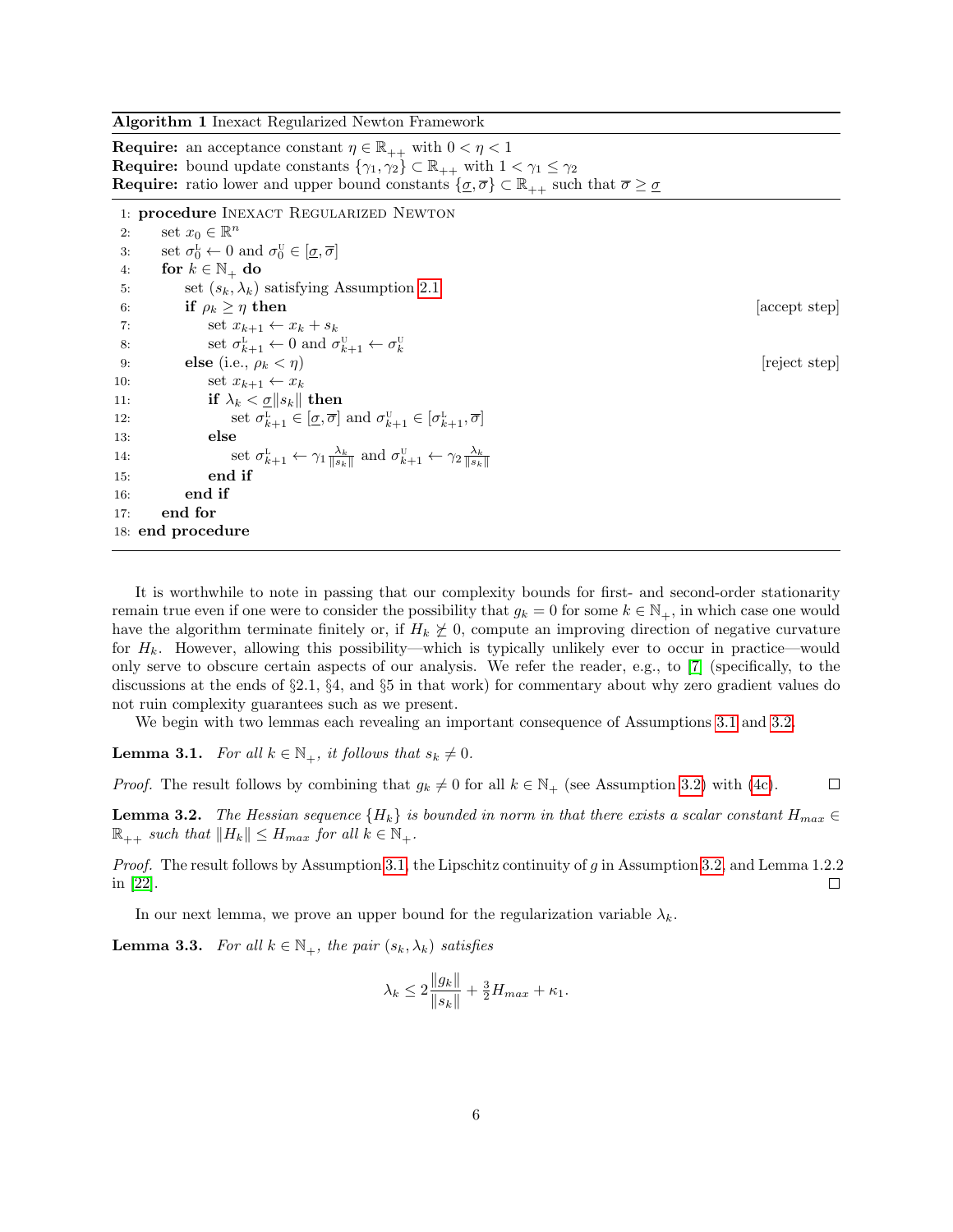*Proof.* Since [\(4a\)](#page-3-4) ensures  $q_k(s_k) - f_k \leq 0$ , it follows with [\(4b\)](#page-3-5) and Lemma [3.2](#page-5-1) that

$$
0 \ge q_k(s_k) - f_k = g_k^T s_k + \frac{1}{2} s_k^T H_k s_k
$$
  
\n
$$
\ge g_k^T s_k + \frac{1}{2} s_k^T H_k s_k + s_k^T (g_k + (H_k + \lambda_k I) s_k) - \kappa_1 \|s_k\|^2
$$
  
\n
$$
= 2g_k^T s_k + \frac{3}{2} s_k^T H_k s_k + \lambda_k \|s_k\|^2 - \kappa_1 \|s_k\|^2
$$
  
\n
$$
\ge -2 \|g_k\| \|s_k\| - \frac{3}{2} H_{max} \|s_k\|^2 + \lambda_k \|s_k\|^2 - \kappa_1 \|s_k\|^2.
$$

After rearrangement and dividing by  $||s_k||^2 \neq 0$  (see Lemma [3.1\)](#page-5-2), the desired result follows.

Using Lemma [3.3,](#page-5-3) we now prove a lower bound for the reduction in  $q_k$  yielded by  $s_k$ .

<span id="page-6-0"></span>**Lemma 3.4.** For all  $k \in \mathbb{N}_+$ , the step  $s_k$  satisfies

$$
f_k - q_k(s_k) \ge \frac{\|g_k\|}{6\sqrt{2}} \min\left\{\frac{\|g_k\|}{1 + H_{max}}, \frac{\|s_k\|}{\sqrt{6}}\sqrt{\frac{\|g_k\|}{2\|g_k\| + \|s_k\|(\frac{3}{2}H_{max} + \kappa_1)}}\right\}.
$$

*Proof.* If  $\lambda_k = 0$ , then by [\(4a\)](#page-3-4) and Lemma [3.2](#page-5-1) it follows that

$$
f_k - q_k(s_k) \ge \frac{\|g_k\|}{6\sqrt{2}} \min \left\{ \frac{\|g_k\|}{1 + \|H_k\|}, \|s_k\|\right\} \ge \frac{\|g_k\|}{6\sqrt{2}} \min \left\{ \frac{\|g_k\|}{1 + H_{max}}, \|s_k\|\right\}.
$$

On the other hand, if  $\lambda_k > 0$ , then [\(4a\)](#page-3-4), Lemma [3.2,](#page-5-1) and Lemma [3.3](#page-5-3) imply that

$$
f_k - q_k(s_k) \ge \frac{||g_k||}{6\sqrt{2}} \min\left\{ \frac{||g_k||}{1 + ||H_k||}, \frac{1}{\sqrt{6}} \sqrt{\frac{||g_k|| ||s_k||}{\lambda_k}} \right\}
$$
  

$$
\ge \frac{||g_k||}{6\sqrt{2}} \min\left\{ \frac{||g_k||}{1 + H_{max}}, \frac{||s_k||}{\sqrt{6}} \sqrt{\frac{||g_k||}{2||g_k|| + ||s_k||(\frac{3}{2}H_{max} + \kappa_1)}} \right\}.
$$

Combining the inequalities from these two cases, the desired result follows.

Going forward, for ease of reference, we respectively define sets of indices corresponding to accepted and rejected steps throughout a run of the algorithm as

$$
\mathcal{A} := \{ k \in \mathbb{N}_+ : \rho_k \ge \eta \} \text{ and } \mathcal{R} := \{ k \in \mathbb{N}_+ : \rho_k < \eta \}.
$$

We now show that if the algorithm were only to compute rejected steps from some iteration onward, then the sequence  $\{\lambda_k/\|s_k\|\}$  diverges to infinity.

<span id="page-6-1"></span>**Lemma 3.5.** If  $k \in \mathcal{R}$  for all sufficiently large  $k \in \mathbb{N}_+$ , then  $\{\lambda_k / ||s_k||\} \to \infty$ .

*Proof.* Without loss of generality, assume that  $\mathcal{R} = \mathbb{N}_+$ . We now prove that the condition in Step [11](#page-5-0) cannot be true more than once. Suppose, in iteration  $\hat{k} \in \mathbb{N}_+$ , Step [12](#page-5-0) is reached, which means that  $\lambda_{\hat{k}+1}/||s_{\hat{k}+1}|| \geq \underline{\sigma}$ since  $(s_{k+1}, \lambda_{k+1})$  is required to be feasible for  $\mathcal{P}_{k+1}(\sigma_{k+1}^L, \sigma_{k+1}^U)$  in Step [5](#page-5-0) where  $\sigma_{k+1}^L \geq \underline{\sigma}$ . Therefore, the condition in Step [11](#page-5-0) tests false in iteration  $(\hat{k} + 1)$ . Then, from Step [5,](#page-5-0) Step [14,](#page-5-0) and the fact that  $\gamma_1 > 1$ , it follows that  $\{\lambda_k/\|\mathbf{s}_k\|\}$  is monotonically increasing for all  $k \geq k$ . Therefore, the condition in Step [11](#page-5-0) cannot test true for any  $k \geq \hat{k}+1$ . Now, to see that the sequence diverges, notice from this fact, Step [5,](#page-5-0) and Step [14,](#page-5-0) it follows that for all  $k \geq \hat{k} + 1$  we have  $\lambda_{k+1}/\|s_{k+1}\| \geq \gamma_1(\lambda_k/\|s_k\|)$  where  $\gamma_1 > 1$ . Thus,  $\{\lambda_k/\|s_k\|\} \to \infty$ , as claimed.  $\Box$ 

<span id="page-6-2"></span>We now prove that if the gradients are bounded away from zero and the sequence of ratios  $\{\lambda_k/\|s_k\|\}$ diverges, then  $\rho_k \geq \eta$  for all sufficiently large  $k \in \mathbb{N}_+$ , meaning that the steps are accepted.

 $\Box$ 

 $\Box$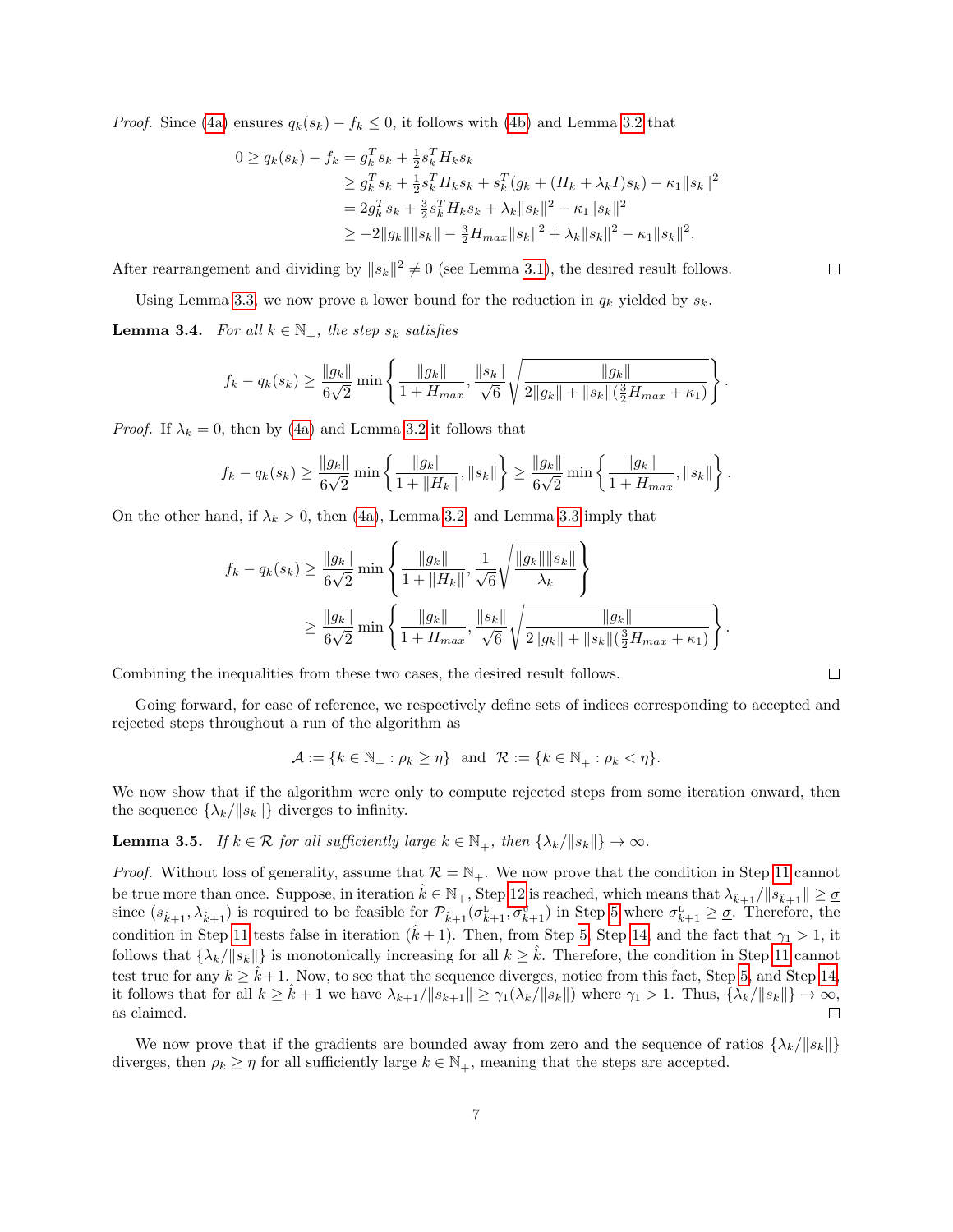**Lemma 3.6.** Suppose that  $\mathcal{I} \subseteq \mathbb{N}_+$  is an infinite index set such that for  $\epsilon \in \mathbb{R}_{++}$  independent of k, one finds that  $||g_k|| \geq \epsilon$  for all  $k \in \mathcal{I}$  and  $\{\lambda_k/||s_k||\}_{k\in\mathcal{I}} \to \infty$ . Then, for all sufficiently large  $k \in \mathcal{I}$ , it follows that  $\rho_k \geq \eta$ , meaning  $k \in \mathcal{A}$ .

*Proof.* From the Mean Value Theorem, there exists  $\bar{x}_k \in [x_k, x_k + s_k]$  such that

<span id="page-7-3"></span>
$$
q_k(s_k) - f(x_k + s_k) = (g_k - g(\overline{x}_k))^T s_k + \frac{1}{2} s_k^T H_k s_k
$$
  
\n
$$
\ge -||g_k - g(\overline{x}_k)|| ||s_k|| - \frac{1}{2} ||H_k|| ||s_k||^2.
$$
 (6)

From this, Lemma [3.4,](#page-6-0) and Assumption [3.2,](#page-4-4) it follows that, for all  $k \in \mathcal{I}$ ,

$$
f_k - f(x_k + s_k) = f_k - q_k(s_k) + q_k(s_k) - f(x_k + s_k)
$$
  
\n
$$
\geq \frac{||g_k||}{6\sqrt{2}} \min \left\{ \frac{||g_k||}{1 + H_{max}}, \frac{||s_k||}{\sqrt{6}} \sqrt{\frac{||g_k||}{2||g_k|| + ||s_k||(\frac{3}{2}H_{max} + \kappa_1)}} \right\} - (g_{Lip} + \frac{1}{2}H_{max})||s_k||^2
$$
  
\n
$$
\geq \frac{\epsilon}{6\sqrt{2}} \min \left\{ \frac{\epsilon}{1 + H_{max}}, \frac{||s_k||}{\sqrt{6}} \sqrt{\frac{\epsilon}{2g_{max} + ||s_k||(\frac{3}{2}H_{max} + \kappa_1)}} \right\} - (g_{Lip} + \frac{1}{2}H_{max})||s_k||^2.
$$

This shows that there exists a threshold  $s_{thresh} > 0$  such that

 $f_k - f(x_k + s_k) \geq \eta \|s_k\|^3$  whenever  $k \in \mathcal{I}$  and  $||s_k|| \leq s_{thresh}$ .

We now claim that  $\{\Vert s_k \Vert\}_{k \in \mathcal{I}} \to 0$ . To prove this claim, suppose by contradiction that there exists an infinite subsequence  $\mathcal{I}_s \subseteq \mathcal{I}$  and scalar  $\epsilon_s \in \mathbb{R}_{++}$  such that  $||s_k|| \geq \epsilon_s$  for all  $k \in \mathcal{I}_s$ . It then follows from the boundedness of  $\{\|g_k\|\}$  (see Assumption [3.2\)](#page-4-4) and Lemma [3.3](#page-5-3) that  $\{\lambda_k\}_{k\in\mathcal{I}_s}$  is bounded. This allows us to conclude that  $\{\lambda_k/\|s_k\|\}_{k\in\mathcal{I}_s}$  is bounded, which contradicts the assumptions of the lemma. Thus,  $\{||s_k||\}_{k\in\mathcal{I}} \to 0.$  Hence, there exists  $k_s \in \mathcal{I}$  such that for all  $k \in \mathcal{I}$  with  $k \geq k_s$  one finds  $||s_k|| \leq s_{thresh}$ . Therefore, for all  $k \in \mathcal{I}$  with  $k \geq k_s$ , it follows that  $\rho_k \geq \eta$ , as claimed.  $\Box$ 

Next, we prove that the algorithm produces infinitely many accepted steps.

<span id="page-7-0"></span>**Lemma 3.7.** It holds that  $|\mathcal{A}| = \infty$  and  $\{s_k\}_{k \in \mathcal{A}} \to 0$ .

*Proof.* To derive a contradiction, suppose that  $|\mathcal{A}| < \infty$ . This implies that there exists  $k_0$  such that, for all  $k \geq k_0$ , one has  $k \in \mathcal{R}$  and  $(x_k, g_k, H_k) = (x_{k_0}, g_{k_0}, H_{k_0})$ . From this fact and Assumption [3.2,](#page-4-4) it follows that  $||g_k|| \geq \epsilon$  for all  $k \geq k_0$  for some  $\epsilon \in \mathbb{R}_{++}$ . From the fact that  $k \in \mathcal{R}$  for all  $k \geq k_0$  and Lemma [3.5,](#page-6-1) it follows that  $\{\lambda_k/\|s_k\|\}\to\infty$ . This fact and  $\|g_k\|\geq\epsilon$  for all  $k\geq k_0$  imply that all the conditions of Lemma [3.6](#page-6-2) are satisfied for  $\mathcal{I} := \{k \in \mathbb{N}_+ : k \geq k_0\}$ ; therefore, Lemma [3.6](#page-6-2) implies that for all sufficiently large  $k \in \mathcal{I}$ , one finds  $\rho_k \geq \eta$  so that  $k \in \mathcal{A}$ , a contradiction.

To complete the proof, notice that the objective function values are monotonically decreasing. Combining this with the condition in Step [6,](#page-5-0) the fact that f is bounded below by  $f_{\text{inf}}$  (see Assumption [3.1\)](#page-4-3), and  $|\mathcal{A}| = \infty$ ,  $\Box$ one deduces that  $\{s_k\}_{k\in\mathcal{A}} \to 0$ , as claimed.

We now prove that there exists an infinite subsequence of iterates such that the sequence of gradients computed at those points converges to zero.

<span id="page-7-2"></span>Lemma 3.8. It holds that

$$
\liminf_{k \in \mathbb{N}_+, k \to \infty} \|g_k\| = 0.
$$

*Proof.* To derive a contradiction, suppose that  $\liminf_{k \in \mathbb{N}_+} k \to \infty$   $||g_k|| > 0$ , which along with the fact that  $g_{k+1} = g_k$  for any  $k \in \mathbb{N}_+ \setminus \mathcal{A}$  means  $\liminf_{k \in \mathcal{A}, k \to \infty} ||g_k|| > 0$ . Thus, there exists  $\epsilon \in \mathbb{R}_{++}$  such that

<span id="page-7-1"></span>
$$
||g_k|| \ge \epsilon \quad \text{for all sufficiently large} \quad k \in \mathcal{A}.\tag{7}
$$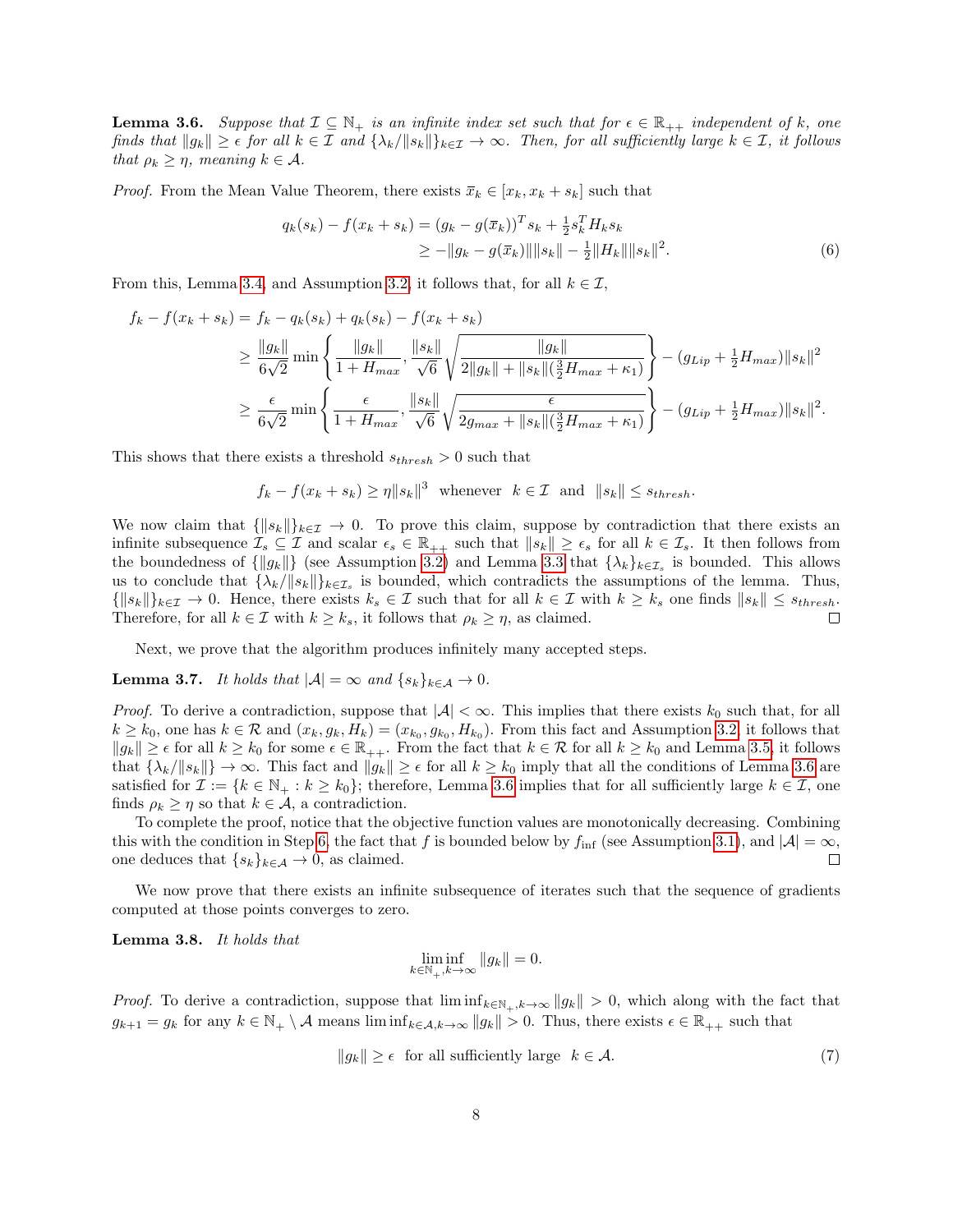Under [\(7\)](#page-7-1), let us prove that  $\{\lambda_k\}_{k\in\mathcal{A}} \to \infty$ . To derive a contradiction, suppose there exists an infinite  $\mathcal{A}_{\lambda} \subseteq \mathcal{A}$  such that  $\lambda_k \leq \lambda_{max}$  for some  $\lambda_{max} \in \mathbb{R}_{++}$ . On the other hand, by  $\{s_k\}_{k\in\mathcal{A}} \to 0$  (see Lemma [3.7\)](#page-7-0) and [\(4c\)](#page-3-3), it follows that  $\{g_k + (H_k + \lambda_k I)s_k\}_{k \in A_\lambda} \to 0$ . Combining the upper bound on  $\{\lambda_k\}_{k \in A_\lambda}$ , the fact that  $\{s_k\}_{k\in\mathcal{A}} \to 0$ , and  $||H_k|| \le H_{max}$  (see Lemma [3.2\)](#page-5-1), it follows that  $\{g_k\}_{k\in\mathcal{A}_{\lambda}} \to 0$ , which violates [\(7\)](#page-7-1). Therefore,  $\{\lambda_k\}_{k\in\mathcal{A}}\to\infty$ .

Our next goal is to prove, still under [\(7\)](#page-7-1), that  $k \in A$  for all sufficiently large  $k \in \mathbb{N}_+$ . To prove this, our strategy is to show that the sets of iterations involving a rejected step followed by an accepted step are finite. In particular, let us define the index sets

$$
\mathcal{R}_1 := \{ k \in \mathcal{R} : \text{the condition in Step 11 tests true and } (k+1) \in \mathcal{A} \} \text{ and } \mathcal{R}_2 := \{ k \in \mathcal{R} : \text{the condition in Step 11 tests false and } (k+1) \in \mathcal{A} \}.
$$

We aim to prove that these are finite. First, consider  $\mathcal{R}_1$ . To derive a contradiction, suppose that  $|\mathcal{R}_1| = \infty$ . By definition, for all  $k \in \mathcal{R}_1$ , the condition in Step [11](#page-5-0) tests true, meaning  $(s_{k+1}, \lambda_{k+1})$  is found in Step [5](#page-5-0) satisfying  $\lambda_{k+1}/\|s_{k+1}\| \leq \overline{\sigma}$ . On the other hand, since  $(k+1) \in \mathcal{A}$  for all  $k \in \mathcal{R}_1$ , it follows from Lemma [3.7](#page-7-0) that  $\{s_{k+1}\}_{k\in\mathcal{R}_1} \to 0$ . Combining the conclusions of these last two sentences shows that  $\{\lambda_{k+1}\}_{k\in\mathcal{R}_1} \to 0$ . However, this contradicts the conclusion of the previous paragraph, which showed that  $\{\lambda_k\}_{k\in\mathcal{A}}\to\infty$ . Hence, we may conclude that  $|\mathcal{R}_1| < \infty$ . Now consider  $\mathcal{R}_2$ . To derive a contradiction, suppose that  $|\mathcal{R}_2| = \infty$ . The fact that the condition in Step [11](#page-5-0) tests false for  $k \in \mathcal{R}_2$  implies that  $(s_{k+1}, \lambda_{k+1})$  is found in Step [5](#page-5-0) satisfying  $\lambda_{k+1}/\|s_{k+1}\| \leq \gamma_2\lambda_k/\|s_k\|$ . However, since  $\{s_{k+1}\}_{k\in\mathcal{R}_2} \to 0$  (see Lemma [3.7\)](#page-7-0) and  $\{\lambda_{k+1}\}_{k\in\mathcal{R}_2} \to \infty$ (established in the previous paragraph), it follows that  $\{\lambda_{k+1}/\|s_{k+1}\|\}_{k\in\mathcal{R}_2} \to \infty$ , which combined with the previously established inequality  $\lambda_{k+1}/\|s_{k+1}\| \leq \gamma_2\lambda_k/\|s_k\|$  shows that  $\{\lambda_k/\|s_k\|\}_{k\in\mathcal{R}_2} \to \infty$ . Therefore, with [\(7\)](#page-7-1), the conditions in Lemma [3.6](#page-6-2) hold for  $\mathcal{I} = \mathcal{R}_2$ , meaning that, for all sufficiently large  $k \in \mathcal{R}_2$ , the inequality  $\rho_k \geq \eta$  holds. This contradicts the fact that  $\mathcal{R}_2 \subseteq \mathcal{R}$ ; hence, we conclude that  $\mathcal{R}_2$  is finite. Since  $\mathcal{R}_1$  and  $\mathcal{R}_2$  are finite, it follows from the logic of Algorithm [1](#page-5-0) that either  $k \in \mathcal{A}$  for all sufficiently large k or  $k \in \mathcal{R}$  for all sufficiently large k. By Lemma [3.7,](#page-7-0) it follows that  $k \in \mathcal{A}$  for all sufficiently large k.

Thus far, we have proved under [\(7\)](#page-7-1) that  $\{\lambda_k\}_{k\in\mathcal{A}} \to \infty$  and that  $k \in \mathcal{A}$  for all large  $k \in \mathbb{N}_+$ . From this latter fact, it follows that there exists  $k_{\sigma}$  such that  $\sigma_k^{\mathbb{U}} = \sigma_{k_{\sigma}}^{\mathbb{U}} \in \mathbb{R}_{++}$  for all  $k \geq k_{\sigma}$ . In addition, from Step [5,](#page-5-0) it follows that for  $k \geq k_{\sigma}$  one finds  $\lambda_k / ||s_k|| \leq \sigma_k^{\mathbb{U}} = \sigma_{k_{\sigma}}^{\mathbb{U}} < \infty$ . However, this leads to a contradiction to the facts that  $\{\lambda_k\}_{k\in\mathcal{A}} \to \infty$  and  $\{s_k\}_{k\in\mathcal{A}} \to 0$  (see Lemma [3.7\)](#page-7-0). Overall, we have shown that [\(7\)](#page-7-1) cannot be true, which proves the desired result.  $\Box$ 

We close with our main global convergence result of this subsection, the proof of which borrows much from that of Theorem 3.14 in [\[11\]](#page-27-9).

<span id="page-8-3"></span>Theorem 3.3. Under Assumptions [2.1,](#page-3-1) [3.1,](#page-4-3) and [3.2,](#page-4-4) it follows that

<span id="page-8-0"></span>
$$
\lim_{k \in \mathbb{N}_+, k \to \infty} \|g_k\| = 0. \tag{8}
$$

Proof. For the purpose of reaching a contradiction, suppose that  $(8)$  does not hold. Combining this with the fact that  $|\mathcal{A}| = \infty$  (see Lemma [3.7\)](#page-7-0), it follows that there exists an infinite subsequence  $\{t_i\} \subseteq \mathcal{A}$  (indexed over  $i \in \mathbb{N}_+$  and a scalar  $\epsilon > 0$  such that, for all  $i \in \mathbb{N}_+$ , one finds  $||g_{t_i}|| \ge 2\epsilon > 0$ . Also, the fact that  $|\mathcal{A}| = \infty$  and Lemma [3.8](#page-7-2) imply that there exists an infinite subsequence  $\{\ell_i\} \subseteq \mathcal{A}$  (indexed over  $i \in \mathbb{N}_+$ ) such that, for all  $i \in \mathbb{N}_+$  and  $k \in \mathbb{N}_+$  with  $t_i \leq k < \ell_i$ , one finds

<span id="page-8-1"></span>
$$
||g_k|| \ge \epsilon \quad \text{and} \quad ||g_{\ell_i}|| < \epsilon. \tag{9}
$$

Let us now restrict our attention to indices in the infinite index set

$$
\mathcal{K} := \{ k \in \mathcal{A} : t_i \le k < \ell_i \text{ for some } i \in \mathbb{N}_+ \}.
$$

Observe from [\(9\)](#page-8-1) that, for all  $k \in \mathcal{K}$ , it follows that  $||g_k|| \geq \epsilon$ . Also, from the definition of A,

<span id="page-8-2"></span>
$$
f_k - f_{k+1} \ge \eta \|s_k\|^3 \quad \text{for all} \quad k \in \mathcal{K} \subseteq \mathcal{A}.\tag{10}
$$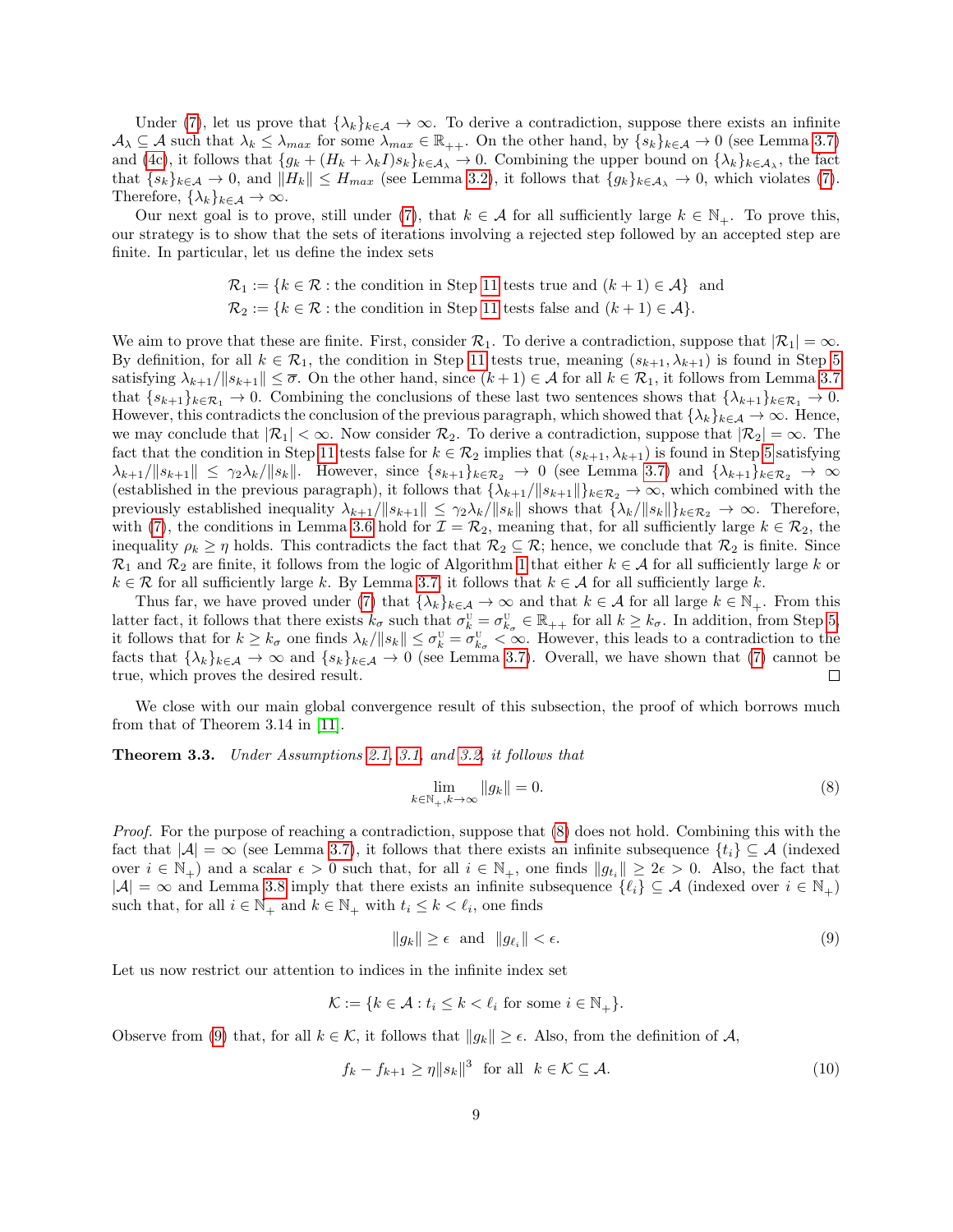Since  $\{f_k\}$  is monotonically decreasing and bounded below, one finds that  $\{f_k\} \to f$  for some  $f \in \mathbb{R}$ , which when combined with [\(10\)](#page-8-2) shows that

<span id="page-9-1"></span>
$$
\lim_{k \in \mathcal{K}, k \to \infty} \|s_k\| = 0. \tag{11}
$$

Using this fact, Lemma [3.4,](#page-6-0) Assumption [3.2,](#page-4-4) and the Mean Value Theorem (as it is used in the proof of Lemma [3.6](#page-6-2) to yield [\(6\)](#page-7-3)), it follows that for all sufficiently large  $k \in \mathcal{K}$  one has

$$
f_k - f_{k+1} = f_k - q_k(s_k) + q_k(s_k) - f(x_k + s_k)
$$
  
\n
$$
\geq \frac{||g_k||}{6\sqrt{2}} \min \left\{ \frac{||g_k||}{1 + H_{max}}, \frac{||s_k||}{\sqrt{6}} \sqrt{\frac{||g_k||}{2||g_k|| + ||s_k||(\frac{3}{2}H_{max} + \kappa_1)}} \right\} - (g_{Lip} + \frac{1}{2}H_{max})||s_k||^2
$$
  
\n
$$
\geq \frac{\epsilon}{6\sqrt{2}} \frac{||s_k||}{\sqrt{6}} \sqrt{\frac{||g_k||}{2||g_k|| + ||s_k||(\frac{3}{2}H_{max} + \kappa_1)}} - (g_{Lip} + \frac{1}{2}H_{max})||s_k||^2.
$$

It now follows from [\(9\)](#page-8-1) and [\(11\)](#page-9-1) that, as  $k \to \infty$  over  $k \in \mathcal{K}$ , the square root term in the previous inequality converges to  $1/\sqrt{2}$ . Since the second term in the previous inequality is of order  $||s_k||^2$ , the first term is of order  $||s_k||$ , and  $1/\sqrt{2} > 1/\sqrt{3}$ , one can thus conclude that  $f_k - f_{k+1} \ge \epsilon ||s_k||/36$  for all sufficiently large  $k \in \mathcal{K}$ . Consequently, it follows that for all sufficiently large  $i \in \mathbb{N}_+$  one finds

$$
||x_{t_i} - x_{\ell_i}|| \leq \sum_{k \in \mathcal{K}, k = t_i}^{\ell_i - 1} ||x_k - x_{k+1}||
$$
  
= 
$$
\sum_{k \in \mathcal{K}, k = t_i}^{\ell_i - 1} ||s_k|| \leq \sum_{k \in \mathcal{K}, k = t_i}^{\ell_i - 1} \frac{36}{\epsilon} (f_k - f_{k+1}) = \frac{36}{\epsilon} (f_{t_i} - f_{\ell_i}).
$$

Since  ${f_t}_i - f_{\ell_i} \to 0$  (recall that  ${f_k} \to f$  monotonically) this implies that  ${||x_{t_i} - x_{\ell_i}||} \to 0$ , which, in turn, implies that  $\{|g_{t_i} - g_{\ell_i}|\} \to 0$  because of the continuity of g. However, this is a contradiction since, for any  $i \in \mathbb{N}_+$ , we have  $||g_{t_i} - g_{\ell_i}|| \ge \epsilon$  by the definitions of  $\{t_i\}$  and  $\{\ell_i\}$ . Overall, we conclude that our initial supposition must be false, implying that [\(8\)](#page-8-0) holds.  $\Box$ 

#### <span id="page-9-0"></span>3.2 First-Order Complexity

Our next goal is to prove, with respect to a prescribed positive threshold, a worst-case upper bound on the number of iterations required for our algorithm to reduce the norm of the gradient below the threshold. In this subsection, along with Assumptions [2.1,](#page-3-1) [3.1,](#page-4-3) and [3.2,](#page-4-4) we add the following.

<span id="page-9-2"></span>Assumption 3.4. The Hessian function H is Lipschitz continuous on a path defined by the sequence of iterates and trial steps; in particular, it is Lipschitz continuous with a scalar Lipschitz constant  $H_{Lip} > 0$  on the set  $\{x_k + \tau s_k : k \in \mathbb{N}_+, \tau \in [0,1]\}.$ 

We begin our analysis in this subsection by providing a lemma that shows that successful steps always result if  $\lambda_k$  is sufficiently large relative to the size of the step.

<span id="page-9-5"></span>**Lemma 3.9.** For any  $k \in \mathbb{N}_+$ , if the pair  $(s_k, \lambda_k)$  satisfies

<span id="page-9-4"></span>
$$
\lambda_k \ge (H_{Lip} + \kappa_2 + 2\eta) \|s_k\|,\tag{12}
$$

then  $\rho_k \geq \eta$ .

*Proof.* It follows from Assumption [3.4](#page-9-2) and Taylor's expansion with Lagrange remainder that there exists  $\bar{x}_k$ on the line segment  $[x_k, x_k + s_k]$  such that

<span id="page-9-3"></span>
$$
q_k(s_k) - f(x_k + s_k) = \frac{1}{2} s_k^T (H_k - H(\overline{x}_k)) s_k \ge -\frac{1}{2} H_{Lip} ||s_k||^3.
$$
 (13)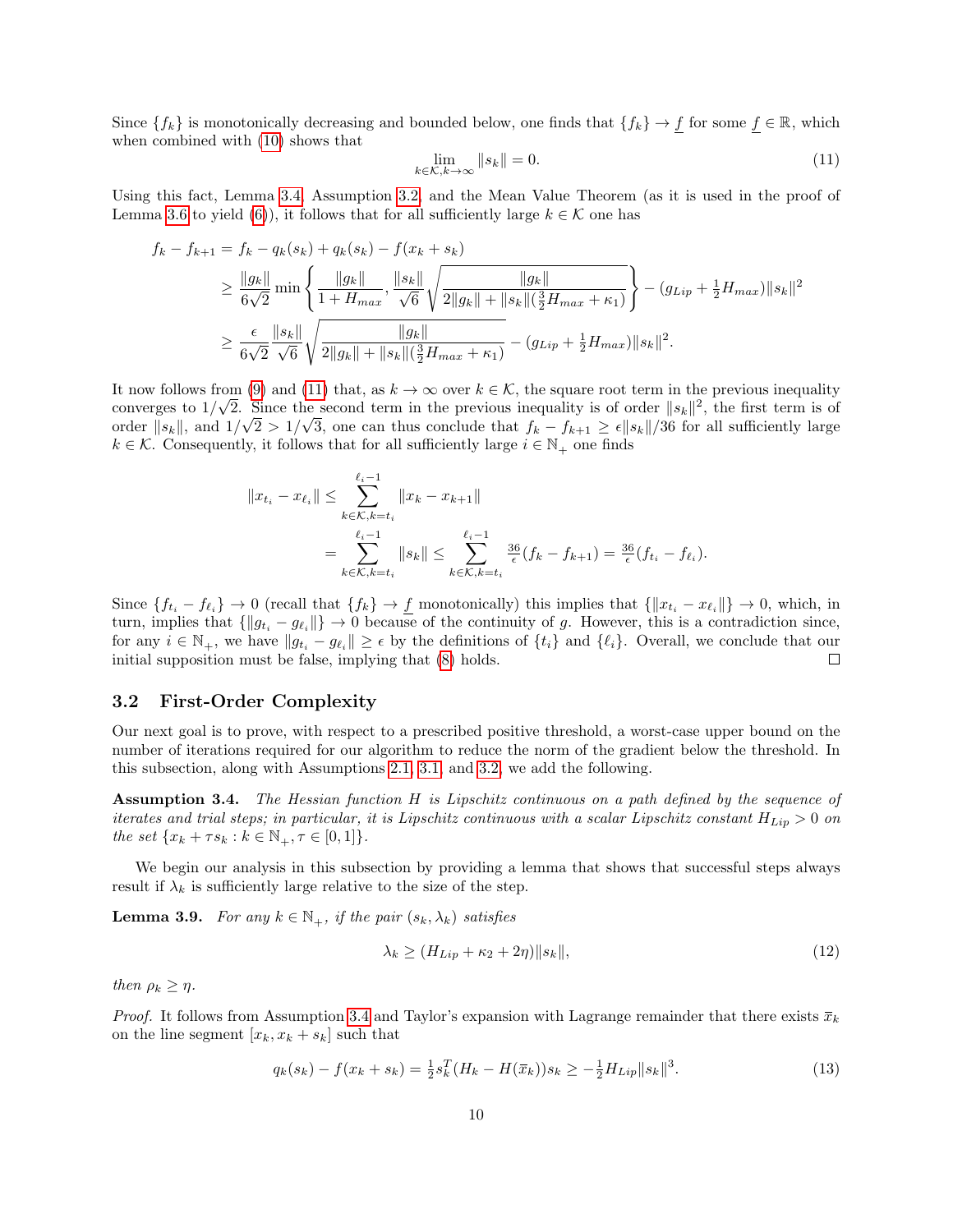Also, it follows from [\(4b\)](#page-3-5) that

<span id="page-10-0"></span>
$$
f_k - q_k(s_k) = -g_k^T s_k - \frac{1}{2} s_k^T H_k s_k
$$
  
\n
$$
= -s_k^T (g_k + (H_k + \lambda_k I)s_k) + \frac{1}{2} \lambda_k ||s_k||^2 + \frac{1}{2} s_k^T (H_k + \lambda_k I)s_k
$$
  
\n
$$
\geq -\frac{1}{2} s_k^T (H_k + \lambda_k I)s_k - \frac{1}{2} \kappa_2 ||s_k||^3 + \frac{1}{2} \lambda_k ||s_k||^2 + \frac{1}{2} s_k^T (H_k + \lambda_k I)s_k
$$
  
\n
$$
= -\frac{1}{2} \kappa_2 ||s_k||^3 + \frac{1}{2} \lambda_k ||s_k||^2.
$$
\n(14)

From [\(13\)](#page-9-3) and [\(14\)](#page-10-0), it follows that

$$
f_k - f(x_k + s_k) = f_k - q_k(s_k) + q_k(s_k) - f(x_k + s_k)
$$
  
\n
$$
\geq \frac{1}{2}\lambda_k ||s_k||^2 - \frac{1}{2}\kappa_2 ||s_k||^3 - \frac{1}{2}H_{Lip}||s_k||^3,
$$

which together with [\(12\)](#page-9-4) implies that  $\rho_k \geq \eta$ , as claimed.

We now prove that the sequence  $\{\sigma_k^{\mathbb{U}}\}$  is bounded above.

<span id="page-10-2"></span>**Lemma 3.10.** There exists a scalar constant  $\sigma_{max} \in \mathbb{R}_{++}$  such that, for all  $k \in \mathbb{N}_+$ ,

$$
\sigma_k^{\rm U}\leq \sigma_{max}.
$$

*Proof.* Consider any  $k \in \mathbb{N}_+$ . If  $s_k$  is accepted (i.e.,  $k \in \mathcal{A}$ ), then  $\sigma_{k+1}^{\mathbb{U}} \leftarrow \sigma_k^{\mathbb{U}}$ . On the other hand, if  $s_k$  is rejected (i.e.,  $k \in \mathcal{R}$ ), then it follows from Step [12](#page-5-0) and Step [14](#page-5-0) that  $\sigma_{k+1}^{\sigma} \leq \max{\lbrace \overline{\sigma}, \gamma_2 \lambda_k / ||s_k|| \rbrace}$ . Moreover, since  $k \in \mathcal{R}$ , meaning that  $\rho_k < \eta$ , it follows from Lemma [3.9](#page-9-5) that  $\lambda_k / ||s_k||$  is bounded above by  $(H_{Lip} + \kappa_2 + 2\eta)$ . Thus, it follows that  $\sigma_{k+1}^{\mathbb{U}} \leq \max{\lbrace \overline{\sigma}, \gamma_2(H_{Lip} + \kappa_2 + 2\eta) \rbrace}$  for all  $k \in \mathcal{R}$ . Overall, the desired result follows for any  $\sigma_{max} \ge \max{\{\overline{\sigma}, \gamma_2(H_{Lip} + \kappa_2 + 2\eta)\}}$ .

We now establish a lower bound on the norm of any accepted trial step.

<span id="page-10-3"></span>**Lemma 3.11.** For all  $k \in \mathcal{A}$ , it follows that

$$
||s_k|| \ge \left(\frac{1}{2}H_{Lip} + 2\sigma_{max} + \kappa_3\right)^{-1/2} ||g_{k+1}||^{1/2}.
$$

*Proof.* Let  $k \in \mathcal{A}$ . It follows that

$$
||g_{k+1}|| \le ||g_{k+1} - (g_k + (H_k + \lambda_k I)s_k)|| + ||g_k + (H_k + \lambda_k I)s_k||
$$
  
\n
$$
\le ||g_{k+1} - (g_k + H_k s_k)|| + \lambda_k ||s_k|| + ||g_k + (H_k + \lambda_k I)s_k||.
$$
\n(15)

By Taylor's theorem and Assumption [3.4,](#page-9-2) the first term on the right-hand side of this inequality satisfies

$$
||g_{k+1} - (g_k + H_k s_k)|| \le \left\| \int_0^1 (H(x_k + \tau s_k) - H_k) s_k d\tau \right\|
$$
  
\n
$$
\le \int_0^1 ||H(x_k + \tau s_k) - H_k|| d\tau \cdot ||s_k||
$$
  
\n
$$
\le \int_0^1 \tau d\tau \cdot H_{Lip} ||s_k||^2 = \frac{1}{2} H_{Lip} ||s_k||^2.
$$

Combining this with [\(15\)](#page-10-1) and observing Step [5,](#page-5-0) [\(4c\)](#page-3-3), and Lemma [3.10,](#page-10-2) it follows that

$$
||g_{k+1}|| \le \frac{1}{2} H_{Lip} ||s_k||^2 + 2 \frac{\lambda_k}{||s_k||} ||s_k||^2 + \kappa_3 ||s_k||^2
$$
  

$$
\le \frac{1}{2} H_{Lip} ||s_k||^2 + 2 \sigma_{max} ||s_k||^2 + \kappa_3 ||s_k||^2,
$$

which, after rearrangement, completes the proof.

<span id="page-10-1"></span> $\Box$ 

| I |  |
|---|--|
|   |  |
|   |  |
|   |  |
|   |  |
|   |  |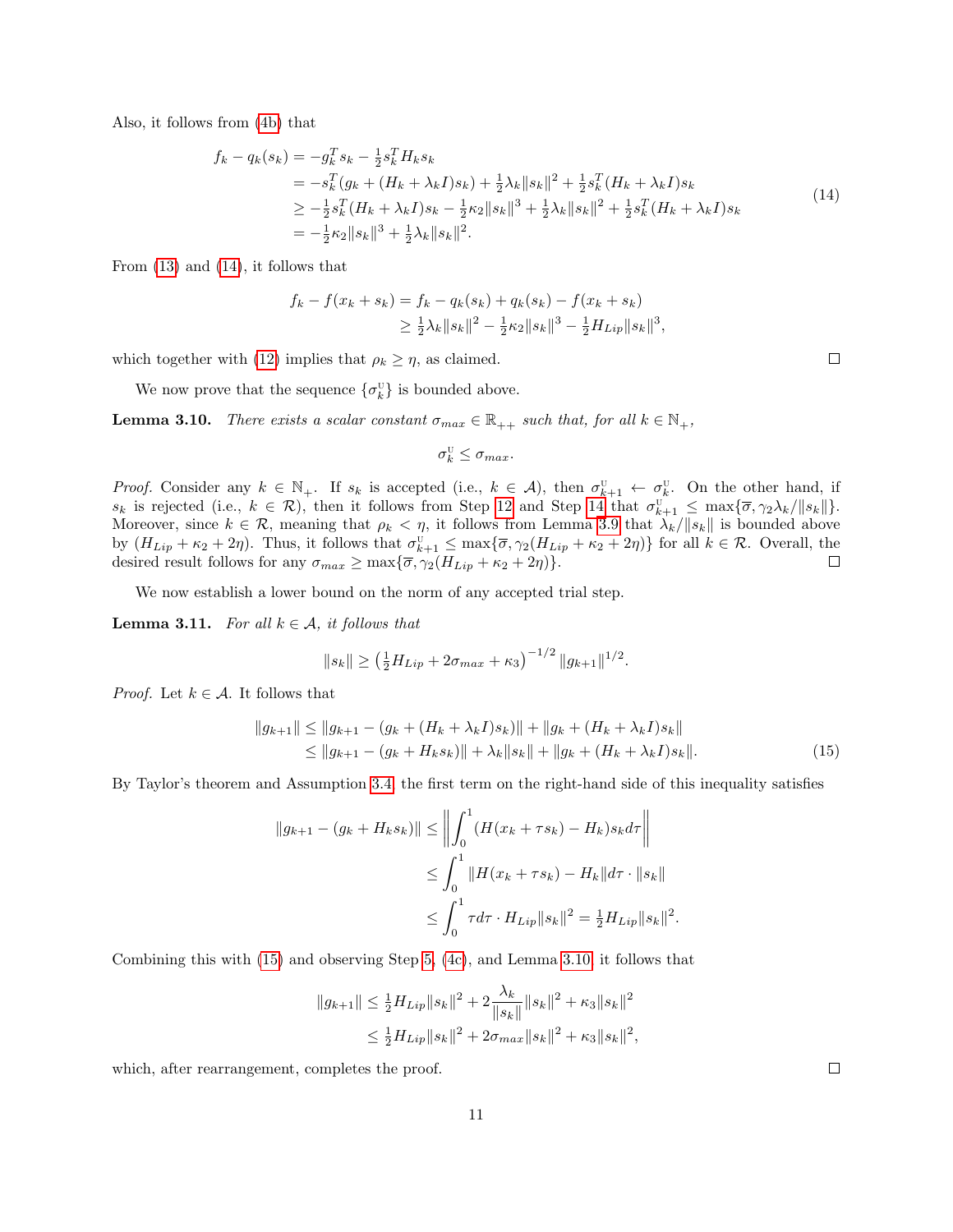We are now prepared to prove a worst-case upper bound on the total number of accepted steps that may occur for iterations in which the norm of the gradient of the objective is above a positive threshold.

<span id="page-11-0"></span>**Lemma 3.12.** For any  $\epsilon \in \mathbb{R}_{++}$ , the total number of elements in the index set

$$
\mathcal{K}_{\epsilon} := \{ k \in \mathbb{N}_{+} : k \ge 1, \ (k-1) \in \mathcal{A}, \ \|g_k\| > \epsilon \}
$$

is at most

$$
\left[ \left( \frac{f_0 - f_{\text{inf}}}{\eta(\frac{1}{2}H_{Lip} + 2\sigma_{max} + \kappa_3)^{-3/2}} \right) \epsilon^{-3/2} \right] =: N_{\mathcal{A}}(\epsilon) \ge 0. \tag{16}
$$

Proof. The proof follows in a similar manner as that of Lemma 3.20 in [\[11\]](#page-27-9). By Lemma [3.11,](#page-10-3) it follows that, for all  $k \in \mathcal{K}_{\epsilon}$ , one finds

$$
f_{k-1} - f_k \ge \eta \|s_{k-1}\|^3
$$
  
\n
$$
\ge \eta(\frac{1}{2}H_{Lip} + 2\sigma_{max} + \kappa_3)^{-3/2} \|g_k\|^{3/2}
$$
  
\n
$$
\ge \eta(\frac{1}{2}H_{Lip} + 2\sigma_{max} + \kappa_3)^{-3/2} \epsilon^{3/2}.
$$

In addition, it follows from Theorem [3.3](#page-8-3) that  $|\mathcal{K}_{\epsilon}| < \infty$ . Hence, the reduction in f obtained up to the largest index in  $\mathcal{K}_{\epsilon}$ , call it  $k_{\epsilon}$ , satisfies

$$
f_0 - f_{\overline{k}_{\epsilon}} = \sum_{k=1}^{\overline{k}_{\epsilon}} (f_{k-1} - f_k) \ge \sum_{k \in \mathcal{K}_{\epsilon}} (f_{k-1} - f_k) \ge |\mathcal{K}_{\epsilon}| \eta(\tfrac{1}{2} H_{Lip} + 2\sigma_{max} + \kappa_3)^{-3/2} \epsilon^{3/2}.
$$

Rearranging this inequality to yield an upper bound for  $|\mathcal{K}_{\epsilon}|$  and using the fact that  $f_0 - f_{\text{inf}} \geq f_0 - f_{\overline{k}_{\epsilon}}$ , one obtains the desired result.

In order to prove a result similar to Lemma [3.12](#page-11-0) for the *total* number of iterations with  $||g_k|| > \epsilon$ , we require an upper bound on the total number of trial steps that may be rejected between accepted steps. To this end, let us define, for a given  $k \in \mathcal{A} \cup \{0\}$ , the iteration number and corresponding set

$$
k_{\mathcal{A}}(\hat{k}) := \min\{k \in \mathcal{A} : k > \hat{k}\}
$$
  
and 
$$
\mathcal{I}(\hat{k}) := \{k \in \mathbb{N}_+ : \hat{k} < k < k_{\mathcal{A}}(\hat{k})\},\
$$

i.e, we let  $k_A(\hat{k})$  be the smallest of all iteration numbers in A that is strictly larger than  $\hat{k}$ , and we let  $\mathcal{I}(\hat{k})$ be the set of iteration numbers between  $\hat{k}$  and  $k_{\mathcal{A}}(\hat{k})$ .

We now show that the number of rejected steps between the first iteration and the first accepted step, or between consecutive accepted steps, is bounded above.

<span id="page-11-1"></span>**Lemma 3.13.** For any  $\hat{k} \in \mathcal{A} \cup \{0\}$ , it follows that

$$
|\mathcal{I}(\hat{k})| \le 1 + \left\lfloor \frac{1}{\log(\gamma_1)} \log \left( \frac{\sigma_{max}}{\underline{\sigma}} \right) \right\rfloor =: N_{\mathcal{R}} \ge 0.
$$

Proof. The proof follows in a similar manner as for Lemma 3.24 in [\[11\]](#page-27-9). First, the result holds trivially if  $|\mathcal{I}(\hat{k})| = 0$ . Thus, we may assume that  $|\mathcal{I}(\hat{k})| \geq 1$ . Since  $(\hat{k} + 1) \in \mathcal{R}$  by construction, it follows from Steps [11–14](#page-5-0) and Step [5](#page-5-0) that  $\lambda_{k+2}/||s_{k+2}|| \geq \underline{\sigma}$ , which, due to the lower bound on  $\lambda_{k+1}/||s_{k+1}||$  in Step [14](#page-5-0) and Step [5,](#page-5-0) leads to

$$
\lambda_{k_{\mathcal{A}}(\hat{k})}\geq\underline{\sigma}\left(\gamma_{1}\right)^{k_{\mathcal{A}}(\hat{k})-\hat{k}-2}\Vert s_{k_{\mathcal{A}}(\hat{k})}\Vert.
$$

Combining this with Step [5](#page-5-0) and Lemma [3.10](#page-10-2) shows that

$$
\sigma_{max} \geq \sigma_{k_{\mathcal{A}}(\hat{k})}^{\mathrm{U}} \geq \lambda_{k_{\mathcal{A}}(\hat{k})}/\|s_{k_{\mathcal{A}}(\hat{k})}\| \geq \underline{\sigma}(\gamma_1)^{k_{\mathcal{A}}(\hat{k}) - \hat{k} - 2}.
$$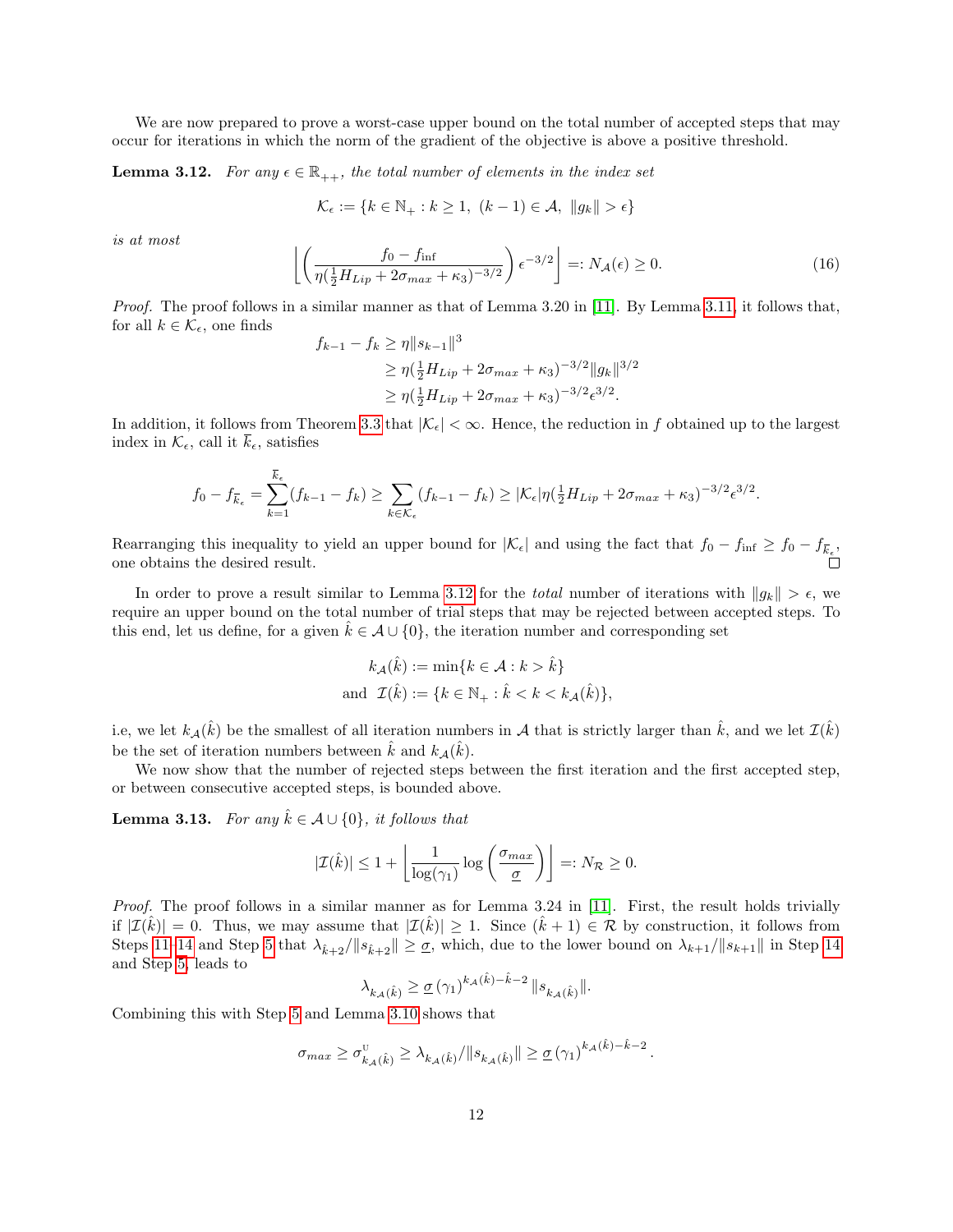After rearrangement, it now follows that

$$
k_{\mathcal{A}}(\hat{k}) - \hat{k} - 2 \le \frac{1}{\log(\gamma_1)} \log\left(\frac{\sigma_{max}}{\underline{\sigma}}\right).
$$

The desired result follows from this inequality since  $|\mathcal{I}(\hat{k})| = k_{\mathcal{A}}(\hat{k}) - \hat{k} - 1$ .

We are now prepared to prove our main complexity result of this subsection.

<span id="page-12-5"></span>**Theorem 3.5.** Under Assumptions [2.1,](#page-3-1) [3.1,](#page-4-3) [3.2,](#page-4-4) and [3.4,](#page-9-2) for a scalar  $\epsilon \in \mathbb{R}_{++}$ , the total number of elements in the index set  $\{k \in \mathbb{N}_+ : ||g_k|| > \epsilon\}$  is at most

$$
N(\epsilon) := 1 + N_{\mathcal{R}} N_{\mathcal{A}}(\epsilon),\tag{17}
$$

where  $N_A(\epsilon)$  and  $N_R$  are defined in Lemmas [3.12](#page-11-0) and [3.13,](#page-11-1) respectively. Consequently, for any  $\bar{\epsilon} \in \mathbb{R}_{++}$ , it follows that  $N(\epsilon) = \mathcal{O}(\epsilon^{-3/2})$  for all  $\epsilon \in (0, \overline{\epsilon}]$ .

Proof. Without loss of generality, we may assume that at least one iteration is performed. Lemma [3.12](#page-11-0) guarantees that the total number of elements in the index set  $\{k \in \mathcal{A} : k \geq 1, ||g_k|| > \epsilon\}$  is at most  $N_{\mathcal{A}}(\epsilon)$ , where, immediately prior to each of the corresponding accepted steps, Lemma [3.13](#page-11-1) guarantees that at most  $N_{\mathcal{R}}$  trial steps are rejected. Accounting for the first iteration, the desired result follows.  $\Box$ 

#### <span id="page-12-0"></span>3.3 Second-Order Global Convergence and Complexity

Our goal in this subsection is to prove results showing that, in some sense, the algorithm converges to second-order stationarity and does so with a worst-case iteration complexity on par with the methods in [\[7\]](#page-27-5) and [\[11\]](#page-27-9). In particular, our results show that if the algorithm computes each search direction to satisfy a curvature condition over a subspace, then second-order stationarity is reached in a manner that depends on the subspaces.

In this subsection, we make the following additional assumption about the subproblem solver.

<span id="page-12-1"></span>**Assumption 3.6.** For all  $k \in \mathbb{N}_+$ , let  $\mathcal{L}_k \subseteq \mathbb{R}^n$  denote a subspace with an orthonormal basis formed from the columns of a matrix  $R_k$ . The step  $s_k$  satisfies

<span id="page-12-2"></span>
$$
\xi(R_k^T H_k R_k) \ge -\kappa_4 \|s_k\| \tag{18}
$$

for some  $\kappa_4 \in \mathbb{R}_+$ , where  $\xi(R_k^TH_kR_k)$  indicates the smallest eigenvalue of  $R_k^TH_kR_k$ .

This assumption is reasonable, e.g., in cases when  $s_k$  is computed by solving problem [2](#page-3-2) with the component s restricted to a subspace of  $\mathbb{R}^n$ . We refer the reader to Theorem [B.3](#page-20-1) for a proof of this fact, which also reveals that this assumption is congruous with Assumption [2.1.](#page-3-1)

Under this assumption, we have the following second-order convergence result.

<span id="page-12-3"></span>Theorem 3.7. Suppose Assumptions [2.1,](#page-3-1) [3.1,](#page-4-3) [3.2,](#page-4-4) [3.4,](#page-9-2) and [3.6](#page-12-1) hold. It follows that

$$
\liminf_{k \in \mathcal{A}, k \to \infty} \xi(R_k^T H_k R_k) \ge 0.
$$

*Proof.* The result follows from [\(18\)](#page-12-2) since  $\{s_k\}_{k\in\mathcal{A}} \to 0$  (see Lemma [3.7\)](#page-7-0).

As a consequence of Theorem [3.7,](#page-12-3) if the sequence  $\{R_k\}_{k\in\mathcal{A}}$  tends toward full-dimensionality as  $k\to\infty$ , then any limit point  $x_*$  of  $\{x_k\}$  must have  $H(x_*) \succeq 0$ .

<span id="page-12-4"></span>Our next goal is to prove a worst-case iteration complexity result for achieving second-order stationarity in a sense similar to that in Theorem [3.7.](#page-12-3) Toward this end, we first prove the following lemma, which is similar to Lemma [3.12.](#page-11-0)

 $\Box$ 

 $\Box$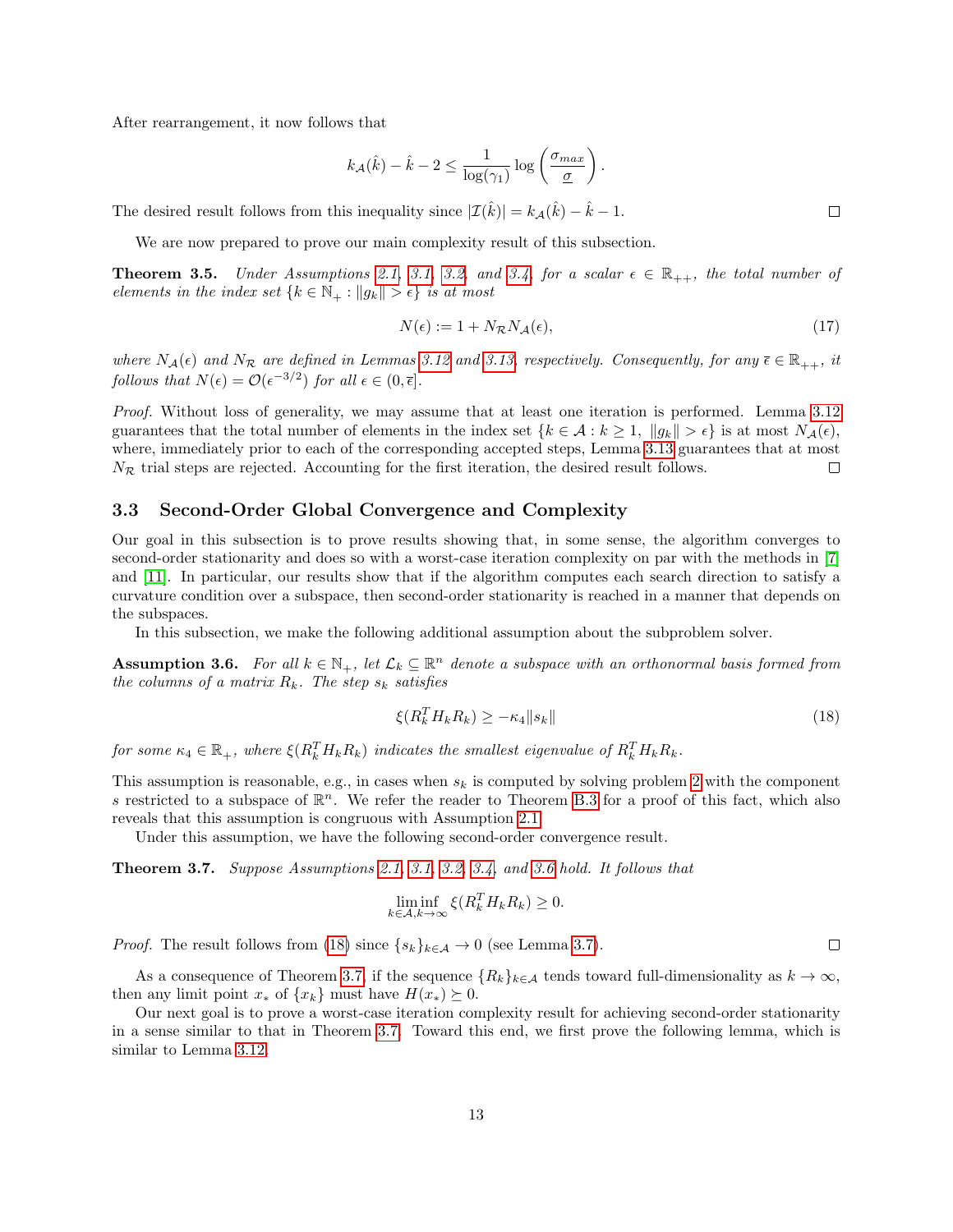**Lemma 3.14.** For any  $\epsilon \in \mathbb{R}_{++}$ , the total number of elements in the index set

$$
\mathcal{K}_{\epsilon,\xi} := \{ k \in \mathbb{N}_+ : k \ge 1, \ (k-1) \in \mathcal{A}, \ \xi(R_k^T H_k R_k) < -\epsilon \}
$$

is at most

$$
\left\lfloor \left( \frac{f_0 - f_{\inf}}{\eta \kappa_4^{-3}} \right) \epsilon^{-3} \right\rfloor =: N_{\mathcal{A}, \xi}(\epsilon) \ge 0. \tag{19}
$$

*Proof.* Under Assumption [3.6,](#page-12-1) it follows that, for all  $k \in \mathcal{K}_{\epsilon,\xi}$ , one finds

$$
f_{k-1} - f_k \ge \eta \|s_{k-1}\|^3 \ge \eta \left(\frac{-\xi(R_k^T H_k R_k)}{\kappa_4}\right)^3 \ge \eta \kappa_4^{-3} \epsilon^3.
$$

It follows from this inequality, the fact that  $f$  is monotonically decreasing over the sequence of iterates, and Assumption [3.1](#page-4-3) that

$$
f_0 - f_{\inf} \ge \sum_{k \in \mathcal{K}_{\epsilon,\xi}} (f_{k-1} - f_k) \ge |\mathcal{K}_{\epsilon,\xi}| \eta \kappa_4^{-3} \epsilon^3.
$$

Rearranging this inequality to yield an upper bound for  $|\mathcal{K}_{\epsilon,\xi}|$  gives the result.

We close with the following second-order complexity result.

**Theorem 3.8.** Under Assumptions [2.1,](#page-3-1) [3.1,](#page-4-3) [3.2,](#page-4-4) [3.4,](#page-9-2) and [3.6,](#page-12-1) for any pair of scalars  $(\epsilon_1, \epsilon_2) \in \mathbb{R}_{++} \times \mathbb{R}_{++}$ , the number of elements in the index set

$$
\{k \in \mathbb{N}_+ : \|g_k\| > \epsilon_1 \ \lor \ \xi(R_k^T H_k R_k) < -\epsilon_2\}
$$

is at most

$$
N(\epsilon_1, \epsilon_2) := 1 + N_{\mathcal{R}} \max\{N_{\mathcal{A}}(\epsilon_1), N_{\mathcal{A}, \xi}(\epsilon_2)\},\tag{20}
$$

where  $N_A(\cdot)$ ,  $N_R$ , and  $N_{A,\xi}(\cdot)$  are defined in Lemmas [3.12,](#page-11-0) [3.13,](#page-11-1) and [3.14,](#page-12-4) respectively. Consequently, for any pair of scalars  $(\bar{\epsilon}_1, \bar{\epsilon}_2) \in \mathbb{R}_{++} \times \mathbb{R}_{++}$ , it follows that

$$
N(\epsilon_1, \epsilon_2) = \mathcal{O}(\max\{\epsilon_1^{-3/2}, \epsilon_2^{-3}\}) \quad \text{for all} \quad (\epsilon_1, \epsilon_2) \in (0, \overline{\epsilon}_1] \times (0, \overline{\epsilon}_2].
$$

Proof. The proof follows in a similar manner as that of Theorem [3.5](#page-12-5) by additionally incorporating the bound proved in Lemma [3.14.](#page-12-4) □

### <span id="page-13-0"></span>4 Algorithm Instances

Algorithm [1](#page-5-0) is a broad framework containing, amongst other algorithms, arc and trace. Indeed, the proposed framework and its supporting analyses cover a wide range of algorithms as long as the pairs in the sequence  $\{(s_k, \lambda_k)\}\$  satisfy Assumption [2.1.](#page-3-1)

In this section, we show that ARC and TRACE are special cases of our proposed framework in that the steps these algorithms accept would also be acceptable for our framework, and that the procedures followed by these methods after a step is rejected are consistent with our framework. We then introduce an instance of our frameowork that is new to the literature. (If desired for the guarantees in §[3.3,](#page-12-0) one could also mind whether the elements in the sequence  $\{(s_k, \lambda_k)\}\$  satisfy Assumption [3.6.](#page-12-1) However, for brevity in this section, let us suppose that one is interested only in Assumption [2.1.](#page-3-1))

 $\Box$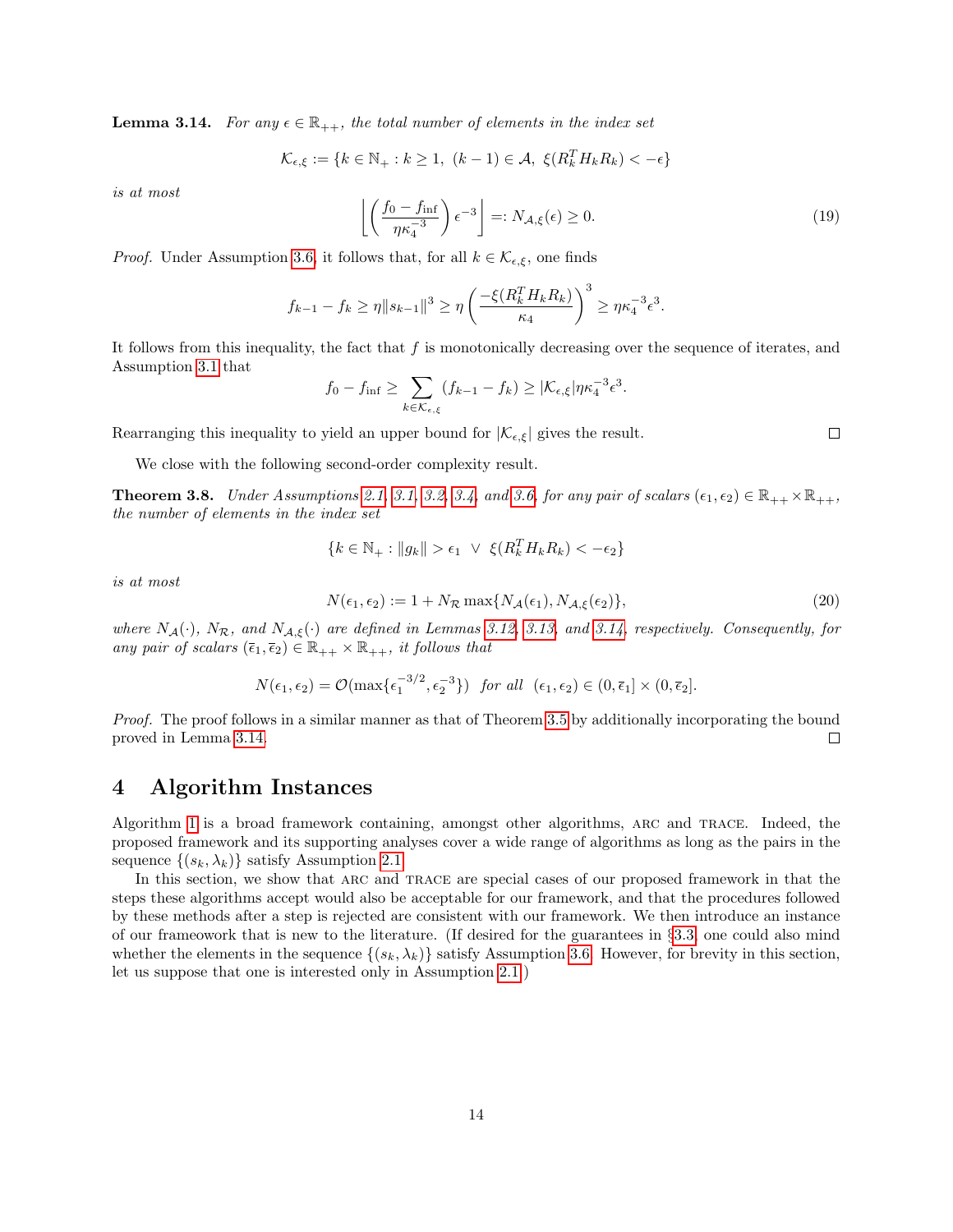#### 4.1 arc as a Special Case

The ARC method, which was inspired by the work in [\[19\]](#page-28-3) and [\[21\]](#page-28-4), was first proposed and analyzed in [\[6,](#page-27-4) [7\]](#page-27-5). In these papers, various sets of step computation conditions are considered involving exact and inexact subproblem solutions yielding different types of convergence and worst-case complexity guarantees. For our purposes here, we consider the more recent variant of ARC stated and analyzed as "ARP" with  $p = 2$  in [\[4\]](#page-27-7). (For ease of comparison, we consider this algorithm when their regularization parameter update—see Step 4 in their algorithm—uses  $\eta_1 = \eta_2$ . Our algorithm is easily extended to employ a two-tier acceptance condition, involving two thresholds  $\eta_1$  and  $\eta_2$ , as is used in [\[4\]](#page-27-7) and [\[6,](#page-27-4) [7\]](#page-27-5).)

Suppose that a trial step  $s_k$  is computed by this version of ARC. In particular, let us make the reasonable assumption that the subproblem for which  $s_k$  is an approximate solution is defined by some regularization value  $\sigma_k \in [\sigma_k^L, \sigma_k^U]$  (with  $\sigma_k^L \geq \sigma_{min}$  since ARC ensures that  $\sigma_k \geq \sigma_{min} \in \mathbb{R}_{++}$  for all  $k \in \mathbb{N}$ ) and that this subproblem is minimized over a subspace  $\mathcal{L}_k$  such that  $g_k \in \mathcal{L}_k$  (see Appendix [B\)](#page-20-0). As is shown using a similar argument as in the proof of our Theorem [B.3\(](#page-20-1)b), one can show under these conditions that  $(s_k, \lambda_k)$  with  $\lambda_k = \sigma_k ||s_k||$  satisfies [\(4a\)](#page-3-4). In addition, considering the algorithm statement in [\[4\]](#page-27-7), but using our notation, one is required to have

$$
g_k^Ts_k+\tfrac12s_k^TH_ks_k+\lambda_k\|s_k\|^2<0\ \ \text{and}\ \ \|g_k+(H_k+\lambda_kI)s_k\|\leq\theta\|s_k\|^2\ \ \text{for some}\ \ \theta\in\mathbb{R}_{++}.
$$

It is easily seen that  $(s_k, \lambda_k)$  satisfying these conditions also satisfies [\(4b\)](#page-3-5)–[\(4c\)](#page-3-3) for any  $(\kappa_1, \kappa_2, \kappa_3)$  such that  $\kappa_1 \geq \frac{1}{2}H_{max}$  and  $\kappa_3 \geq \theta$ . Overall, we have shown that a trial step  $s_k$  computed by this version of ARC satisfies Assumption [2.1,](#page-3-1) meaning that it satisfies the condition in Step [5](#page-5-0) in Algorithm [1.](#page-5-0) If this trial step is accepted by ARC, then this means that  $f_k - f(x_k + s_k) \geq \eta_1(f_k - q_k(s_k))$ . Along with [\[4,](#page-27-7) Lemma 2.1], this implies that  $f_k - f(x_k + s_k) \ge \frac{1}{3} \eta \sigma_k \|s_k\|^3$ , meaning that  $\rho_k \ge \frac{1}{3} \eta_1 \sigma_{min}$ . Hence, this trial step would also be accepted in Algorithm [1](#page-5-0) under the assumption that  $\eta \in (0, \frac{1}{3}\eta_1 \sigma_{min})$ .

Finally, if a trial step is rejected in this version of ARC, then  $\sigma_{k+1}$  is set to a positive multiple of  $\sigma_k$ . This is consistent with the procedure after a step rejection in Algorithm [1,](#page-5-0) where it is clear that, with appropriate parameter choices, one would find  $\sigma_{k+1} \in [\sigma_{k+1}^{\mathfrak{b}}, \sigma_{k+1}^{\mathfrak{v}}]$ .

#### 4.2 trace as a Special Case

trace is proposed and analyzed in [\[11\]](#page-27-9). Our goal in this subsection is to show that, with certain parameter settings, a trial step that is computed and accepted by trace could also be the one that is computed and accepted by Algorithm [1,](#page-5-0) and that the procedures for rejecting a step in TRACE are consistent with those in Algorithm [1.](#page-5-0) For simplicity, let us assume that the trial steps computed in TRACE satisfy  $||s_k|| < \Delta_k$  for all  $k \in \mathbb{N}$ , where the sequence  $\{\Delta_k\}$  is updated dynamically in TRACE. This is a fair assumption since the only other possibility is that  $||s_k|| = \Delta_k$ , and, as shown in [\[11,](#page-27-9) Lemma 3.11], such an event can only occur a finite number of times in any run of TRACE.

In TRACE, during iteration  $k \in \mathbb{N}$ , a trust region radius  $\delta_k \in \mathbb{R}_{++}$  is given and a trial step  $s_k$  and regularization value  $\lambda_k$  are computed satisfying the standard trust region subproblem optimality conditions

$$
g_k + (H_k + \lambda_k I)s_k = 0
$$
,  $H_k + \lambda_k I \succeq 0$ , and  $\lambda_k(\delta_k - ||s_k||) = 0$ , where  $(\lambda_k, \delta_k - ||s_k||) \ge 0$ .

By the first of these conditions, the pair  $(s_k, \lambda_k)$  clearly satisfies [\(4b\)](#page-3-5)–[\(4c\)](#page-3-3). In addition, one can use standard trust region theory, in particular related to Cauchy decrease (see [\[10\]](#page-27-2) or [\[23\]](#page-28-1)), to show that the pair also satisfies [\(4a\)](#page-3-4). Overall, assuming that the pair  $(\sigma_k^L, \sigma_k^U)$  is set such that  $\lambda_k/||s_k|| \in [\sigma_k^L, \sigma_k^U]$ , it follows that Assumption [2.1](#page-3-1) is satisfied, meaning that trace offers the condition in Step [5](#page-5-0) in Algorithm [1.](#page-5-0) If the trial step  $s_k$  is subsequently accepted by TRACE, then it would also be accepted by Algorithm [1](#page-5-0) since both algorithms use the same step acceptance condition.

Now suppose that a trial step is not accepted in trace. This can occur in two circumstances. It can occur if  $\rho_k \geq \eta$  while  $\lambda_k > \sigma_k ||s_k||$ , in which case the trust region radius is expanded and a new subproblem is solved. By the proof of [\[11,](#page-27-9) Lemma 3.7], the solution of this new subproblem yields (in iteration  $k + 1$ in TRACE) the relationship that  $\lambda_{k+1}/||s_{k+1}|| \leq \sigma_{k+1} = \sigma_k$ . Hence, under the same assumption as above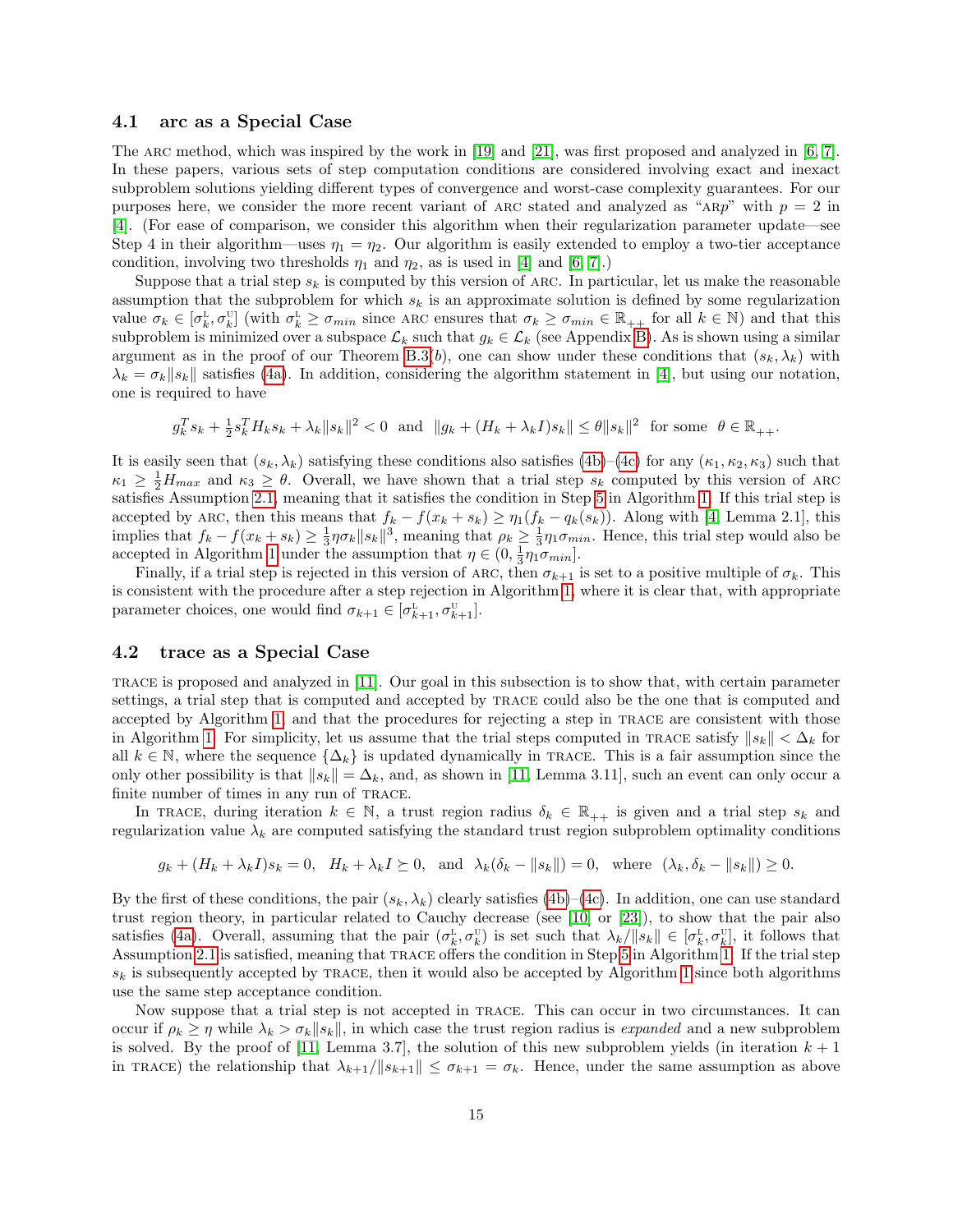that the pair  $(\sigma_k^L, \sigma_k^U)$  is set such that  $\lambda_k / ||s_k|| \in [\sigma_k^L, \sigma_k^U]$ , this shows that the procedure in TRACE involving an expansion of the trust region radius and the computation of the subsequent trial step yields a trial step that would be offered in a single iteration in Algorithm [1.](#page-5-0) The other circumstance in which a trial step is rejected in TRACE is when  $\rho_k < \eta$ , in which case the trust region radius is contracted. In this case, one can see that the outcome of the CONTRACT subroutine in TRACE is consistent with Steps [11–14](#page-5-0) of Algorithm [1](#page-5-0) in the sense that the solution of the subsequent subproblem in TRACE will have  $\lambda_{k+1}/\|s_{k+1}\| \in [\sigma, \overline{\sigma}]$  (if  $\lambda_k < \underline{\sigma} ||s_k||$  or  $\lambda_{k+1}/||s_{k+1}||$  within a range defined by positive multiples of  $\lambda_k/||s_k||$ ; see Lemmas 3.17 and 3.23 in [\[11\]](#page-27-9).

#### <span id="page-15-2"></span>4.3 A Hybrid Algorithm

The primary distinguishing feature of our algorithm instance is the manner in which we compute the pair  $(s_k, \lambda_k)$  in Step [5](#page-5-0) of Algorithm [1.](#page-5-0) Our newly proposed hybrid algorithm considers two cases.

- **Case 1:**  $\sigma_k^L > 0$ . In this case, we find a pair  $(s_k, \lambda_k)$  by solving problem [\(A.3\)](#page-19-0) over a sequence of increasingly higher dimensional Krylov subspaces as described in [\[6\]](#page-27-4) until [\(4\)](#page-3-6) and [\(18\)](#page-12-2) are satisfied. The reason we know that [\(4\)](#page-3-6) and [\(18\)](#page-12-2) will eventually be satisfied can be seen as follows. Solving problem [\(A.3\)](#page-19-0) over a Krylov subspace is equivalent to solving problem [\(B.3\)](#page-20-2) with an appropriate choice of  $R_k$  as a basis for that Krylov subspace, then setting  $s_k = R_k v_k$ . Then, it follows from Theorem [B.2\(](#page-20-3)*i*) that solving [\(B.3\)](#page-20-2) is equivalent to solving [\(B.2\)](#page-20-4), which in turn is equivalent to solving [\(B.1\)](#page-20-5) in the sense that if  $(v_k, \lambda_k, \beta_k^L, \beta_k^U, \beta_k^N)$  is a first-order primal-dual solution of problem [\(B.2\)](#page-20-4), then  $(s_k, \lambda_k, \beta_k^L, \beta_k^U, \beta_k^N)$  with  $s_k = R_k v_k$  is a solution of problem [\(B.1\)](#page-20-5). Finally, we need only note from Theorem [B.3](#page-20-1) that solutions to problem [\(B.1\)](#page-20-5) satisfy [\(4a\)](#page-3-4) for all Krylov subspaces  $\mathcal{L}_k$  (recall that  $g_k$  is contained in all Krylov subspaces), [\(4b\)](#page-3-5) for all Krylov subspaces, [\(4c\)](#page-3-3) if the Krylov subspace  $\mathcal{L}_k$  includes enough of the space (in the worst case,  $\mathcal{L}_k = \mathbb{R}^n$ ), and [\(18\)](#page-12-2) for all Krylov subspaces.
- **Case 2:**  $\sigma_k^L = 0$ . In this case, we begin by applying the linear CG method in an attempt to solve the linear system  $H_k s = -g_k$ , which iteratively solves

<span id="page-15-1"></span>
$$
\min_{s \in \mathbb{R}^n} q_k(s) \tag{21}
$$

over a sequence of expanding Krylov subspaces. One of two outcomes is possible. First, the CG algorithm may ultimately identify a vector  $s_k$  such that  $(s_k, \lambda_k)$  with  $\lambda_k = 0$  satisfies [\(4\)](#page-3-6) and [\(18\)](#page-12-2). Second, the CG algorithm may never identify a vector  $s_k$  such that  $(s_k, \lambda_k)$  with  $\lambda_k = 0$  satisfies [\(4\)](#page-3-6) and [\(18\)](#page-12-2). Indeed, this might occur if CG encounters a direction of negative curvature—in which case we terminate CG immediately—or if CG solves [\(21\)](#page-15-1) accurately or reaches an iteration limit, and yet at least one condition in [\(4\)](#page-3-6)/[\(18\)](#page-12-2) is not satisfied. In such a case, we choose to reset  $\sigma_k^L \in (0, \sigma_k^U]$ , then solve problem [\(A.3\)](#page-19-0) over a sequence of expanding Krylov subspaces as described in Case 1. In this manner, we are guaranteed to identify a pair  $(s_k, \lambda_k)$  satisfying [\(4\)](#page-3-6) and [\(18\)](#page-12-2) as required.

## <span id="page-15-0"></span>5 Implementation and Numerical Results

We implemented two algorithms in MATLAB, one following the strategy in  $\S 4.3$  $\S 4.3$  and, for comparison purposes, one following the arc algorithm in [\[7\]](#page-27-5) with ideas from [\[4\]](#page-27-7). We refer to our implementation of the former as iR Newton, for inexact Regularized Newton, and to our implementation of the latter as iARC, for inexact ARC. In this section, we describe our approach for computing the pairs  $\{(s_k, \lambda_k)\}\$  in iR Newton and iARC. as well as other implementation details, and discuss the results of numerical experiments on a standard set of nonlinear optimization test problems.

#### 5.1 Implementation Details

Let us begin by noting that the implemented algorithms terminate in iteration  $k \in \mathbb{N}_+$  if

$$
||g_k||_{\infty} \le 10^{-6} \max\{||g_0||_{\infty}, 1\}.
$$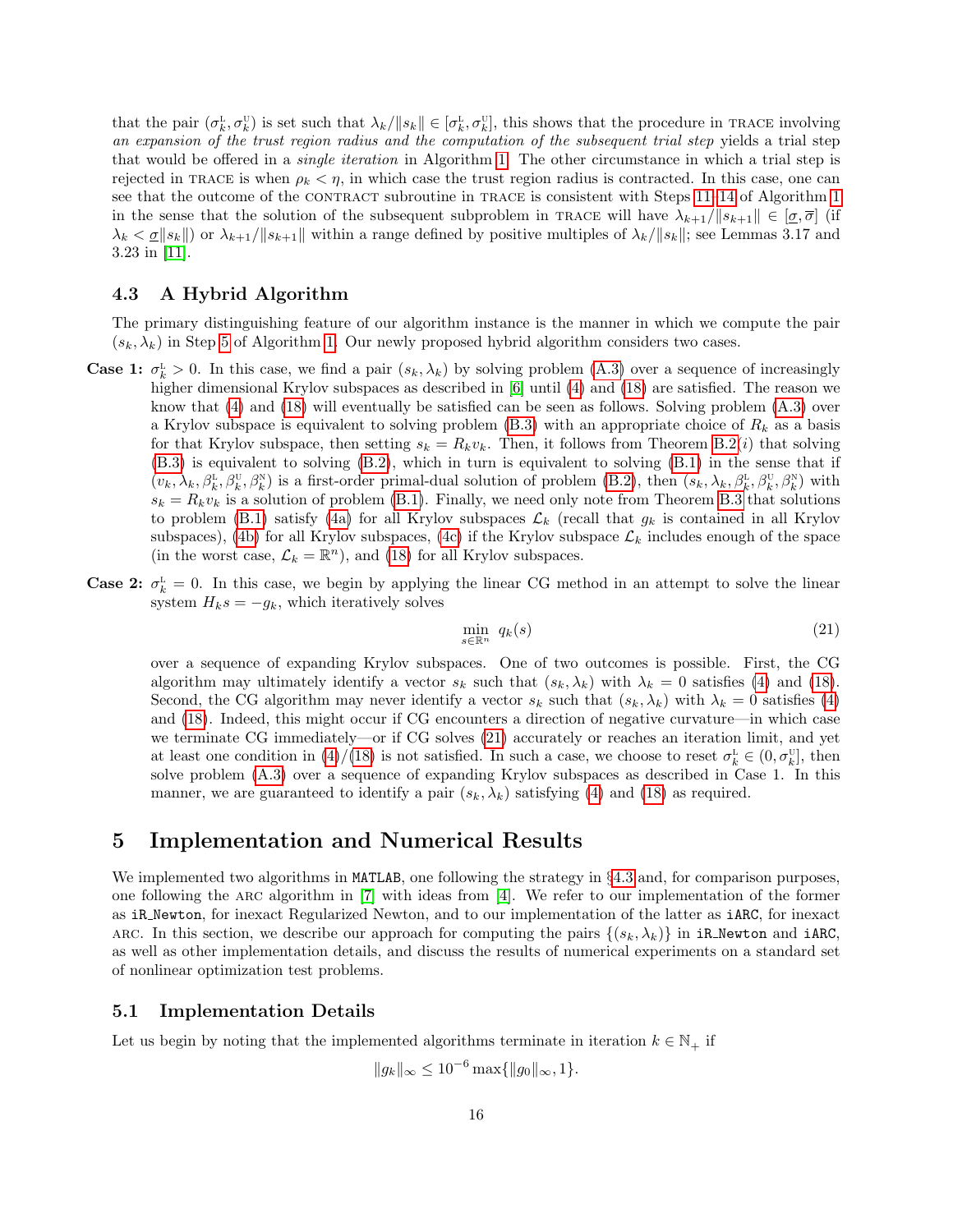We chose not to employ a termination test based on a second-order stationarity condition. Correspondingly, neither of the algorithms check a second-order condition when computing a trial step; e.g., in iR Newton, we are satisfied with a step satisfying [\(4\)](#page-3-6) and do not check [\(18\)](#page-12-2). In addition, for practical purposes, we set an maximum iteration limit of  $10^6$ , a time limit of four hours, and a minimum step norm limit of  $10^{-20}$ . For reference, the input parameter values we used are given in Table [1.](#page-16-0) We chose these values as ones that worked well on our test set for both implemented algorithms.

<span id="page-16-0"></span>

|          | 1.0e-16 $\parallel \gamma_0$ |            | 2.0e-01 $\parallel$ $\kappa_1$                                                                                                   |  | $  1.0e + 00$ | $\sigma$ | 1.0e-10     |  |  |
|----------|------------------------------|------------|----------------------------------------------------------------------------------------------------------------------------------|--|---------------|----------|-------------|--|--|
| $\eta_2$ | 1.0e-01 $   \gamma_1$        |            | $\begin{array}{ c c c c c }\hline \rule{0pt}{1.2ex}\rule{0pt}{2.2ex} & \text{1.0e+01} & \parallel & \kappa_2 \hline \end{array}$ |  | $1.0e+00$     |          | $1.0e + 20$ |  |  |
|          |                              | $\gamma_2$ | 2.0e+02 $\parallel$ $\kappa_3$                                                                                                   |  | 1.0e+00       |          |             |  |  |

Table 1: Input parameters for iARC and iR Newton

For both implemented algorithms, we employ a sequence  $\{\sigma_k\}$  that is updated dynamically. In iARC, this sequence is handled as described in [\[7\]](#page-27-5), namely,

$$
\sigma_{k+1} \leftarrow \begin{cases} \max\{\underline{\sigma}, \gamma_0 \sigma_k\} & \text{if } \frac{f_k - f(x_k + s_k)}{f_k - c_k(s_k; \sigma_k)} \ge \eta_2 \\ \sigma_k & \text{if } \frac{f_k - f(x_k + s_k)}{f_k - c_k(s_k; \sigma_k)} \in [\eta_1, \eta_2) \\ \gamma_1 \sigma_k & \text{if } \frac{f_k - f(x_k + s_k)}{f_k - c_k(s_k; \sigma_k)} < \eta_1 \end{cases}
$$

The value  $\sigma_k$  is used in defining  $c_k(\cdot;\sigma_k)$  (recall [\(5\)](#page-4-2)) that is minimized approximately to compute the trial step  $s_k$  for all  $k \in \mathbb{N}_+$ . In particular, the implementation iteratively constructs Krylov subspaces of increasing dimension using the Lanczos process, where for each subspace we employ the RQS function from the GALAHAD software library (see [\[17\]](#page-28-6) and [\[18\]](#page-28-7)) to minimize  $c_k(\cdot;\sigma_k)$  over the subspace. If the subspace is full-dimensional or the resulting step  $s_k$  satisfies

<span id="page-16-1"></span>
$$
||g_k + (H_k + \sigma_k ||s_k||)s_k|| \le \kappa_3 ||s_k||^2,
$$
\n(22)

then it is used as the trial step. Otherwise, the process continues with a larger subspace. We remark that condition  $(22)$  is more restrictive than our condition  $(4c)$ , but we use it since it is one that has been proposed for cubic regularization methods; e.g., see (2.13) in [\[4\]](#page-27-7).

One could employ more sophisticated techniques for setting the elements of the sequence  $\{\sigma_k\}$  in iARC that attempt to reduce the number of rejected steps; e.g., see [\[16\]](#page-27-13). Such improvements might aid iR Newton as well. However, for simplicity and to avoid the need for additional parameter tuning, we did not include such enhancements in our implemented algorithms.

As for iR Newton, for consistency between the two implementations, we do not explicitly compute the sequence  $\{\lambda_k\}$ , but rather employ  $\{\sigma_k^L || s_k ||\}$  in its place. For example, whenever an acceptable step is computed with  $\sigma_k^L = 0$ , then, as described in **Case 2** in §[4.3,](#page-15-2) we effectively use  $\lambda_k = 0$ . On the other hand, when  $\sigma_k^L > 0$ , we employ the same iterative approach as used for **iARC** to compute the trial step  $s_k$  as an approximate minimizer of  $c_k(\cdot;\sigma_k^L)$ , where in place of  $\lambda_k$  in [\(4\)](#page-3-6) we employ  $\sigma_k^L||s_k||$ . Then, in either case, in the remainder of iteration  $k \in \mathbb{N}_+$ , specifically for setting  $\sigma_{k+1}^{\perp}$  and  $\sigma_{k+1}^{\perp}$ , we use  $\sigma_k^{\perp} || s_k ||$  in place of  $\lambda_k$  in Steps [11](#page-5-0) and [14.](#page-5-0) We also define an auxiliary sequence  $\{\sigma_k\}$  using the update

$$
\sigma_{k+1} \leftarrow \begin{cases} \max \left\{ \underline{\sigma}, \gamma_0 \sigma_k \right\} & \text{if } \rho_k \geq \eta_1 \text{ and } \sigma_k^{\text{L}} > 0 \\ \sigma_k & \text{if } \sigma_k^{\text{L}} = 0 \\ \min \left\{ \gamma_1 \sigma_k, \overline{\sigma} \right\} & \text{if } \rho_k < \eta_1 \text{ and } \sigma_k^{\text{L}} > 0. \end{cases}
$$

This update is similar to the one employed for **iARC** with the added assurance that  $\{\sigma_k\} \subset [\sigma, \overline{\sigma}]$ . The elements of this sequence are used in two circumstances. First, if, as described in Case 2 in §[4.3,](#page-15-2) CG fails to produce a trial step  $s_k$  satisfying [\(4\)](#page-3-6) (with  $\lambda_k = 0$ ), then we reset  $\sigma_k^L \leftarrow \sigma_k$  and revert to the same scheme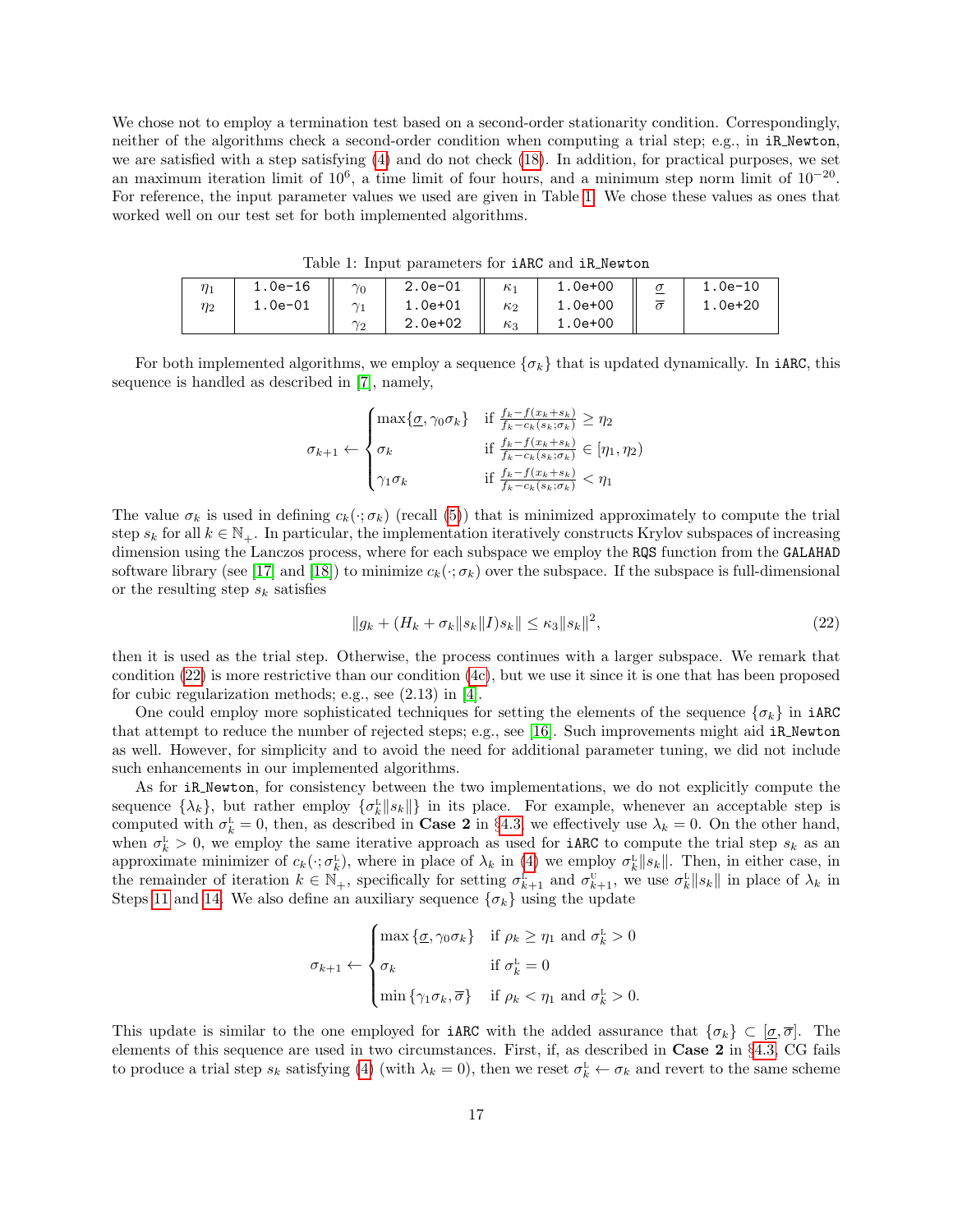as above to compute the trial step when  $\sigma_k^L > 0$ . Second, if a step is rejected and  $\sigma_k^L < \underline{\sigma}$  (equivalently,  $\lambda_k < \underline{\sigma} \|s_k\|_2$  as in Step [12](#page-5-0) in Algorithm [1\)](#page-5-0), then we set  $\sigma_{k+1}^L \leftarrow \sigma_{k+1}$ . Lastly, we note that if CG ever performs n iterations and the resulting solution (due to numerical error) does not satisfy [\(4\)](#page-3-6) and no negative curvature is detected, then the resulting approximate solution  $s_k$  is used as the trial step.

#### 5.2 Results on the CUTEst Test Set

We employed our implemented algorithms, **iARC** and **iR\_Newton**, to solve unconstrained problems in the CUTEst test set; see [\[15\]](#page-27-14). Among 171 unconstrained problems in the set, one (FLETCBV2) was removed since the algorithms terminated at the initial point, five (ARGLINC, DECONVU, FLETCHBV, INDEFM, and POWER) were removed due to a function evaluation error or our memory limitation of 8GB, and nine (EIGENBLS, EIGENCLS, FMINSURF, NONMSQRT, SBRYBND, SCURLY10, SCURLY20, SCURLY30, and SSCOSINE) were removed since neither algorithm terminated within our time limit. In addition, four were removed since neither of the algorithms terminated successfully: for HIELOW, iARC reached our maximum iteration limit; for CURLY20 and SCOSINE, iARC reached the time limit; for INDEF, iARC terminated due to a subproblem solver error; and for all of these four problems, iR Newton terminated due to our minimum step norm limit. The remaining set consisted of 152 test problems with number of variables ranging from 2 to 100,000. For additional details on the problems used and their sizes, see Appendix [C.](#page-22-0)

To compare the performance of the implemented algorithms, we generated performance profiles for the number of iterations and number of Hessian-vector products required before termination. These are shown in Figure [1.](#page-18-1) A performance profile graph of an algorithm at point  $\alpha$  shows the fraction of the test set for which the algorithm is able to solve within a factor of  $2^{\alpha}$  of the best algorithm for the given measure; see [\[12\]](#page-27-15). When generating the profiles, we did not include three of the test problems—CURLY10, CURLY30, and MODBEALE—on which iARC was unsuccessful while iR Newton was successful. (In particular, iARC reached the time limit for all problems.) We feel that this gives a fairer comparison with respect to the problems on which both algorithms were successful.

As seen in Figure [1,](#page-18-1) the algorithms performed relatively comparably when it came to the number of iterations required, though clearly iR Newton had an edge in terms of requiring fewer iterations on various problems. The difference in terms of numbers of Hessian-vector products required was more drastic, and indeed we point to this as the main measure of improved performance for iR Newton versus iARC. One reason for this discrepancy is that iR Newton required fewer iterations on some problems. However, more significantly, the difference was due in part to iR Newton's ability to employ and accept inexact Newton steps (with  $\lambda_k = 0$ ) on many iterations. This is due to the fact that, in CG, one is able to compute the Hessian-vector product  $H_k s_k$ , needed to check the termination conditions for the computation of  $s_k$ , by taking a linear combination of Hessian-vector products already computed in CG; i.e., if  $\{p_{k,i}\}\$ are the search directions computed in CG such that  $s_k = \sum_i \alpha_{k,i} p_{k,i}$ , then CG involves computing  $H_k p_{k,i}$  for each i and can compute  $H_k s_k = \sum_i \alpha_{k,i}(H_k p_{k,i})$ . By contrast, one is unable to retrieve this product via a linear combination when the step is computed from the minimization of a cubic function, as is needed in iARC and in iR Newton whenever  $\sigma_k^L > 0$ . Overall, we claim that the primary strength of iR Newton as compared to iARC is its ability to employ inexact Newton steps.

For further details of our numerical results, see Appendix [C.](#page-22-0) In these results, we also indicate the number of tridiagonal factorizations required; at least one is needed involving a tridiagonal matrix of size  $m \times m$ every time an algorithm solves a cubic subproblem over an m-dimensional subspace.

## <span id="page-17-0"></span>6 Conclusion

We have proposed a general framework for solving smooth nonconvex optimization problems and proceeded to prove worst-case iteration complexity bounds for it. In fact, for a certain class of second-order methods employed to minimize a certain class of nonconvex functions, our first-order complexity result for our method is known to be optimal; see [\[8\]](#page-27-6). Our framework is flexible enough to cover a wide range of popular algorithms, an achievement made possible by the use of generic conditions that each trial step is required to satisfy.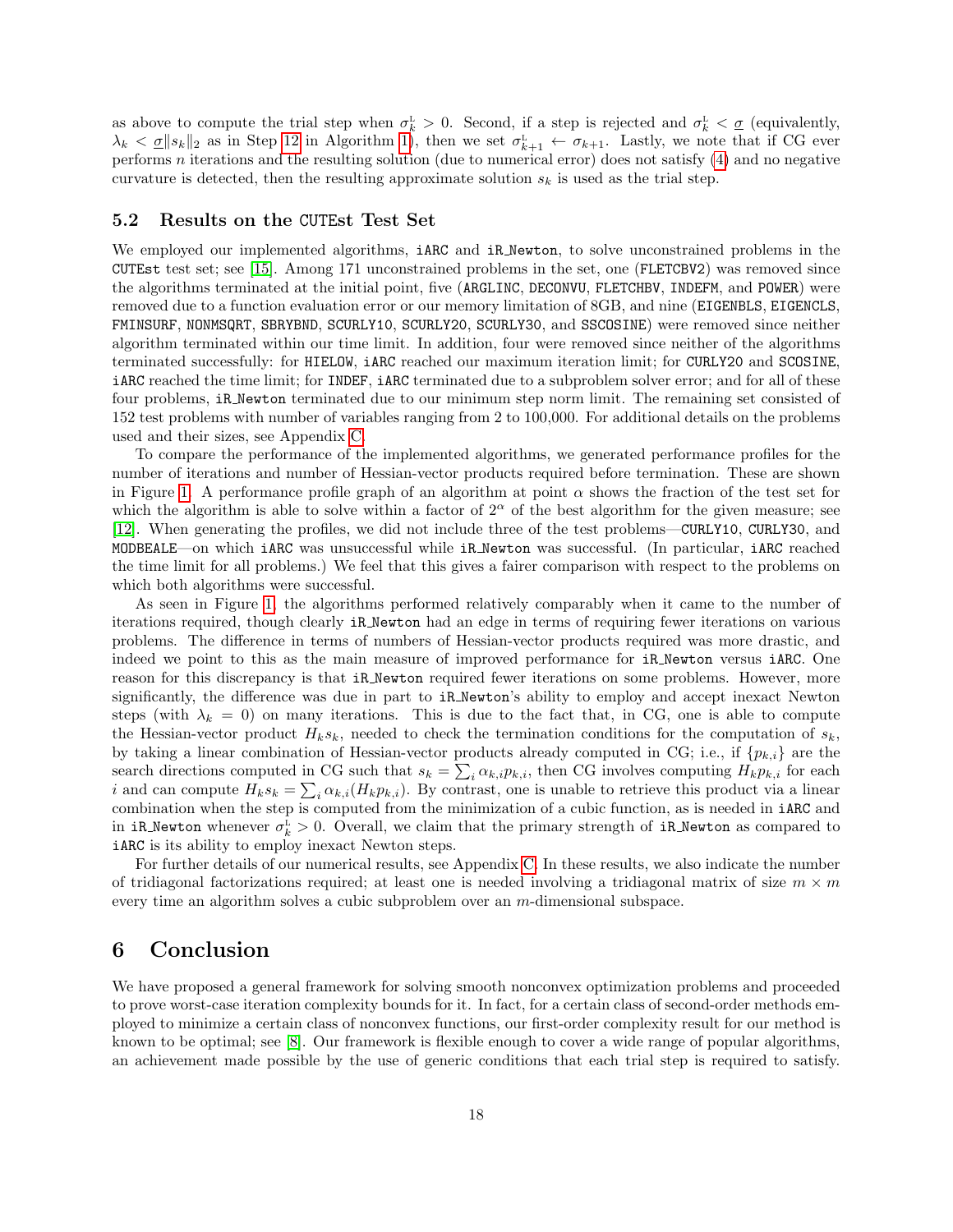

<span id="page-18-1"></span>Figure 1: Performance profiles for iARC and iR Newton.

The use of such conditions allows for the calculation of inexact Newton steps, for example by performing minimization over expanding Krylov subspaces. Although we have presented a particular instance of our framework motivated by subproblem [\(2\)](#page-3-2), additional instances can easily be derived by applying other optimization strategies for solving [\(2\)](#page-3-2). Numerical experiments with an instance of our algorithm showed that it can lead to improved performance on a broad test set as compared to an implementation of a straightforward cubic regularization approach.

## Acknowledgements

We thank the anonymous referees for their valuable comments, suggestions, and corrections which helped to improve the paper. We are also grateful to the Associate Editor for handling the paper.

## <span id="page-18-0"></span>A Subproblem Solution Properties

In this appendix, we explore properties of any first-order stationary solution of problem  $\mathcal{P}_k(\sigma_k^L, \sigma_k^U)$  defined as [\(2\)](#page-3-2). Let us define a Lagrangian function for [\(2\)](#page-3-2) as

$$
\mathcal{L}(s,\lambda,\beta^{\mathsf{L}},\beta^{\mathsf{U}},\beta^{\mathsf{N}}) = f_k + g_k^T s + \frac{1}{2} s^T (H_k + \lambda I) s -\frac{\beta^{\mathsf{L}}}{2} (\lambda^2 - (\sigma_k^{\mathsf{L}})^2 ||s||^2) + \frac{\beta^{\mathsf{U}}}{2} (\lambda^2 - (\sigma_k^{\mathsf{U}})^2 ||s||^2) - \beta^{\mathsf{N}} \lambda,
$$

where  $(\beta^L, \beta^U) \in \mathbb{R}_+ \times \mathbb{R}_+$  are the dual variables associated with the left-hand and right-hand constraints on  $\lambda$ , respectively, and  $\beta^N \in \mathbb{R}_+$  is the dual variable associated with the nonnegativity constraint on  $\lambda$ . The tuple  $(s_k, \lambda_k, \beta_k^L, \beta_k^U, \beta_k^N)$  is a first-order primal-dual stationary solution of  $\mathcal{P}_k(\sigma_k^L, \sigma_k^U)$  if it satisfies the following conditions:

<span id="page-18-3"></span>
$$
g_k + (H_k + \lambda_k I)s_k + \beta_k^{\text{L}}(\sigma_k^{\text{L}})^2 s_k - \beta_k^{\text{U}}(\sigma_k^{\text{U}})^2 s_k = 0,
$$
\n(A.1a)

$$
\frac{1}{2}||s_k||^2 - \lambda_k(\beta_k^{\mathcal{L}} - \beta_k^{\mathcal{U}}) - \beta_k^{\mathcal{N}} = 0,
$$
\n(A.1b)

$$
0 \leq \beta_k^{\mathsf{L}} \perp (\lambda_k^2 - (\sigma_k^{\mathsf{L}})^2 \|s_k\|^2) \geq 0,
$$
\n(A.1c)

$$
0 \le \beta_k^{\mathbf{U}} \perp (\lambda_k^2 - (\sigma_k^{\mathbf{U}})^2 ||s_k||^2) \le 0, \text{ and} \tag{A.1d}
$$

<span id="page-18-6"></span><span id="page-18-5"></span><span id="page-18-4"></span><span id="page-18-2"></span>
$$
0 \le \beta_k^N \perp \lambda_k \ge 0. \tag{A.1e}
$$

We make the following assumption throughout this appendix.

**Assumption A.1.** The vector  $g_k$  is nonzero.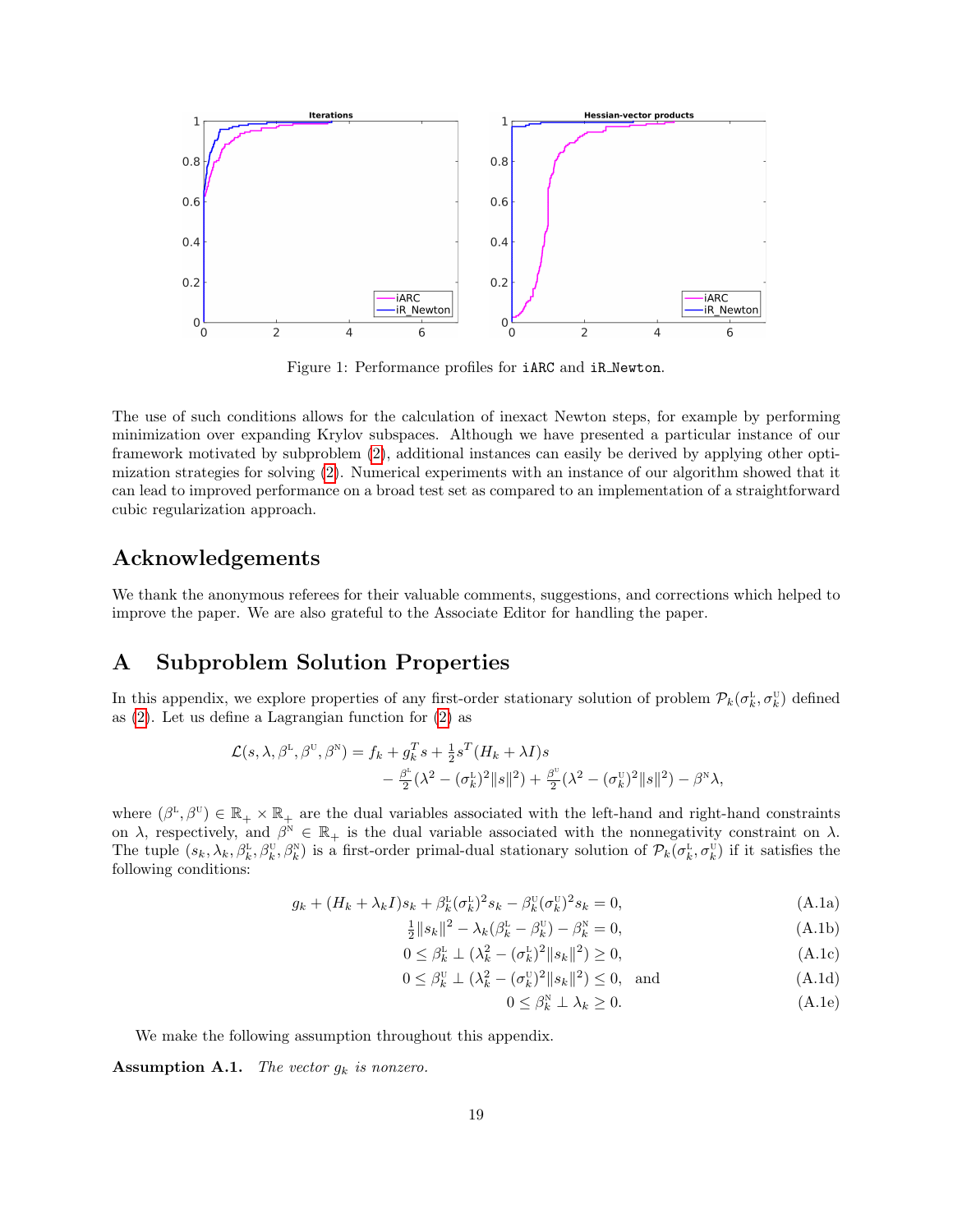Under this assumption, the following lemma is a simple consequence of  $(A.1a)$ .

<span id="page-19-1"></span>**Lemma A.1.** Any solution of [\(2\)](#page-3-2) has  $s_k \neq 0$ .

We now establish conditions that must hold depending on the value of  $\sigma_k^L \in \mathbb{R}_+$ .

<span id="page-19-2"></span>Lemma A.2. The following hold true for any solution of  $(A.1)$ .

- (i) If  $\sigma_k^L > 0$ , then  $\lambda_k > 0$ ,  $\beta_k^N = 0$ ,  $\beta_k^L > 0$ , and  $\lambda_k = \sigma_k^L ||s_k||$ .
- (*ii*) If  $\sigma_k^L = 0$ , then  $\lambda_k = 0$ .

*Proof.* Consider part (*i*). For the sake of deriving a contradiction, suppose  $\sigma_k^L > 0$  and  $\lambda_k = 0$ . These, along with Lemma [A.1,](#page-19-1) imply that  $0 = \lambda_k^2 < (\sigma_k^L)^2 ||s_k||^2$ , which contradicts [\(A.1c\)](#page-18-4). Hence,  $\lambda_k > 0$ , as claimed. Then, it follows from [\(A.1e\)](#page-18-5) that  $\hat{\beta}_k^N = 0$ , as claimed. Next, observe that from [\(A.1b\)](#page-18-6), Lemma [A.1,](#page-19-1)  $\beta_k^N = 0, \lambda_k > 0$ , and  $(\beta_k^L, \beta_k^U) \geq 0$ , it follows that  $\beta_k^L > 0$ , as claimed. This, along with  $(A.\text{1c})$ , implies that  $\lambda_k^2 = (\sigma_k^L)^2 ||s_k||^2$ . This implies that  $\lambda_k = \pm (\sigma_k^L) ||s_k||$ , which combined with  $\lambda_k \in \mathbb{R}^+$  means that  $\lambda_k = \sigma_k^L ||s_k||$ . as claimed.

Now consider part (*ii*). For the sake of deriving a contradiction, suppose that  $\sigma_k^L = 0$  and  $\lambda_k > 0$ . Then, it follows from [\(A.1e\)](#page-18-5) that  $\beta_k^N = 0$ . Moreover, combining  $\sigma_k^L = 0$  and  $\lambda_k > 0$ , it follows from [\(A.1c\)](#page-18-4) that  $\beta_k^{\text{L}} = 0$ . It now follows from  $\hat{\beta}_k^{\text{L}} = 0$ ,  $\beta_k^{\text{N}} = 0$ , and [\(A.1b\)](#page-18-6) that

$$
\frac{1}{2}||s_k||^2 = -\lambda_k \beta_k^{\mathbf{U}} \le 0,\tag{A.2}
$$

where the inequality follows from  $\lambda_k > 0$  and  $\beta_k^{\text{U}} \geq 0$ . This contradicts Lemma [A.1.](#page-19-1)  $\Box$ 

Our main result is the following. In part (*i*) with  $\sigma_k^L > 0$ , we show that solving [\(2\)](#page-3-2) is equivalent to solving what may be referred to as an ARC subproblem [\[6\]](#page-27-4). In part (*ii*) with  $\sigma_k^L = 0$ , we show that it is equivalent to minimizing a quadratic, if a minimizer exists.

<span id="page-19-4"></span>Theorem A.2. The following hold true.

(i) Suppose  $\sigma_k^L > 0$ . Then, [\(2\)](#page-3-2) has a solution  $(s_k, \lambda_k)$ , which can be obtained as

<span id="page-19-0"></span>
$$
s_k \in \arg\min_{s \in \mathbb{R}^n} (f_k + g_k^T s + \frac{1}{2} s^T H_k s + \frac{1}{2} \sigma_k^L ||s||^3),
$$
 (A.3)

then setting  $\lambda_k = \sigma_k^L ||s_k|| > 0$ .

(ii) If  $\sigma_k^L = 0$ , then a solution of problem [\(2\)](#page-3-2) exists if and only if  $H_k \succeq 0$  and  $g_k^T u = 0$  for all  $u \in Null(H_k)$ . In such cases, computing a solution  $(s_k, \lambda_k)$  of problem [\(2\)](#page-3-2) is equivalent to computing a solution  $s_k$  of problem [\(21\)](#page-15-1) and setting  $\lambda_k = 0$ .

*Proof.* Consider part (*i*). Since  $\sigma_k^L > 0$ , it follows from Lemma [A.2](#page-19-2) that problem [\(2\)](#page-3-2) is equivalent to

<span id="page-19-3"></span>
$$
\min_{(s,\lambda)\in\mathbb{R}^n\times\mathbb{R}_+} f_k + g_k^T s + \frac{1}{2} s^T (H_k + \lambda I) s
$$
\n
$$
\text{s.t.} \quad \sigma_k^L ||s|| = \lambda,
$$
\n(A.4)

where, by Lemma [A.1,](#page-19-1) it follows that the solution has  $\lambda_k > 0$ , as desired. Substituting the constraint of  $(A.4)$  into the objective of  $(A.4)$ , one finds that solving it is equivalent to solving  $(A.3)$  for  $s_k$ , then setting  $\lambda_k = \sigma_k^L ||s_k||$ , as claimed. Since  $\sigma_k^L > 0$ , a minimizer of problem [\(A.3\)](#page-19-0) exists because it involves the minimization of a coercive function.

Now consider part (*ii*). Since  $\sigma_k^L = 0$ , it follows from Lemma [A.2](#page-19-2) that  $\lambda_k = 0$ , meaning that problem [\(2\)](#page-3-2) is equivalent to [\(21\)](#page-15-1). This problem has a solution if and only if the objective is bounded below, which is the case if and only if  $H_k \succeq 0$  and  $g_k^T u = 0$  for all  $u \in Null(H_k)$ .  $\Box$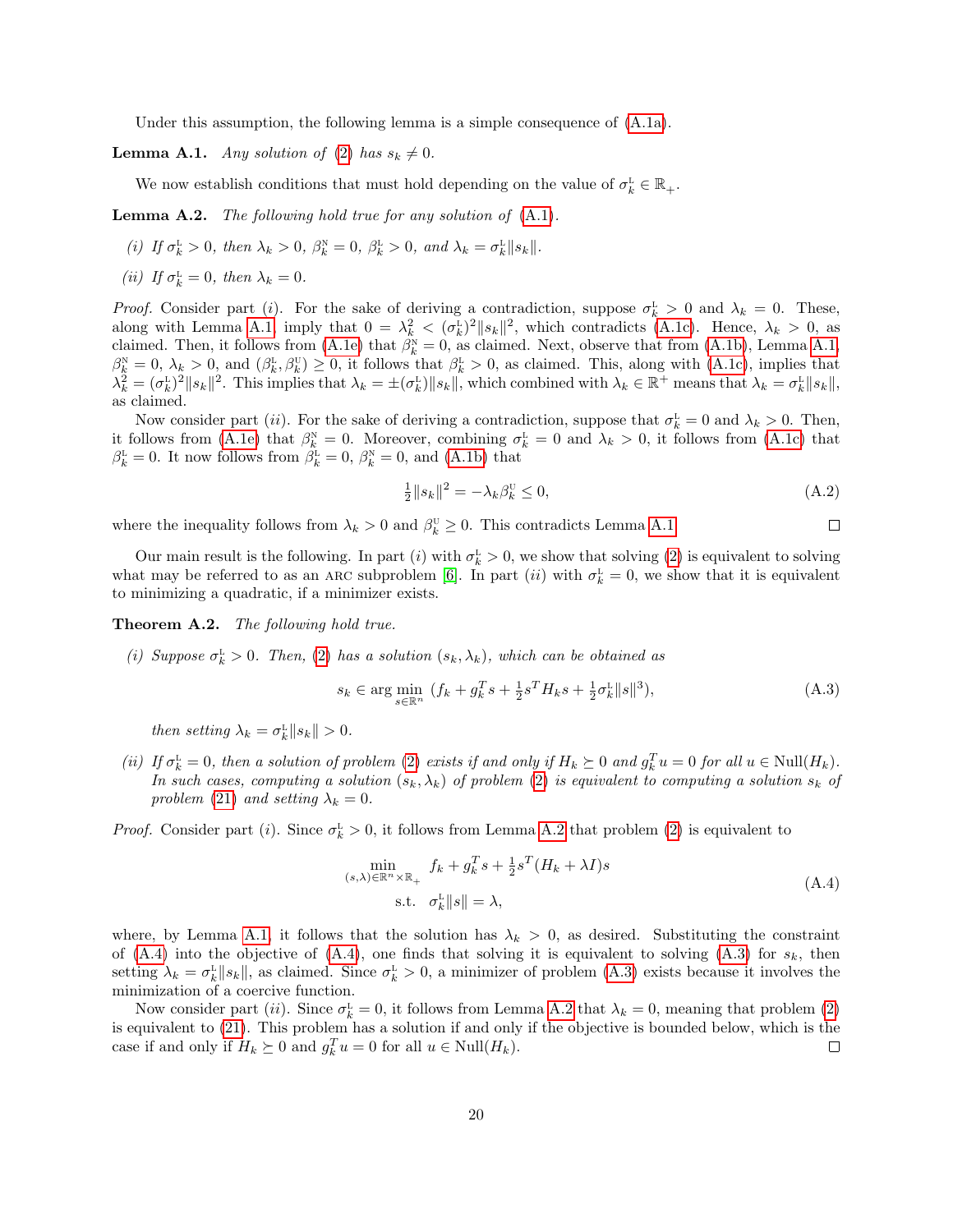## <span id="page-20-0"></span>B Subproblem Solution Properties Over Subspaces

In this appendix, we explore properties of any first-order stationary solution (when one exists) of problem  $\mathcal{P}_k(\sigma_k^{\text{L}}, \sigma_k^{\text{U}})$  defined as [\(2\)](#page-3-2) when the search space for s is restricted to a subspace of  $\mathbb{R}^n$ . Specifically, for some m-dimensional subspace  $\mathcal{L}_k \subseteq \mathbb{R}^n$ , consider the problem

<span id="page-20-5"></span>
$$
\min_{(s,\lambda)\in\mathcal{L}_k\times\mathbb{R}_+} f_k + g_k^T s + \frac{1}{2}s^T (H_k + \lambda I)s
$$
\n
$$
\text{s.t. } (\sigma_k^L)^2 \|s\|^2 \le \lambda^2 \le (\sigma_k^U)^2 \|s\|^2. \tag{B.1}
$$

Given an orthogonal basis  $R_k$  for  $\mathcal{L}_k$ , a solution of [\(B.1\)](#page-20-5) can be obtained from that of

<span id="page-20-4"></span>
$$
\min_{(v,\lambda)\in\mathbb{R}^m\times\mathbb{R}_+} f_k + g_k^T R_k v + \frac{1}{2} (R_k v)^T (H_k + \lambda I) R_k v
$$
\n
$$
\text{s.t. } (\sigma_k^L)^2 \|v\|^2 \le \lambda^2 \le (\sigma_k^U)^2 \|v\|^2. \tag{B.2}
$$

Specifically, if  $(v_k, \lambda_k, \beta_k^L, \beta_k^U, \beta_k^N)$  is a first-order primal-dual solution of problem [\(B.2\)](#page-20-4), then the tuple  $(s_k, \lambda_k, \beta_k^L, \beta_k^U, \beta_k^N)$  with  $s_k = R_k v_k$  is such a solution of problem [\(B.1\)](#page-20-5).

In Appendix [A,](#page-18-0) we proved properties of a solution (if one exists) of a problem of the form  $(B.2)$ . Let us now translate the results of that appendix to the present setting, for which we require the following assumption on the reduced gradient  $R_k^T g_k$ .

**Assumption B.1.** The vector  $R_k^T g_k$  is nonzero.

<span id="page-20-6"></span>**Lemma B.1.** Any solution of [\(B.2\)](#page-20-4) has  $v_k \neq 0$ .

<span id="page-20-9"></span>Lemma B.2. The following hold for any first-order primal-dual solution of  $(B.1)$ .

- (i) If  $\sigma_k^L > 0$ , then  $\lambda_k > 0$ ,  $\beta_k^N = 0$ ,  $\beta_k^L > 0$ , and  $\lambda_k = \sigma_k^L ||v_k||$ .
- (*ii*) If  $\sigma_k^L = 0$ , then  $\lambda_k = 0$ .

<span id="page-20-3"></span>Theorem B.2. The following hold true.

(i) Suppose  $\sigma_k^L > 0$ . Then, [\(B.2\)](#page-20-4) has a solution  $(v_k, \lambda_k)$ , which can be obtained as

<span id="page-20-2"></span>
$$
v_k \in \arg\min_{v \in \mathbb{R}^m} (f_k + g_k^T R_k v + \frac{1}{2} v^T R_k^T H_k R_k v + \frac{1}{2} \sigma_k^L ||v||^3), \tag{B.3}
$$

then setting  $\lambda_k = \sigma_k^L ||v_k|| > 0$ .

(ii) If  $\sigma_k^L = 0$ , then a solution of [\(B.2\)](#page-20-4) exists if and only if  $R_k^T H_k R_k \succeq 0$  and  $g_k^T R_k u = 0$  for all  $u \in Null(R_k^TH_kR_k)$ . In such cases, computing a solution  $(v_k, \lambda_k)$  of problem [\(B.2\)](#page-20-4) is equivalent to computing a solution  $v_k$  of

<span id="page-20-12"></span>
$$
\min_{v \in \mathbb{R}^m} f_k + g_k^T R_k v + \frac{1}{2} v^T R_k^T H_k R_k v \tag{B.4}
$$

and setting  $\lambda_k = 0$ .

Considering problem [\(B.3\)](#page-20-2), we obtain the following result from [\[6,](#page-27-4) Lemma 3.2].

<span id="page-20-7"></span>**Lemma B.3.** If  $\sigma_k^L > 0$ , then  $v_k$  from [\(B.3\)](#page-20-2) satisfies

$$
g_k^T R_k v_k + v_k^T R_k^T H_k R_k v_k + \frac{3}{2} \sigma_k^L ||v_k||^3 = 0
$$
\n(B.5a)

$$
v_k^T R_k^T H_k R_k v_k + \frac{3}{2} \sigma_k^L \|v_k\|^3 \ge 0
$$
\n(B.5b)

<span id="page-20-11"></span><span id="page-20-10"></span><span id="page-20-8"></span>
$$
R_k^T H_k R_k + \frac{3}{2} \sigma_k^L ||v_k|| I \succeq 0. \tag{B.5c}
$$

<span id="page-20-1"></span>We now show that, under certain reasonable assumptions, solutions of the primal-dual reduced-space subproblem [\(B.1\)](#page-20-5) satisfy the conditions required by Assumptions [2.1](#page-3-1) and [3.6.](#page-12-1)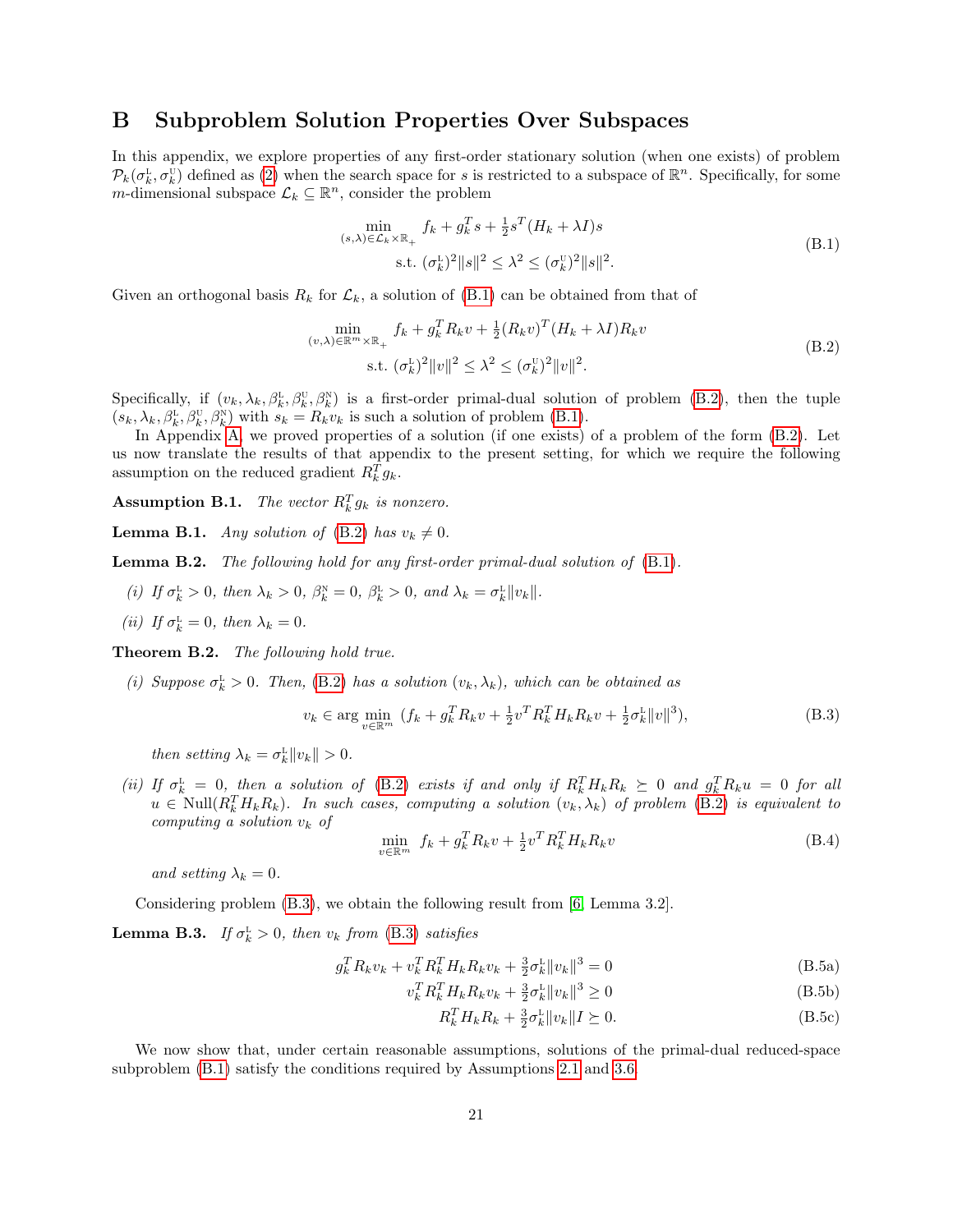Theorem B.3. The following hold true.

- (a) Any solution of problem  $(B.1)$  satisfies  $(4b)$ .
- (b) Any solution of problem [\(B.1\)](#page-20-5) satisfies [\(4a\)](#page-3-4) provided  $g_k \in \mathcal{L}_k$ .
- (c) Any solution of problem [\(B.1\)](#page-20-5) satisfies [\(4c\)](#page-3-3) provided  $\mathcal{L}_k = \mathbb{R}^n$ .
- (d) Any solution of problem [\(B.1\)](#page-20-5) satisfies [\(18\)](#page-12-2) for any  $\kappa_4 \geq \frac{3}{2} \sup_{k \in \mathbb{N}_+} {\{\sigma_k^L\}}$ .

*Proof.* Any first-order primal-dual solution  $(s_k, \lambda_k, \beta_k^L, \beta_k^U, \beta_k^N)$  of problem [\(B.1\)](#page-20-5) corresponds to such a solution  $(v_k, \lambda_k, \beta_k^L, \beta_k^U, \beta_k^N)$  of problem [\(B.2\)](#page-20-4) where  $s_k = R_k v_k$ . Hence, throughout this proof, for any solution vector  $s_k$  for problem [\(B.1\)](#page-20-5), we may let  $s_k = R_k v_k$  where  $v_k$  satisfies the properties in Lemmas [B.1–](#page-20-6)[B.3.](#page-20-7)

First, suppose  $\sigma_k^L > 0$ , which by Theorem [B.2\(](#page-20-3)*i*) implies that problem [\(B.1\)](#page-20-5) has a solution. Then, it follows from [\(B.5a\)](#page-20-8),  $s_k = R_k v_k$ , and Lemma [B.2\(](#page-20-9)i) that

$$
0 = g_k^T s_k + s_k^T H_k s_k + \frac{3}{2} \sigma_k^L \|s_k\|^3 = g_k^T s_k + s_k^T H_k s_k + \frac{3}{2} \lambda_k \|s_k\|^2,
$$

which means that

<span id="page-21-0"></span>
$$
s_k^T(g_k + (H_k + \lambda_k I)s_k) = -\frac{1}{2}\lambda_k \|s_k\|^2.
$$
 (B.6)

Meanwhile, from [\(B.5b\)](#page-20-10),  $s_k = R_k v_k$ , and Lemma [B.2\(](#page-20-9)*i*), it follows that

$$
0 \leq s_k^T H_k s_k + \frac{3}{2} \sigma_k^L \|s_k\|^3 = s_k^T H_k s_k + \frac{3}{2} \lambda_k \|s_k\|^2 = s_k^T (H_k + \lambda_k I) s_k + \frac{1}{2} \lambda_k \|s_k\|^2,
$$

which means that

<span id="page-21-1"></span>
$$
-\frac{1}{4}\lambda_k \|s_k\|^2 \le \frac{1}{2}s_k^T (H_k + \lambda_k I)s_k. \tag{B.7}
$$

It follows from [\(B.6\)](#page-21-0), [\(B.7\)](#page-21-1),  $\lambda_k > 0$  (by Lemma [B.2\(](#page-20-9)i)), and  $(\kappa_1, \kappa_2) \in \mathbb{R}_{++} \times \mathbb{R}_{++}$  that

$$
s_k^T(g_k + (H_k + \lambda_k I)s_k) = -\frac{1}{2}\lambda_k \|s_k\|^2 \le \min\{\frac{1}{2}\kappa_1 \|s_k\|^2, \frac{1}{2}s_k^T(H_k + \lambda_k I)s_k - \frac{1}{4}\lambda_k \|s_k\|^2\} \le \min\{\frac{1}{2}\kappa_1 \|s_k\|^2, \frac{1}{2}s_k^T(H_k + \lambda_k I)s_k + \frac{1}{2}\kappa_2 \|s\|^3\},
$$

which implies [\(4b\)](#page-3-5). This establishes that part (a) is true. Now consider part (b). From Theorem [B.2,](#page-20-3) [\[6,](#page-27-4) Lemma 2.1, and  $s_k = R_k v_k$ , it follows that

$$
f_k - q_k(s_k) - \frac{1}{2}\sigma_k^L \|s_k\|^3 \ge \frac{\|R_k^T g_k\|}{6\sqrt{2}} \min\left\{\frac{\|R_k^T g_k\|}{1 + \|R_k^T H_k R_k\|}, \frac{1}{\sqrt{6}}\sqrt{\frac{\|R_k^T g_k\|}{\sigma_k^L}}\right\}.
$$

Since, under assumption,  $g_k \in \mathcal{L}_k$  so that  $g_k = R_k y$  for some  $y \in \mathbb{R}^m$ , it follows that

$$
||R_k^T g_k|| = ||R_k^T R_k y|| = ||y|| = ||R_k y|| = ||g_k||.
$$

Combining this with  $||R_k^TH_kR_k|| \leq ||H_k||$  and the previous displayed inequality shows

$$
f_k - q_k(s_k) - \frac{1}{2}\sigma_k^L \|s_k\|^3 \ge \frac{\|g_k\|}{6\sqrt{2}} \min\left\{\frac{\|g_k\|}{1 + \|H_k\|}, \frac{1}{\sqrt{6}}\sqrt{\frac{\|g_k\|}{\sigma_k^L}}\right\}.
$$

This may now be combined with Theorem [B.2](#page-20-3) (specifically  $\lambda_k = \sigma_k^L ||s_k|| > 0$ ) to obtain

$$
f_k - q_k(s_k) \ge f_k - q_k(s_k) - \frac{1}{2}\sigma_k^{\mathbb{L}} \|s_k\|^3 \ge \frac{\|g_k\|}{6\sqrt{2}} \min\left\{\frac{\|g_k\|}{1 + \|H_k\|}, \frac{1}{\sqrt{6}}\sqrt{\frac{\|g_k\| \|s_k\|}{\lambda_k}}\right\},\,
$$

which means that  $(s_k, \lambda_k)$  satisfies [\(4a\)](#page-3-4), proving part (b). Now consider part (c). It follows from Theorem  $A.2(i)$  and the optimality conditions for problem  $(A.3)$  that

$$
0 = g_k + H_k s_k + \frac{3}{2} \sigma_k^L ||s_k|| s_k = g_k + H_k s_k + \frac{3}{2} \lambda_k s_k = g_k + (H_k + \lambda_k I) s_k + \frac{1}{2} \lambda_k s_k.
$$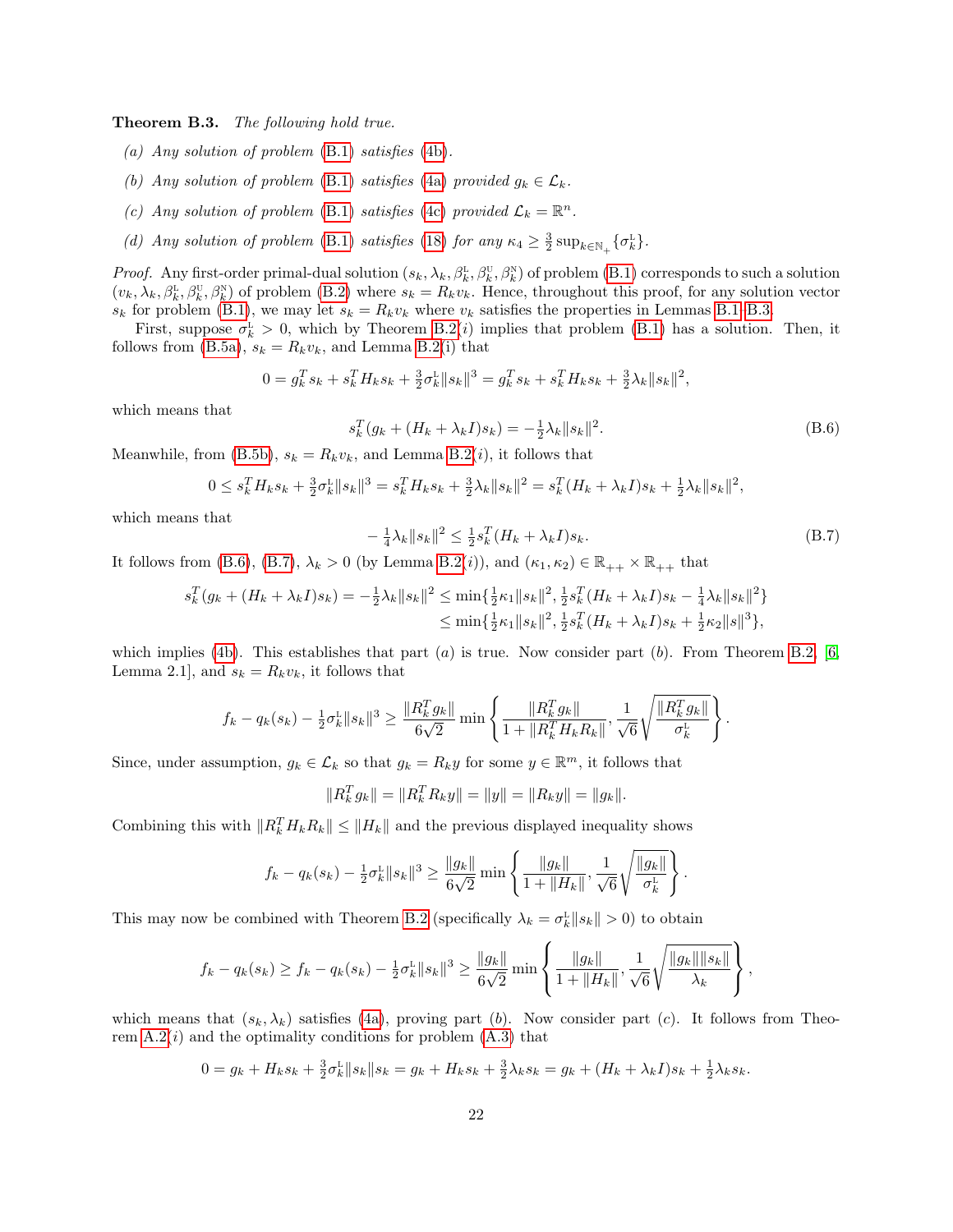This and the fact that  $\kappa_3 > 0$  imply that

$$
||g_k + (H_k + \lambda_k I)s_k|| = \frac{1}{2}\lambda_k ||s_k|| \leq \lambda_k ||s_k|| + \kappa_3 ||s_k||^2,
$$

which completes the proof of part (c). Finally, consider part (d). From [\(B.5c\)](#page-20-11), the fact that  $||s_k|| = ||v_k||$ , and  $\kappa_4 \geq \frac{3}{2} \sup_{k \in \mathbb{N}_+} {\{\sigma_k^{\mathsf{L}}\}}$ , it follows that

$$
\xi(R_k^T H_k R_k) \geq -\frac{3}{2}\sigma_k^L \|s_k\| \geq -\kappa_4 \|s_k\|,
$$

as desired to prove part  $(d)$ .

Now suppose that  $\sigma_k^L = 0$ . From Theorem [B.2\(](#page-20-3)*ii*), a solution of problem [\(B.1\)](#page-20-5) exists if and only if  $R_k^TH_kR_k \succeq 0$  and  $g_k^TR_ku = 0$  for all  $u \in Null(R_k^TH_kR_k)$ . If this is not the case, then there is nothing left to prove; hence, let us assume that these conditions hold. From these conditions, Theorem  $B.2(ii)$ , the optimality conditions of problem [\(B.4\)](#page-20-12), the fact that  $\lambda_k = 0$ , and  $s_k = R_k v_k$ , it follows that

$$
g_k^T s_k + s_k^T H_k s_k = 0 \text{ and } s_k^T H_k s_k \ge 0.
$$

This shows that [\(4b\)](#page-3-5) holds, proving part (a) for this case. Next, since  $v_k$  is given by the solution of problem [\(B.4\)](#page-20-12), it follows that the reduction in the objective yielded by  $v_k$  is at least as large as the reduction obtained by minimizing the objective over the span of  $-R_k^T g_k$ . Hence, from standard theory on Cauchy decrease (see [\[10\]](#page-27-2) or [\[23\]](#page-28-1)), one can conclude that

$$
f_k - q_k(s_k) \ge \frac{\|R_k^T g_k\|}{2} \min \left\{ \frac{\|R_k^T g_k\|}{1 + \|R_k^T H_k R_k\|}, \|s_k\|\right\}.
$$

Thus, using the arguments in the previous paragraph under the assumption that  $g_k \in \mathcal{L}_k$ , one is led to the conclusion that [\(4a\)](#page-3-4) holds, which proves part (b) for this case. Next, when  $\mathcal{L}_k = \mathbb{R}^n$ , the optimality conditions for problem [\(B.4\)](#page-20-12) imply that  $g_k + H_k s_k = 0$ , which, since  $\lambda_k = 0$ , implies that [\(4c\)](#page-3-3) holds, proving part (c). Finally, since  $R_k^T H_k R_k \succeq 0$ , it follows that [\(18\)](#page-12-2) holds, proving part (d).  $\Box$ 

## <span id="page-22-0"></span>C Detailed Numerical Results

Further details of the results of our numerical experiments are shown in Table [2.](#page-22-1) In the table, #Var indicates the number of variables, #Iter indicates the number of iterations required (with %Newton indicating the percentage that were inexact Newton steps with  $\lambda_k = 0$ ), #Acc indicates the number of accepted steps (again with *X*Newton indicating the percentage that were inexact Newton steps), #Hv-prod indicates the number of Hessian-vector products required, and #T-fact indicates the number of tridiagonal matrix factorizations required.

<span id="page-22-1"></span>Prob #Var Alg #Iter (%Newton) #Acc (%Newton) #Hv-prod #T-fact<br>ANTUA 20 AKIVA 2 iARC | 5 | 5 | 15 | 20 iR Newton 5 (%100) 5 (%100) 10 0<br>iARC 11 8 56 61 ALLINITU 4 iARC | 11 | 8 | 56 | 61 iR Newton 8 (%50) 6 (%67) 25 21  $\texttt{ARGLINA}$  200 iARC 3 3 3 6 3 iR\_Newton 1 (%100) 1 (%100) 1 0<br>
iARC 2 2 4 2<br>
iR\_Newton 1 (%100) 1 (%100) 1 0 ARGLINB 200 iARC 2 2 4 2<br>1  $(0.00)$  1  $(0.00)$  2 4 2 iR Newton 1 (%100) 1 (%100) 1 ARWHEAD 5000 iARC 4  $(100)$  4  $(110)$  5 iR Newton 4 (%100) 4 (%100) 5 0<br>iARC 11 8 50 52 BARD 3 iARC | 11 | 8 | 50 | 52 iR\_Newton 11 (%91) 10 (%90) 28 6<br>iARC 9 9 34 33  $\texttt{BDQRTIC}$  5000 iARC 9 9 9 34 33 iR Newton 9 (%100) 9 (%100) 17 0 BEALE 2 iARC | 11 | 8 | 33 | 47 iR\_Newton 12  $(\frac{1}{2})$  8  $(\frac{1}{2})$  29 29

Table 2: Numerical results for iARC and iR Newton.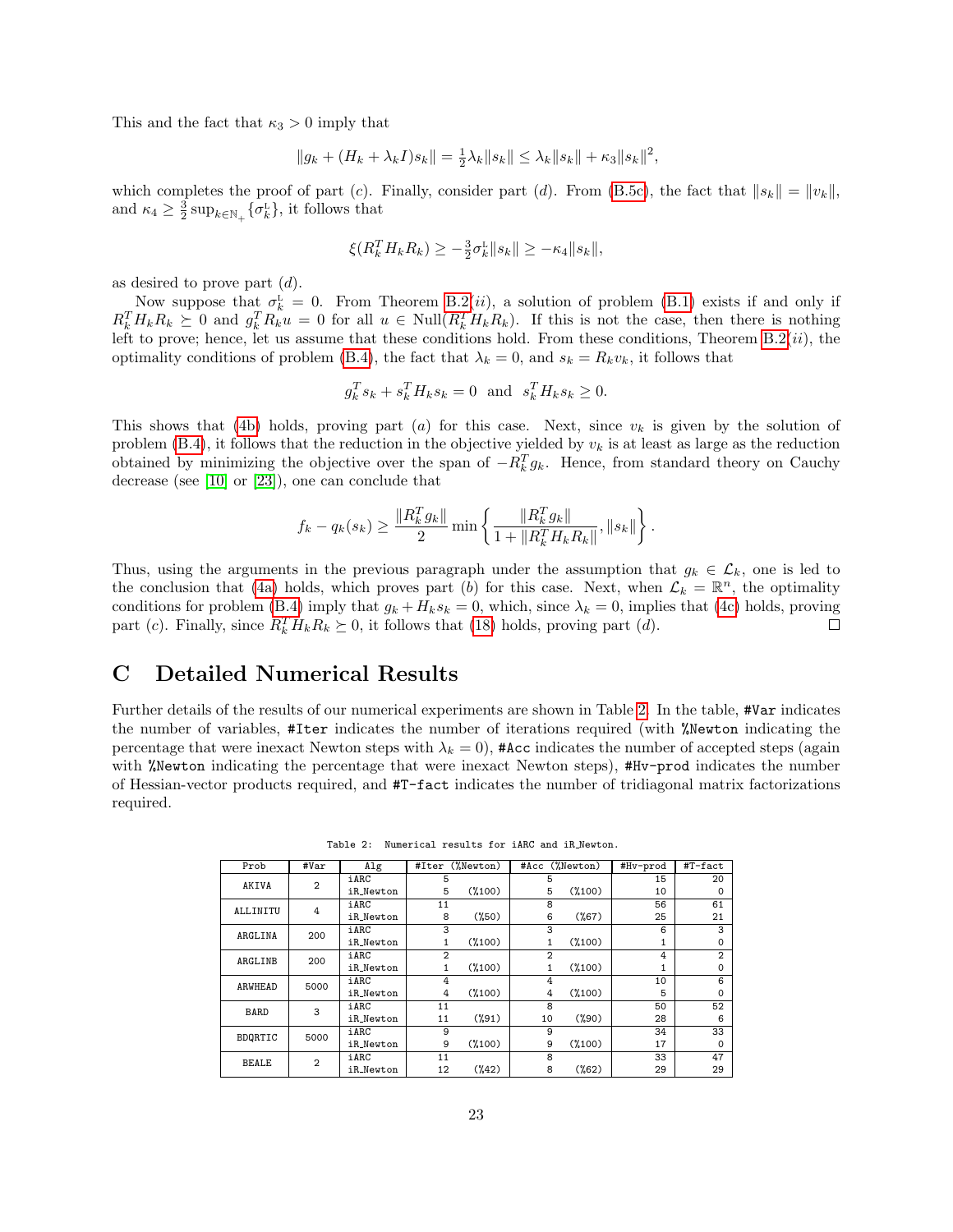| Prob            | #Var           | Alg               |                         | #Iter (%Newton)    | #Acc (%Newton)                   |                    | #Hv-prod     | #T-fact             |
|-----------------|----------------|-------------------|-------------------------|--------------------|----------------------------------|--------------------|--------------|---------------------|
| BIGGS6          | 6              | iARC<br>iR_Newton | 457<br>419              | $(*96)$            | 383<br>406                       | $(\frac{9}{2}97)$  | 3446<br>1557 | 3679<br>183         |
| <b>BOX</b>      | 10000          | iARC<br>iR_Newton | 3<br>4                  | $(\frac{9}{6}75)$  | 3<br>3                           | $(\frac{6}{67})$   | 14<br>9      | 12<br>4             |
| BOX3            | 3              | iARC<br>iR_Newton | $\overline{7}$<br>7     | $(\frac{9}{6}100)$ | $\overline{7}$<br>$\overline{7}$ | $(\frac{9}{6}100)$ | 30<br>16     | 32<br>0             |
| <b>BOXPOWER</b> | 20000          | iARC              | $\overline{\mathbf{3}}$ |                    | 3                                |                    | 10           | $\overline{9}$      |
| <b>BRKMCC</b>   | 2              | iR_Newton<br>iARC | 7<br>$\overline{2}$     | $(\frac{9}{6}100)$ | 7<br>$\overline{2}$              | $(\frac{9}{6}100)$ | 13<br>6      | 0<br>$\overline{7}$ |
|                 |                | iR_Newton<br>iARC | 2<br>$\overline{2}$     | $(\frac{9}{6}100)$ | 2<br>$\overline{2}$              | $(\frac{9}{6}100)$ | 4<br>6       | 0<br>4              |
| BROWNAL         | 200            | iR_Newton<br>iARC | $\mathbf{1}$<br>53      | $(\frac{9}{6}100)$ | $\mathbf{1}$<br>38               | $(*100)$           | 1<br>142     | 0<br>191            |
| <b>BROWNBS</b>  | $\overline{2}$ | iR_Newton         | 5                       | (% 80)             | 5                                | $(\frac{9}{6}80)$  | 11           | 5                   |
| <b>BROWNDEN</b> | 4              | iARC<br>iR_Newton | $\overline{8}$<br>9     | $(\frac{9}{6}100)$ | $\overline{8}$<br>9              | $(\frac{9}{6}100)$ | 35<br>20     | 35<br>0             |
| BROYDN7D        | 5000           | iARC<br>iR_Newton | 472<br>812              | $(\frac{9}{29})$   | 279<br>346                       | $(\frac{9}{2})$    | 7202<br>5033 | 12598<br>10022      |
| <b>BRYBND</b>   | 5000           | iARC<br>iR_Newton | 19<br>17                | (%3)               | 10<br>11                         | $(\frac{9}{6}82)$  | 240<br>206   | 367<br>81           |
| CHAINWOO        | 4000           | iARC              | 81                      |                    | 57                               |                    | 798          | 942                 |
| CHNROSNB        | 50             | iR_Newton<br>iARC | 70<br>64                | $(\frac{9}{6}81)$  | 59<br>40                         | (% 88)             | 409<br>1126  | 185<br>1456         |
|                 |                | iR_Newton<br>iARC | 53<br>96                | $(\frac{9}{6}75)$  | 40<br>58                         | $(\frac{6}{6}82)$  | 499<br>1708  | 294<br>2320         |
| CHNRSNBM        | 50             | iR_Newton<br>iARC | 101<br>14               | $(\frac{9}{6}58)$  | 59<br>14                         | $(\frac{6}{59})$   | 899<br>28    | 960<br>14           |
| CLIFF           | $\overline{2}$ | iR_Newton         | 14                      | $(\frac{9}{6}100)$ | 14                               | $(\frac{9}{6}100)$ | 14           | 0                   |
| COSINE          | 10000          | iARC<br>iR_Newton | 12<br>11                | $(\frac{6}{55})$   | 7<br>7                           | $(\frac{9}{2}71)$  | 108<br>45    | 140<br>29           |
| CRAGGLVY        | 5000           | iARC<br>iR_Newton | 30<br>31                | $(\frac{9}{6}100)$ | 30<br>31                         | $(\frac{9}{6}100)$ | 228<br>108   | 208<br>0            |
| <b>CUBE</b>     | 2              | iARC<br>iR_Newton | 42<br>35                | $(\frac{6}{69})$   | 27<br>25                         | $(\frac{9}{6}76)$  | 126<br>72    | 170<br>51           |
| CURLY10         | 10000          | iARC              | ---                     |                    | ---                              |                    | $---$        |                     |
| CURLY30         | 10000          | iR_Newton<br>iARC | 328                     | $(\frac{95}{95})$  | 318                              | $(\frac{97}{6})$   | 271881       | 19957               |
|                 |                | iR_Newton<br>iARC | 87<br>5                 | (% 83)             | 77<br>5                          | $(\frac{9}{91})$   | 125639<br>15 | 630<br>15           |
| DENSCHNA        | 2              | iR_Newton<br>iARC | 5<br>$\overline{7}$     | $(\frac{9}{6}100)$ | 5<br>6                           | $(\frac{9}{6}100)$ | 10<br>20     | 0<br>22             |
| DENSCHNB        | $\mathbf{2}$   | iR_Newton         | $\overline{7}$          | $(\frac{9}{271})$  | 5<br>$\overline{9}$              | (% 80)             | 12           | 8                   |
| DENSCHNC        | 2              | iARC<br>iR_Newton | 13<br>11                | $(\frac{9}{6}82)$  | 9                                | $(\frac{9}{6}89)$  | 38<br>21     | 46<br>8             |
| DENSCHND        | 3              | iARC<br>iR_Newton | 61<br>44                | $(%$ (%86)         | 57<br>40                         | $(\frac{95}{95})$  | 206<br>82    | 172<br>27           |
| DENSCHNE        | 3              | iARC<br>iR_Newton | 24<br>21                | $(\frac{6}{52})$   | 15<br>16                         | $(\frac{9}{69})$   | 68<br>41     | 62<br>58            |
| DENSCHNF        | 2              | iARC<br>iR_Newton | 5<br>5                  | $(\frac{9}{6}100)$ | 5<br>5                           | $(\frac{9}{6}100)$ | 15<br>10     | 15<br>0             |
| DIXMAANA        | 3000           | iARC              | 6                       |                    | 6                                |                    | 14           | 8                   |
| DIXMAANB        | 3000           | iR_Newton<br>iARC | 6<br>$\overline{7}$     | $(\frac{9}{2}100)$ | 6<br>7                           | $(\frac{9}{6}100)$ | 7<br>16      | 0<br>$\overline{9}$ |
|                 |                | iR_Newton<br>iARC | $\overline{7}$<br>8     | $(\frac{9}{100})$  | 7<br>8                           | $(\frac{9}{6}100)$ | 8<br>18      | 0<br>9              |
| DIXMAANC        | 3000           | iR_Newton<br>iARC | 8<br>9                  | $(\frac{9}{6}100)$ | 8<br>9                           | $(\frac{9}{6}100)$ | 9<br>20      | 0<br>10             |
| DIXMAAND        | 3000           | iR_Newton         | 9                       | $(\frac{9}{100})$  | 9                                | $(\frac{9}{6}100)$ | 10           | 0                   |
| DIXMAANE        | 3000           | iARC<br>iR_Newton | 59<br>60                | $(\%100)$          | 59<br>60                         | $(\%100)$          | 670<br>331   | 622<br>0            |
| DIXMAANF        | 3000           | iARC<br>iR_Newton | 38<br>37                | $(\frac{9}{100})$  | 37<br>37                         | $(\%100)$          | 510<br>249   | 487<br>0            |
| DIXMAANG        | 3000           | iARC<br>iR_Newton | 39<br>40                | $(\frac{9}{6}100)$ | 39<br>40                         | $(\frac{9}{6}100)$ | 532<br>288   | 514<br>0            |
| DIXMAANH        | 3000           | iARC              | 41                      |                    | 41                               |                    | 448          | 421                 |
| DIXMAANI        | 3000           | iR_Newton<br>iARC | 41<br>193               | $(\%100)$          | 41<br>193                        | $(\frac{9}{100})$  | 224<br>3456  | 0<br>3464           |
|                 |                | iR_Newton<br>iARC | 249<br>34               | $(\%100)$          | 249<br>34                        | $(\frac{9}{100})$  | 2814<br>324  | 0<br>296            |
| DIXMAANJ        | 3000           | iR_Newton<br>iARC | 34<br>30                | $(\frac{9}{6}100)$ | 34<br>30                         | $(\%100)$          | 162<br>248   | 0<br>225            |
| DIXMAANK        | 3000           | iR_Newton         | 30                      | $(\%100)$          | 30                               | $(\%100)$          | 124          | 0                   |
| DIXMAANL        | 3000           | iARC              | 29                      |                    | 29                               |                    | 180          | 148                 |

Table 2 -- continued from previous page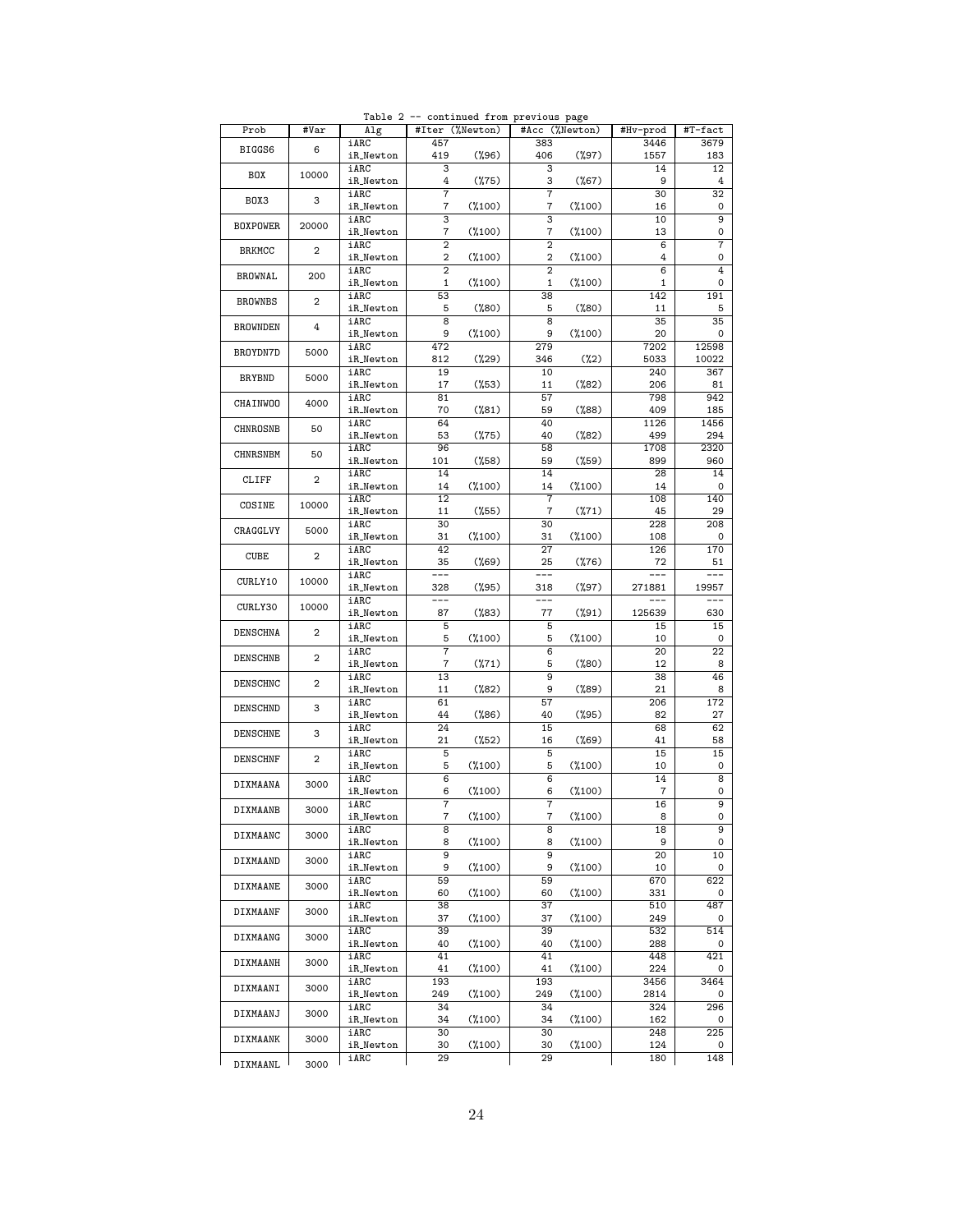| Prob            | #Var           |           |                | #Iter (%Newton)    | #Acc (%Newton) |                    | #Hv-prod | #T-fact |
|-----------------|----------------|-----------|----------------|--------------------|----------------|--------------------|----------|---------|
|                 |                | Alg       |                |                    |                |                    |          |         |
|                 |                | iR_Newton | 29             | $(\frac{9}{6}100)$ | 29             | $(*100)$           | 90       | 0       |
|                 |                | iARC      | 375            |                    | 375            |                    | 10902    | 11542   |
| DIXMAANM        | 3000           |           |                |                    |                |                    |          |         |
|                 |                | iR_Newton | 398            | $(\frac{9}{6}100)$ | 398            | $(\frac{9}{6}100)$ | 6126     | 0       |
|                 |                | iARC      | 82             |                    | 82             |                    | 1368     | 1358    |
| DIXMAANN        | 3000           | iR_Newton | 87             | $(\frac{9}{6}100)$ | 87             | $(\frac{9}{6}100)$ | 789      | 0       |
|                 |                |           |                |                    |                |                    |          |         |
| DIXMAANO        | 3000           | iARC      | 63             |                    | 63             |                    | 908      | 893     |
|                 |                | iR_Newton | 59             | $(\frac{9}{6}100)$ | 59             | $(\frac{9}{6}100)$ | 371      | 0       |
|                 |                |           |                |                    |                |                    |          |         |
| DIXMAANP        | 3000           | iARC      | 51             |                    | 51             |                    | 476      | 432     |
|                 |                | iR_Newton | 51             | $(\frac{9}{6}100)$ | 51             | $(\frac{9}{6}100)$ | 238      | 0       |
|                 |                | iARC      | 2257           |                    | 2256           |                    | 143968   | 164858  |
| DIXON3DQ        | 10000          |           |                |                    |                |                    |          |         |
|                 |                | iR_Newton | 2476           | $(\frac{9}{6}100)$ | 2476           | $(\frac{9}{6}100)$ | 81042    | 0       |
|                 |                | iARC      | 215            |                    | 120            |                    | 642      | 866     |
| DJTL            | $\overline{2}$ |           |                |                    |                |                    |          |         |
|                 |                | iR_Newton | 204            | $(\frac{9}{2}32)$  | 81             | $(\%5)$            | 404      | 512     |
|                 |                | iARC      | 6              |                    | 6              |                    | 34       | 32      |
| DQDRTIC         | 5000           | iR_Newton | 4              | $(*100)$           | 4              | $(\frac{9}{6}100)$ | 10       | 0       |
|                 |                |           |                |                    |                |                    |          |         |
| DQRTIC          | 5000           | iARC      | 15             |                    | 15             |                    | 30       | 15      |
|                 |                | iR_Newton | 11             | $(\frac{9}{6}100)$ | 11             | $(\frac{9}{6}100)$ | 11       | 0       |
|                 |                |           |                |                    |                |                    |          |         |
| <b>EDENSCH</b>  | 2000           | iARC      | 15             |                    | 15             |                    | 44       | 25      |
|                 |                | iR_Newton | 15             | $(\frac{9}{6}100)$ | 15             | $(\frac{9}{6}100)$ | 22       | 0       |
|                 |                |           |                |                    | 3              |                    |          |         |
| EG <sub>2</sub> | 1000           | iARC      | 3              |                    |                |                    | 6        | 3       |
|                 |                | iR_Newton | 3              | $(\frac{9}{6}100)$ | 3              | $(\frac{9}{6}100)$ | 3        | 0       |
|                 |                | iARC      | 179            |                    | 134            |                    | 15548    | 20388   |
| EIGENALS        | 2550           |           |                |                    |                |                    |          |         |
|                 |                | iR_Newton | 173            | $(\frac{9}{6}84)$  | 150            | $(*89)$            | 7871     | 1999    |
|                 |                | iARC      | $\overline{9}$ |                    | $\overline{9}$ |                    | 64       | 54      |
| ENGVAL1         | 5000           |           |                |                    |                |                    |          |         |
|                 |                | iR_Newton | 9              | $(\frac{9}{6}100)$ | 9              | $(\frac{9}{6}100)$ | 32       | 0       |
|                 |                | iARC      | 21             |                    | 15             |                    | 100      | 139     |
| ENGVAL2         | 3              |           |                |                    |                |                    |          |         |
|                 |                | iR_Newton | 21             | $(\frac{6}{57})$   | 15             | $(\frac{9}{6}80)$  | 56       | 34      |
|                 |                | iARC      | 131            |                    | 122            |                    | 1202     | 1106    |
| ERRINROS        | 50             | iR_Newton | 108            | $(\frac{9}{94})$   | 103            | $(\frac{9}{2}97)$  | 504      | 37      |
|                 |                |           |                |                    |                |                    |          |         |
|                 |                | iARC      | 404            |                    | 396            |                    | 6566     | 7225    |
| ERRINRSM        | 50             | iR_Newton | 167            | (%98)              | 163            | $(*99)$            | 1154     | 27      |
|                 |                |           |                |                    |                |                    |          |         |
|                 | $\overline{2}$ | iARC      | 14             |                    | 9              |                    | 42       | 62      |
| <b>EXPFIT</b>   |                | iR_Newton | 11             | $(\frac{9}{27})$   | 6              | (% 50)             | 26       | 38      |
|                 |                |           |                |                    |                |                    |          |         |
| <b>EXTROSNB</b> | 1000           | iARC      | 179            |                    | 107            |                    | 2978     | 3586    |
|                 |                | iR_Newton | 185            | $(\frac{6}{62})$   | 114            | $(\frac{6}{64})$   | 1576     | 1553    |
|                 |                |           |                |                    |                |                    |          |         |
| FLETBV3M        | 5000           | iARC      | 41             |                    | 34             |                    | 86       | 43      |
|                 |                | iR_Newton | 56             | $(*43)$            | 32             | $(\frac{9}{41})$   | 65       | 32      |
|                 |                | iARC      | 2437           |                    | 1450           |                    | 66056    | 90373   |
| <b>FLETCHCR</b> | 1000           |           |                |                    |                |                    |          |         |
|                 |                | iR_Newton | 2187           | (% 66)             | 1438           | $(*69)$            | 29012    | 23819   |
|                 |                | iARC      | 875            |                    | 567            |                    | 6528     | 7378    |
| FMINSRF2        | 5625           |           |                |                    |                |                    |          |         |
|                 |                | iR_Newton | 905            | (% 50)             | 448            | $(\frac{9}{6}40)$  | 2666     | 1989    |
|                 |                | iARC      | 17             |                    | 11             |                    | 102      | 120     |
| FREUROTH        | 5000           |           |                |                    |                |                    |          |         |
|                 |                | iR_Newton | 18             | $(\frac{9}{6}39)$  | 10             | (% 60)             | 51       | 35      |
|                 |                | iARC      | 14931          |                    | 11710          |                    | 477824   | 1724919 |
| <b>GENHUMPS</b> | 5000           |           |                |                    |                |                    |          |         |
|                 |                | iR_Newton | 3567           | $(\frac{9}{2})$    | 2077           | $(\%1)$            | 25952    | 85744   |
|                 |                | iARC      | 593            |                    | 350            |                    | 24494    | 54811   |
| GENROSE         | 500            | iR_Newton | 690            | $(\frac{9}{6}19)$  | 341            | $(\frac{9}{4})$    | 11862    | 30583   |
|                 |                |           |                |                    |                |                    |          |         |
| GROWTHLS        | 3              | iARC      | 8              |                    | 8              |                    | 32       | 32      |
|                 |                | iR_Newton | 8              | $(\frac{9}{6}100)$ | 8              | $(\frac{9}{6}100)$ | 16       | 0       |
|                 |                |           |                |                    |                |                    |          |         |
| <b>GULF</b>     | 3              | iARC      | 46             |                    | 31             |                    | 196      | 249     |
|                 |                | iR_Newton | 40             | $(\frac{9}{62})$   | 29             | $(\frac{6}{62})$   | 101      | 78      |
|                 |                | iARC      | 28             |                    | 15             |                    | 84       | 133     |
| HAIRY           | $\mathbf 2$    |           |                |                    |                |                    |          |         |
|                 |                | iR_Newton | 19             | $(\frac{9}{21})$   | 10             | $(\frac{9}{6}40)$  | 45       | 64      |
|                 |                | iARC      | 23             |                    | 19             |                    | 108      | 140     |
| HATFLDD         | 3              |           |                |                    |                |                    |          |         |
|                 |                | iR_Newton | 23             | (% 65)             | 18             | $(\frac{9}{6}78)$  | 64       | 33      |
|                 |                | iARC      | 23             |                    | 18             |                    | 112      | 153     |
| HATFLDE         | 3              | iR_Newton | 24             | $(\frac{6}{62})$   | 18             | $(\frac{6}{6}83)$  | 69       | 45      |
|                 |                |           |                |                    |                |                    |          |         |
| HATFLDFL        | 3              | iARC      | 851            |                    | 711            |                    | 4255     | 5134    |
|                 |                | iR_Newton | 1127           | $(\frac{6}{6}84)$  | 961            | $(\frac{6}{6}85)$  | 3429     | 1313    |
|                 |                |           |                |                    |                |                    |          |         |
| HEART6LS        | 6              | iARC      | 1502           |                    | 895            |                    | 15002    | 27063   |
|                 |                | iR_Newton | 1071           | $(\frac{6}{52})$   | 620            | $(\frac{6}{51})$   | 5164     | 6637    |
|                 |                |           |                |                    |                |                    |          |         |
| HEART8LS        | 8              | iARC      | 115            |                    | 69             |                    | 1407     | 2400    |
|                 |                | iR_Newton | 186            | $(\frac{2}{31})$   | 97             | $(\frac{9}{23})$   | 1178     | 2185    |
|                 |                | iARC      | 11             |                    | 7              |                    | 52       | 72      |
| HELIX           | 3              |           |                |                    |                |                    |          |         |
|                 |                | iR_Newton | 15             | $(\frac{9}{2}33)$  | 9              | $(\frac{9}{44})$   | 48       | 57      |
|                 |                | iARC      | 5              |                    | 5              |                    | 12       | 9       |
| HILBERTA        | 2              |           |                |                    |                |                    |          |         |
|                 |                | iR_Newton | 3              | $(\frac{9}{6}100)$ | 3              | $(\frac{9}{6}100)$ | 4        | 0       |
|                 |                | iARC      | 4              |                    | 4              |                    | 16       | 12      |
| HILBERTB        | 10             | iR_Newton | 3              | $(\frac{9}{6}100)$ | 3              | $(\frac{9}{6}100)$ | 6        | 0       |
|                 |                |           |                |                    |                |                    |          |         |
|                 |                | iARC      | 10             |                    | 6              |                    | 26       | 36      |
| HIMMELBB        | 2              | iR_Newton | 11             | $(\frac{27}{27})$  | 6              | $(\frac{9}{33})$   | 20       | 27      |
|                 |                |           |                |                    |                |                    |          |         |
| HIMMELBF        | 4              | iARC      | 53             |                    | 36             |                    | 310      | 408     |
|                 |                | iR_Newton | 70             | $(\frac{6}{271})$  | 62             | $(\frac{9}{6}77)$  | 244      | 185     |

Table 2 -- continued from previous page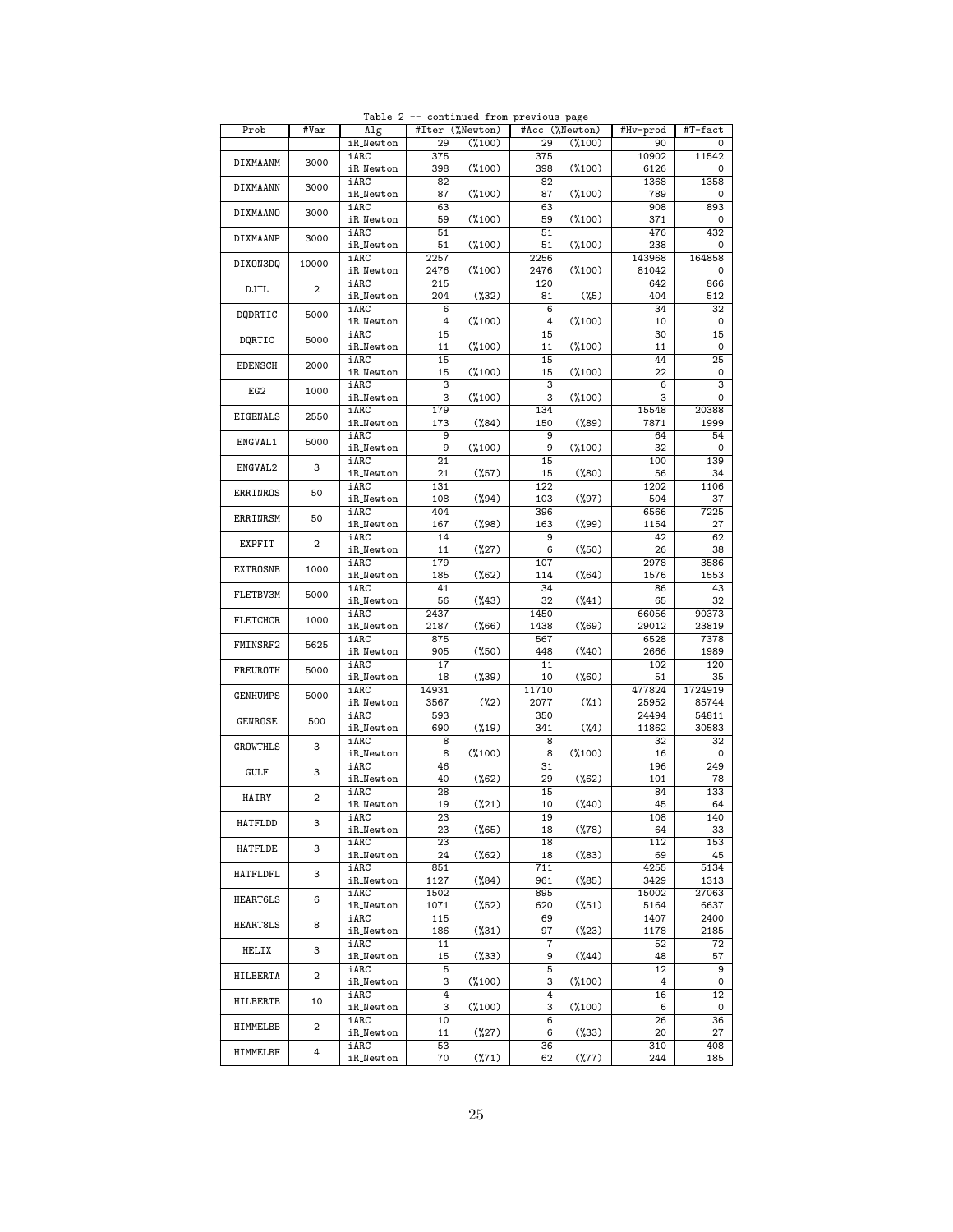| Prob              | #Var           | Alg               |                | #Iter (%Newton)    | #Acc (%Newton)      |                    | #Hv-prod       | #T-fact             |
|-------------------|----------------|-------------------|----------------|--------------------|---------------------|--------------------|----------------|---------------------|
| HIMMELBG          | $\overline{2}$ | iARC<br>iR_Newton | 7<br>7         | $(\frac{6}{57})$   | 6<br>6              | $(\frac{9}{67})$   | 21<br>13       | 25<br>3             |
| HIMMELBH          | $\mathbf 2$    | iARC<br>iR_Newton | 5<br>6         | $(\frac{9}{67})$   | $\overline{4}$<br>4 | $(\frac{9}{6}75)$  | 13<br>7        | 12<br>2             |
| HUMPS             | $\overline{2}$ | iARC              | 125<br>89      | $(\frac{9}{13})$   | 80<br>49            | $(\frac{9}{6}10)$  | 370<br>218     | 655<br>291          |
| HYDC20LS          | 99             | iR_Newton<br>iARC | 11             |                    | 9                   |                    | 402            | 539                 |
| <b>JENSMP</b>     | $\mathbf 2$    | iR_Newton<br>iARC | 11<br>8        | $(\frac{9}{6}73)$  | 9<br>8              | $(\frac{9}{6}89)$  | 215<br>24      | 165<br>26           |
|                   |                | iR_Newton<br>iARC | 8<br>54        | $(\frac{9}{6}100)$ | 8<br>54             | $(\frac{9}{6}100)$ | 16<br>36564    | 0<br>45769          |
| JIMACK            | 3549           | iR_Newton         | 52<br>20       | $(\frac{9}{6}100)$ | 52<br>20            | $(\frac{9}{6}100)$ | 16267          | 0<br>121            |
| KOWOSB            | 4              | iARC<br>iR_Newton | 18             | $(\frac{9}{94})$   | 18                  | $(\frac{9}{94})$   | 114<br>55      | 4                   |
| LIARWHD           | 5000           | iARC<br>iR_Newton | 12<br>11       | $(\frac{9}{6}100)$ | 12<br>11            | $(\frac{9}{6}100)$ | 46<br>21       | 45<br>0             |
| LOGHAIRY          | $\mathbf{2}$   | iARC<br>iR_Newton | 167<br>326     | $(\frac{9}{2}39)$  | 116<br>233          | $(*49)$            | 390<br>542     | 414<br>460          |
| MANCINO           | 100            | iARC<br>iR_Newton | 6<br>4         | $(\frac{9}{6}100)$ | 6<br>4              | $(\frac{9}{6}100)$ | 14<br>5        | 8<br>0              |
| MARATOSB          | $\mathbf{2}$   | iARC<br>iR_Newton | 3<br>3         | $(\frac{9}{6}100)$ | 3<br>3              | $(\frac{9}{6}100)$ | 7<br>4         | $\overline{5}$<br>0 |
| MEXHAT            | $\overline{2}$ | iARC              | 11             |                    | 11                  |                    | 33             | 43                  |
|                   |                | iR_Newton<br>iARC | 11<br>12       | $(\frac{9}{6}100)$ | 11<br>12            | $(\frac{9}{6}100)$ | 22<br>48       | 0<br>51             |
| MEYER3            | 3              | iR_Newton<br>iARC | 16<br>---      | $(\frac{9}{6}75)$  | 15<br>$---$         | $(\frac{9}{6}73)$  | 38             | 20                  |
| MODBEALE          | 20000          | iR_Newton         | 3317           | $(\frac{9}{99})$   | 3304                | $(\frac{9}{6}100)$ | 65293          | 351                 |
| MOREBV            | 5000           | iARC<br>iR_Newton | 4<br>1         | $(\frac{9}{6}100)$ | 4<br>1              | $(\frac{9}{6}100)$ | 1102<br>401    | 2064<br>0           |
| MSQRTALS          | 1024           | iARC<br>iR_Newton | 39<br>44       | $(\frac{9}{6}73)$  | 33<br>36            | $(\frac{9}{6}83)$  | 9830<br>4743   | 12602<br>149        |
| MSQRTBLS          | 1024           | iARC<br>iR_Newton | 32<br>39       | $(*69)$            | 26<br>31            | $(\frac{9}{6}81)$  | 5822<br>3131   | 7090<br>156         |
| NCB <sub>20</sub> | 5010           | iARC<br>iR_Newton | 106<br>65      |                    | 70<br>43            |                    | 2888<br>688    | 4664<br>614         |
| NCB20B            | 5000           | iARC              | 29             | $(\frac{2}{32})$   | 18                  | $(\frac{9}{42})$   | 4286           | 9958                |
| NONCVXU2          | 5000           | iR_Newton<br>iARC | 38<br>10302    | $(\frac{47}{6})$   | 19<br>10302         | $(\frac{9}{42})$   | 3297<br>20604  | 8386<br>10302       |
|                   |                | iR_Newton<br>iARC | 11094<br>23771 | $(\frac{9}{100})$  | 11094<br>23771      | $(\frac{9}{6}100)$ | 11094<br>47542 | 0<br>23771          |
| NONCVXUN          | 5000           | iR_Newton<br>iARC | 20913<br>2     | $(\frac{9}{6}100)$ | 20913<br>2          | $(\frac{9}{6}100)$ | 20913<br>4     | 0<br>$\overline{2}$ |
| NONDIA            | 5000           | iR_Newton         | 2              | $(\frac{9}{6}100)$ | 2                   | $(\frac{9}{6}100)$ | 2              | 0                   |
| NONDQUAR          | 5000           | iARC<br>iR_Newton | 45<br>38       | $(\frac{95}{95})$  | 37<br>36            | (%97)              | 156<br>70      | 126<br>2            |
| <b>OSBORNEA</b>   | 5              | iARC<br>iR_Newton | 36<br>21       | $(\frac{9}{43})$   | 28<br>12            | $(\frac{6}{67})$   | 289<br>75      | 412<br>73           |
| <b>OSBORNEB</b>   | 11             | iARC<br>iR_Newton | 25<br>28       | $(\frac{9}{6}75)$  | 19<br>23            | $(\frac{9}{6}78)$  | 396<br>225     | 539<br>105          |
| OSCIGRAD          | 100000         | iARC              | 13             |                    | 10                  |                    | 190            | 220                 |
| OSCIPATH          | 10             | iR_Newton<br>iARC | 15<br>222974   | $(\frac{9}{40})$   | 9<br>131997         | $(\frac{6}{56})$   | 92<br>4233806  | 61<br>5617938       |
| PALMER1C          | 8              | iR_Newton<br>iARC | 227426<br>161  | $(*59)$            | 134306<br>161       | $(*59)$            | 2273151<br>482 | 2521354<br>362      |
|                   |                | iR_Newton<br>iARC | 74<br>1069     | $(\frac{9}{100})$  | 74<br>1069          | $(\frac{9}{6}100)$ | 145<br>3586    | 0<br>2567           |
| PALMER1D          | 7              | iR_Newton<br>iARC | 196<br>109     | $(\frac{9}{100})$  | 196<br>109          | $(\frac{9}{6}100)$ | 379<br>326     | 0<br>245            |
| PALMER2C          | 8              | iR_Newton         | 76             | $(\%100)$          | 76                  | $(\frac{9}{6}100)$ | 147            | 0                   |
| PALMER3C          | 8              | iARC<br>iR_Newton | 64<br>36       | $(\frac{9}{6}100)$ | 64<br>36            | $(\frac{9}{6}100)$ | 252<br>69      | 201<br>0            |
| PALMER4C          | 8              | iARC<br>iR_Newton | 27<br>90       | $(\frac{9}{6}100)$ | 27<br>90            | $(\frac{9}{6}100)$ | 102<br>177     | 84<br>0             |
| PALMER5C          | 6              | iARC<br>iR_Newton | 9<br>10        | $(\%100)$          | 9<br>10             | $(\frac{9}{6}100)$ | 22<br>13       | 13<br>0             |
| PALMER6C          | 8              | iARC              | 238            |                    | 238                 |                    | 870            | 654                 |
| PALMER7C          | 8              | iR_Newton<br>iARC | 252<br>65      | $(\frac{9}{6}100)$ | 252<br>65           | $(\frac{9}{6}100)$ | 503<br>196     | 0<br>143            |
|                   | 8              | iR_Newton<br>iARC | 65<br>76       | $(\frac{9}{6}100)$ | 65<br>76            | $(\frac{9}{6}100)$ | 120<br>300     | 0<br>229            |
| PALMER8C          |                | iR_Newton<br>iARC | 90<br>31       | $(\frac{9}{100})$  | 90<br>22            | $(\frac{9}{6}100)$ | 174<br>478     | 0<br>685            |
| PARKCH            | 15             |                   |                |                    |                     |                    |                |                     |

Table 2 -- continued from previous page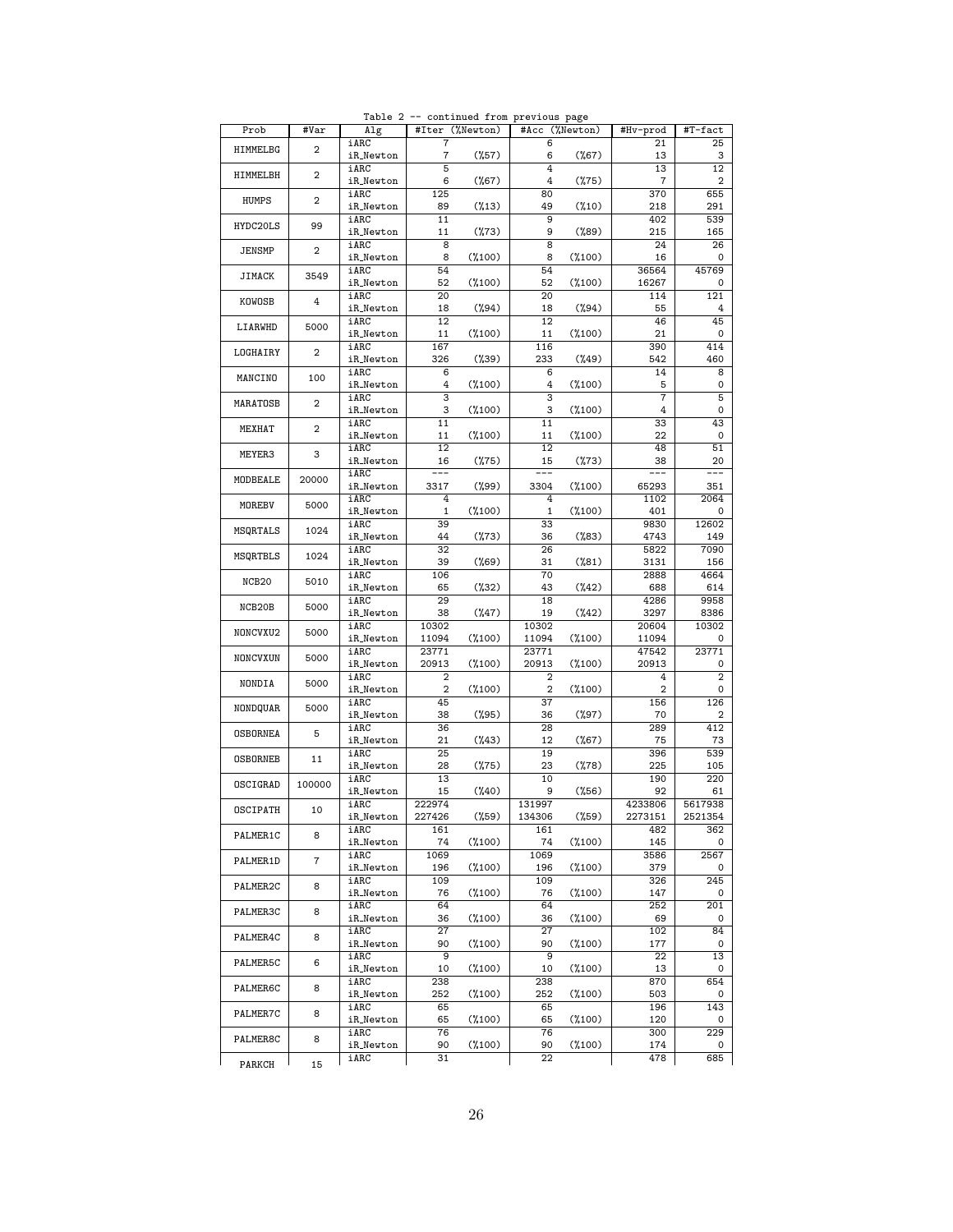| Prob            | #Var           | Alg       |                 | #Iter (%Newton)    | #Acc (%Newton) |                    | #Hv-prod | #T-fact         |
|-----------------|----------------|-----------|-----------------|--------------------|----------------|--------------------|----------|-----------------|
|                 |                | iR_Newton | 33              | $(\frac{6}{61})$   | 23             | $(\frac{9}{6}74)$  | 270      | 209             |
| PENALTY1        | 1000           | iARC      | 14              |                    | 14             |                    | 28       | 14              |
|                 |                | iR_Newton | 12              | $(\frac{9}{6}100)$ | 12             | $(\frac{9}{6}100)$ | 12       | 0               |
|                 |                | iARC      | 22              |                    | 22             |                    | 314      | 319             |
| PENALTY2        | 200            | iR_Newton | 22              | $(\frac{9}{100})$  | 22             | $(\frac{9}{6}100)$ | 157      | 0               |
|                 |                | iARC      | 24              |                    | 20             |                    | 168      | 161             |
| PENALTY3        | 200            | iR_Newton | 25              | $(\%60)$           | 18             | $(\frac{9}{272})$  | 90       | 44              |
|                 |                | iARC      | 17              |                    | 17             |                    | 98       | 91              |
| POWELLSG        | 5000           | iR_Newton | 17              | $(\frac{9}{6}100)$ | 17             | $(\frac{9}{6}100)$ | 49       | 0               |
|                 |                | iARC      | 15              |                    | 15             |                    | 30       | 15              |
| QUARTC          | 5000           | iR_Newton | 11              | $(\frac{9}{6}100)$ | 11             | $(\frac{9}{6}100)$ | 11       | 0               |
|                 |                | iARC      | 29              |                    | 20             |                    | 87       | 116             |
| <b>ROSENBR</b>  | 2              | iR_Newton | 32              | $(\frac{6}{62})$   | 20             | $(\frac{9}{6}70)$  | 64       | 51              |
|                 |                | iARC      | 12              |                    | 9              |                    | 36       | 41              |
| S308            | $\overline{2}$ | iR_Newton | 10              | (% 80)             | 8              | $(% )^{2}(88)$     | 20       | 8               |
|                 |                | iARC      | 5               |                    | 5              |                    | 142      | 166             |
| <b>SCHMVETT</b> | 5000           | iR_Newton | 6               | $(\frac{9}{6}100)$ | 6              |                    | 89       | 0               |
|                 |                | iARC      | 17              |                    | 12             | $(\frac{9}{6}100)$ | 146      | 263             |
| SENSORS         | 100            |           |                 |                    |                |                    |          |                 |
|                 |                | iR_Newton | 21              | $(\frac{9}{19})$   | 12             | $(\frac{9}{33})$   | 66       | 85              |
| SINEVAL         | $\mathbf 2$    | iARC      | 66              |                    | 42             |                    | 194      | 256             |
|                 |                | iR_Newton | 63              | (% 63)             | 41             | (% 68)             | 123      | 81              |
| SINQUAD         | 5000           | iARC      | 16              |                    | 11             |                    | 64       | 63              |
|                 |                | iR_Newton | 15              | $(\frac{9}{6}33)$  | 9              | $(\frac{9}{44})$   | 32       | 26              |
| SISSER          | $\mathbf{2}$   | iARC      | 12              |                    | 12             |                    | 24       | 12              |
|                 |                | iR_Newton | 12              | $(\frac{9}{6}100)$ | 12             | $(\frac{9}{6}100)$ | 12       | 0               |
| SNAIL           | $\overline{2}$ | iARC      | 103             |                    | 63             |                    | 290      | 364             |
|                 |                | iR_Newton | 107             | $(\frac{6}{55})$   | 63             | $(\frac{6}{6}56)$  | 203      | 182             |
|                 |                | iARC      | 153             |                    | 143            |                    | 15246    | 18485           |
| SPARSINE        | 5000           | iR_Newton | 188             | $(% )^{2}(88)$     | 174            | $(\frac{9}{94})$   | 10745    | 183             |
|                 |                | iARC      | 15              |                    | 15             |                    | 64       | 49              |
| SPARSQUR        | 10000          | iR_Newton | 15              | $(\frac{9}{6}100)$ | 15             | $(\frac{9}{6}100)$ | 32       | 0               |
|                 |                | iARC      | 17              |                    | 15             |                    | 582      | 761             |
| SPMSRTLS        | 4999           | iR_Newton | 17              | $(*76)$            | 15             | $(\frac{9}{6}87)$  | 275      | 4               |
|                 |                | iARC      | 9               |                    | 7              |                    | 36       | 35              |
| SROSENBR        | 5000           | iR_Newton | 10              | $(\frac{9}{6}70)$  | 7              | $(\frac{6}{6}86)$  | 20       | 12              |
|                 |                | iARC      | 75              |                    | 45             |                    | 77075    | 177454          |
| SSBRYBND        | 5000           | iR_Newton | 39              | $(\frac{9}{6}38)$  | 23             | $(\frac{6}{52})$   | 22010    | 11269           |
|                 |                | iARC      | $\overline{74}$ |                    | 65             |                    | 886      | 1069            |
| <b>STRATEC</b>  | 10             | iR_Newton | 67              | $(\frac{9}{90})$   | 61             | $(\frac{95}{95})$  | 413      | 87              |
|                 |                | iARC      | 162             |                    | 162            |                    | 16908    | 19812           |
| TESTQUAD        | 5000           | iR_Newton | 163             | $(\frac{9}{6}100)$ | 163            | $(\frac{9}{6}100)$ | 8271     |                 |
|                 |                |           |                 |                    |                |                    |          | 0<br>275        |
| TOINTGOR        | 50             | iARC      | 11              |                    | 11             |                    | 234      |                 |
|                 |                | iR_Newton | 11              | $(\frac{9}{6}100)$ | 11             | $(\frac{9}{6}100)$ | 117      | 0               |
| TOINTGSS        | 5000           | iARC      | 4               |                    | 4              |                    | 14       | 10              |
|                 |                | iR_Newton | 3               | $(\frac{9}{6}100)$ | 3              | $(\frac{9}{6}100)$ | 7        | 0               |
| TOINTPSP        | 50             | iARC      | 35              |                    | 22             |                    | 254      | 335             |
|                 |                | iR_Newton | 41              | $(*49)$            | 20             | $(\frac{9}{6}40)$  | 156      | 66              |
| TOINTQOR        | 50             | iARC      | $\overline{7}$  |                    | 7              |                    | 104      | 103             |
|                 |                | iR_Newton | 7               | $(\frac{9}{6}100)$ | 7              | $(\frac{9}{6}100)$ | 52       | 0               |
| TQUARTIC        | 5000           | iARC      | 11              |                    | 11             |                    | 44       | 50              |
|                 |                | iR_Newton | 1               | $(\frac{9}{6}100)$ | 1              | $(*100)$           | 2        | 0               |
| TRIDIA          | 5000           | iARC      | 16              |                    | 16             |                    | 2128     | 2630            |
|                 |                | iR_Newton | 17              | $(\frac{9}{6}100)$ | 17             | $(\frac{9}{6}100)$ | 1310     | 0               |
|                 |                | iARC      | 12              |                    | 12             |                    | 24       | 12              |
| VARDIM          | 200            | iR_Newton | 12              | $(\frac{9}{6}100)$ | 12             | $(\frac{9}{6}100)$ | 12       | 0               |
|                 |                | iARC      | 5               |                    | 5              |                    | 42       | $\overline{38}$ |
| VAREIGVL        | 50             | iR_Newton | 5               | $(\frac{9}{6}100)$ | 5              | $(\frac{9}{6}100)$ | 21       | 0               |
|                 |                | iARC      | 70              |                    | 41             |                    | 644      | 1131            |
| VIBRBEAM        | 8              | iR_Newton | 39              | $(\frac{2}{31})$   | 25             | $(\frac{6}{6}48)$  | 183      | 226             |
|                 |                | iARC      | 14              |                    | 14             |                    | 174      | 214             |
| WATSON          | 12             | iR_Newton | 14              | $(\%100)$          | 14             | $(\frac{9}{6}100)$ | 88       | 0               |
|                 |                | iARC      | 15              |                    | 15             |                    | 40       | 26              |
| <b>WOODS</b>    | 4000           | iR_Newton | 172             |                    | 157            |                    | 404      | 144             |
|                 |                |           |                 | $(\frac{6}{6}87)$  |                | (%92)              |          |                 |
| YFITU           | 3              | iARC      | 54              |                    | 38             |                    | 270      | 348             |
|                 |                | iR_Newton | 55              | $(\%65)$           | 39             | $(\frac{6}{64})$   | 172      | 130             |
| ZANGWIL2        | 2              | iARC      | 3               |                    | 3              |                    | 6        | 3               |
|                 |                | iR_Newton | $\mathbf{1}$    | $(\frac{9}{6}100)$ | 1              | $(\frac{9}{6}100)$ | 1        | 0               |

Table 2 -- continued from previous page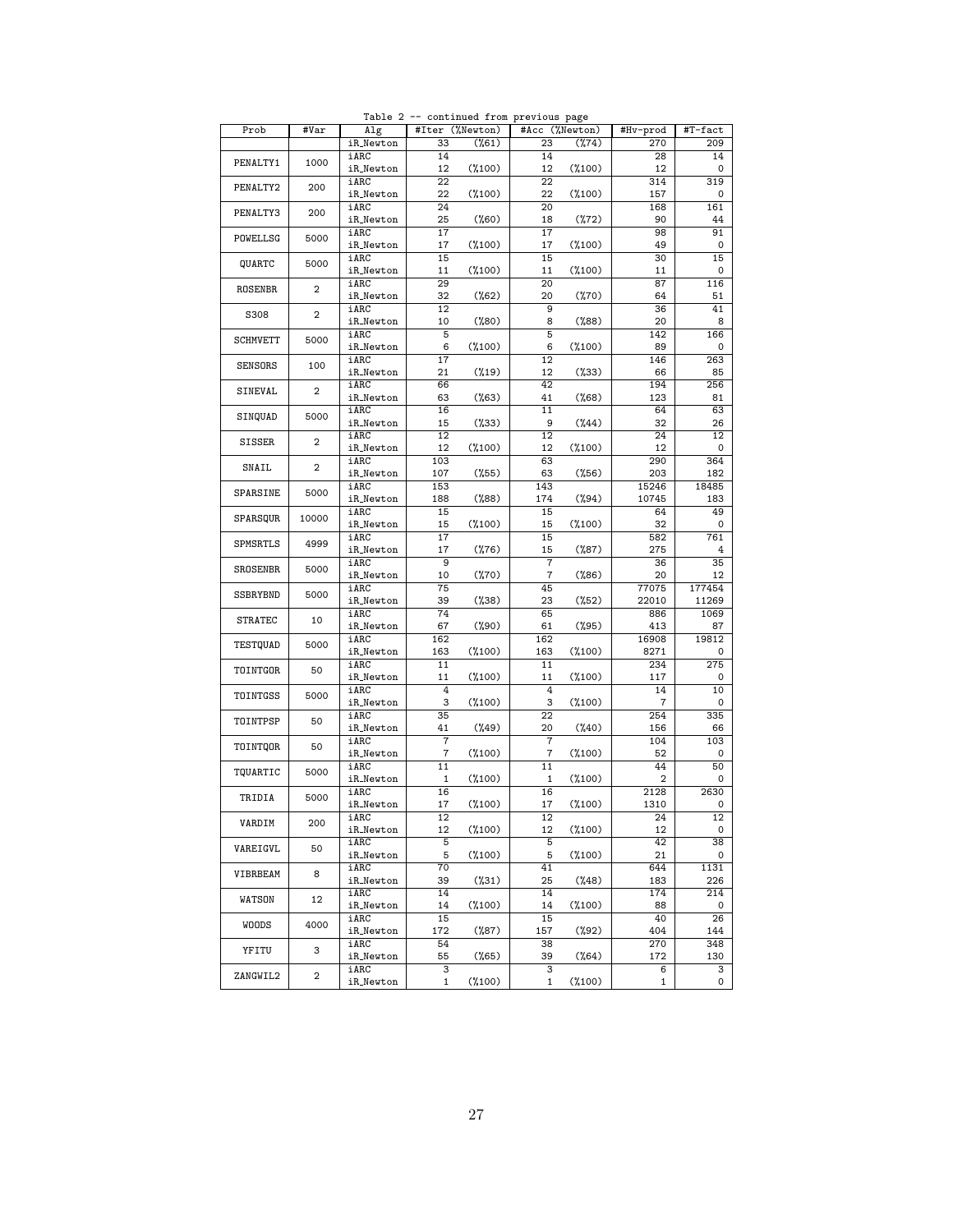## References

- <span id="page-27-0"></span>[1] M. S. Bazaraa, H. D. Sherali, and C. M. Shetty. Nonlinear Programming: Theory and Algorithms. John Wiley & Sons, Inc., Third edition, 2006.
- <span id="page-27-1"></span>[2] D. P. Bertsekas. Nonlinear Programming. Athena Scientific, Second edition, 1999.
- <span id="page-27-10"></span>[3] E. G. Birgin and J. M. Mart´ınez. The Use of Quadratic Regularization with a Cubic Descent Condition for Unconstrained Optimization. SIAM Journal on Optimization, 27(2):1049–1074, 2017.
- <span id="page-27-7"></span>[4] Ernesto G Birgin, JL Gardenghi, José Mario Martínez, Sandra Augusta Santos, and Ph L Toint. Worstcase evaluation complexity for unconstrained nonlinear optimization using high-order regularized models. Mathematical Programming, 163(1-2):359–368, 2017.
- <span id="page-27-3"></span>[5] C. Cartis, N. I. M. Gould, and Ph. L. Toint. On the complexity of steepest descent, newton's and regularized newton's methods for nonconvex unconstrained optimization problems. SIAM Journal on Optimization, 20(6):2833–2852, 2010.
- <span id="page-27-4"></span>[6] C. Cartis, N. I. M. Gould, and Ph. L. Toint. Adaptive Cubic Regularisation Methods for Unconstrained Optimization. Part I: Motivation, Convergence and Numerical Results. Mathematical Programming, 127:245–295, 2011.
- <span id="page-27-5"></span>[7] C. Cartis, N. I. M. Gould, and Ph. L. Toint. Adaptive Cubic Regularisation Methods for Unconstrained Optimization. Part II: Worst-Case Function- and Derivative-Evaluation Complexity. Mathematical Programming, 130:295–319, 2011.
- <span id="page-27-6"></span>[8] C. Cartis, N. I. M. Gould, and Ph. L. Toint. Optimal Newton-type Methods for Nonconvex Smooth Optimization Problems. Technical Report ERGO Technical Report 11-009, School of Mathematics, University of Edinburgh, 2011.
- <span id="page-27-8"></span>[9] Coralia Cartis, Nick Gould, and Philippe L Toint. Evaluation complexity bounds for smooth constrained nonlinear optimisation using scaled kkt conditions, high-order models and the criticality measure  $\chi$ . arXiv preprint arXiv:1705.04895, 2017.
- <span id="page-27-2"></span>[10] A. R. Conn, N. I. M. Gould, and Ph. L. Toint. Trust-Region Methods. Society for Industrial and Applied Mathematics (SIAM), 2000.
- <span id="page-27-9"></span>[11] F. E. Curtis, D. P. Robinson, and M. Samadi. A Trust Region Algorithm with a Worst-Case Iteration Complexity of  $O(\epsilon^{-3/2})$  for Nonconvex Optimization. Mathematical Programming, 162(1):1–32, 2017.
- <span id="page-27-15"></span>[12] Elizabeth D. Dolan and Jorge J. Moré. Benchmarking optimization software with performance profiles. Mathematical Programming, 91(2):201–213, 2002.
- <span id="page-27-11"></span>[13] J.-P. Dussault. ARCq: a new adaptive regularization by cubics. Optimization Methods and Software, doi:10.1080/10556788.2017.1322080, 2017.
- <span id="page-27-12"></span>[14] J.-P. Dussault and D. Orban. Scalable Adaptive Cubic Regularization Methods. Technical Report G-2015-109, GERAD, 2017.
- <span id="page-27-14"></span>[15] N. I. M. Gould, D. Orban, and Ph. L. Toint. CUTEst: A Constrained and Unconstrained Testing Environment with Safe Threads. Technical Report RAL-TR-2013-005, Rutherford Appleton Laboratory, 2013.
- <span id="page-27-13"></span>[16] N. I. M. Gould, M. Porcelli, and P. L. Toint. Updating the regularization parameter in the adaptive cubic regularization algorithm. Computational Optimization and Applications, 53(1):1–22, Sep 2012.